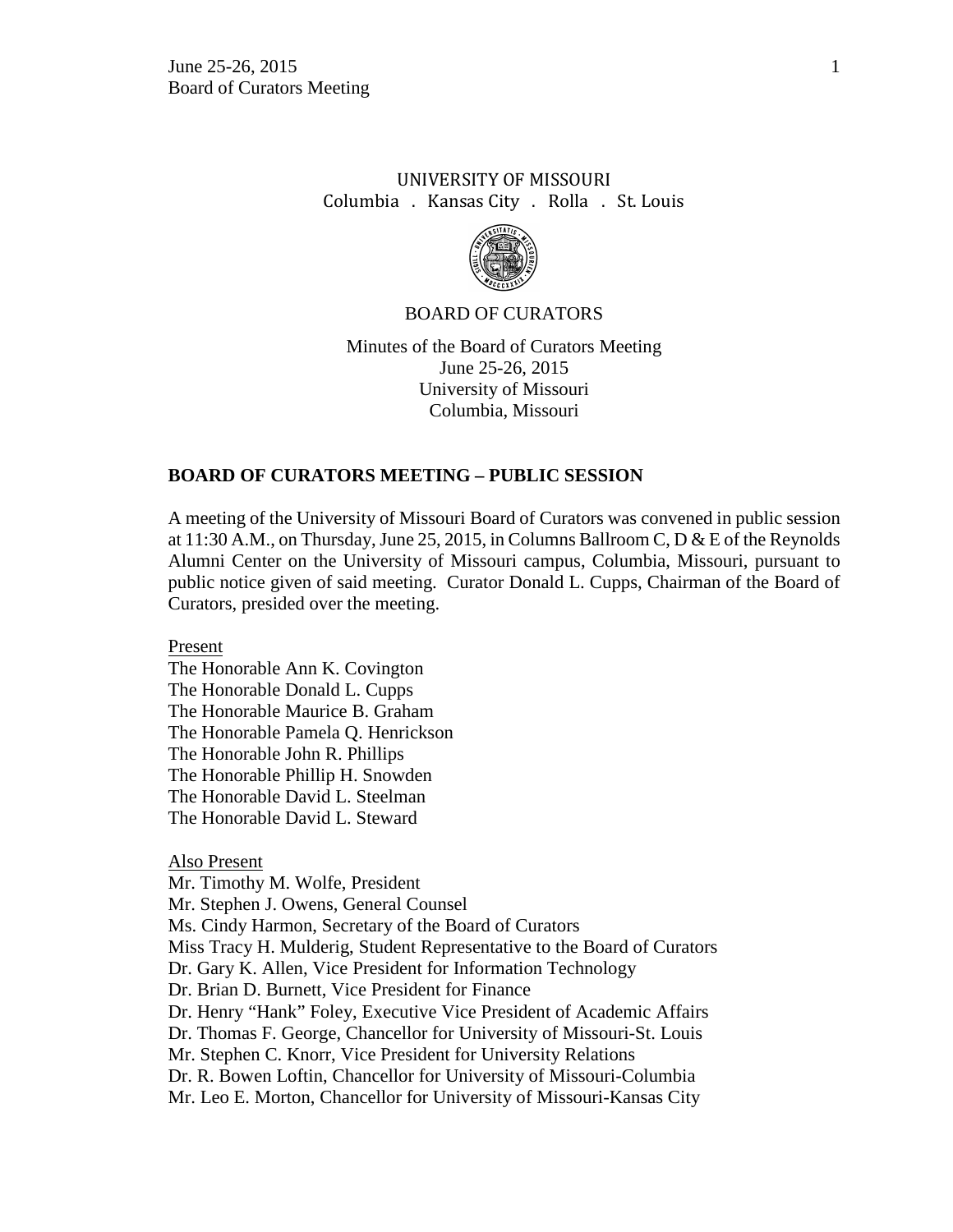Dr. Betsy Rodriguez, Vice President for Human Resources Dr. Cheryl B. Schrader, Chancellor for Missouri University of Science and Technology Ms. Zora Z. Mulligan, Chief of Staff, UM System Mr. John Fougere, Chief Communications Officer, UM System Media representatives

## **General Business**

A moment of silence was observed for President Emeritus Elson Floyd and remarks given by Vice President Knorr.

Review Consent Agenda – No discussion.

Approval, Board Executive and Standing Committee Appointments

It was recommended by Chairman Cupps, moved by Curator Steward and

seconded by Curator Graham, that the following Board of Curators Executive Committee

and Standing Committees appointments be approved for 2015:

## **Executive Committee**

Donald L. Cupps, Chairman Pamela Q. Henrickson David L. Steward

#### **Academic, Student and External Affairs Committee**

David L. Steward, Chairman Ann K. Covington Maurice B. Graham Phillip H. Snowden Tracy Mulderig, Student Representative

### **Audit Committee**

Pamela Q. Henrickson, Chairwoman Maurice B. Graham John R. Phillips David L. Steelman David L. Steward

#### **Compensation and Human Resources Committee**

John R. Phillips, Chairman Ann K. Covington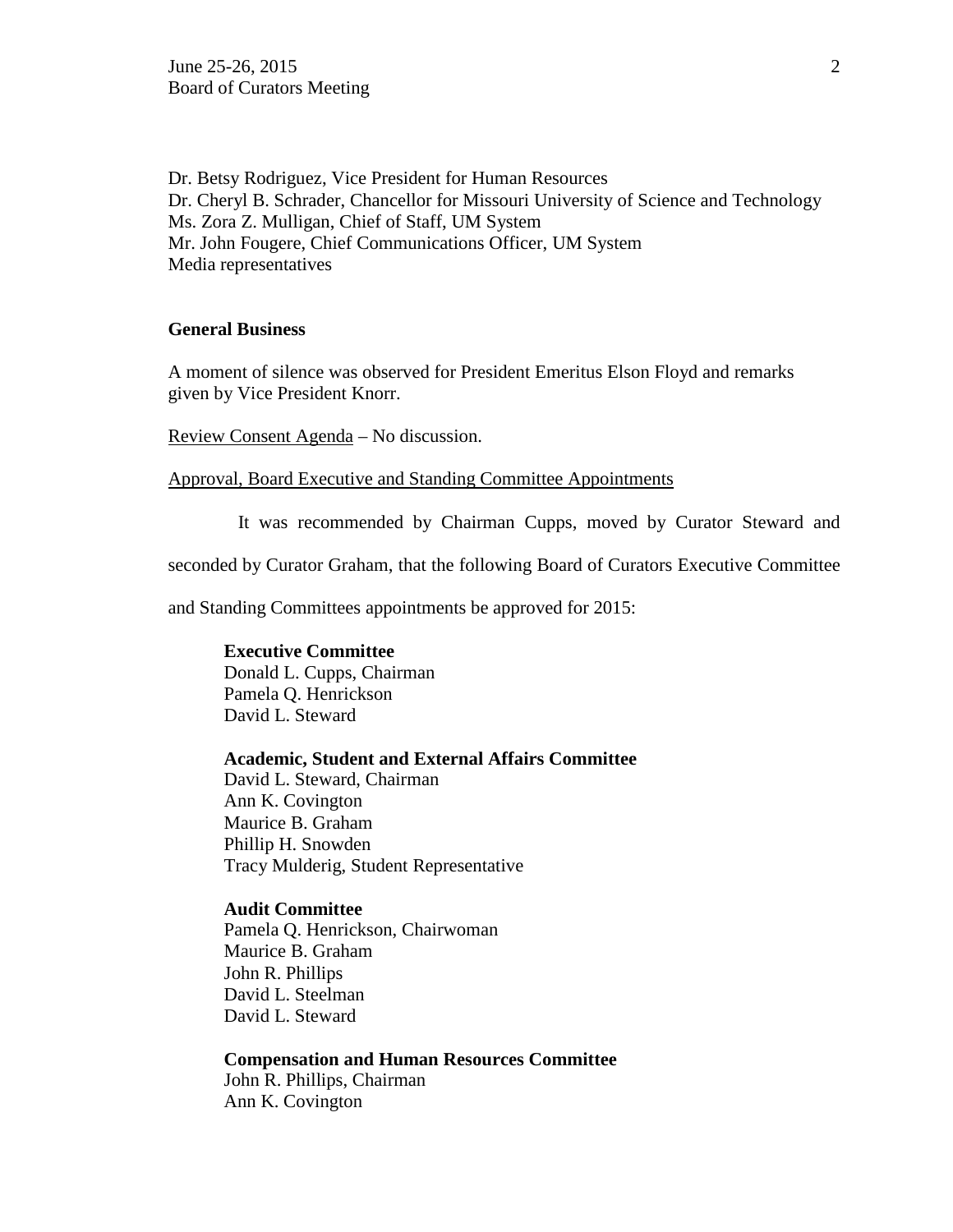June 25-26, 2015  $\frac{3}{2}$ Board of Curators Meeting

Maurice B. Graham Pamela Q. Henrickson

### **Finance Committee**

Ann K. Covington, Chairwoman John R. Phillips Phillip H. Snowden David L. Steelman Tracy Mulderig, Student Representative

#### **Governance, Resources and Planning Committee**

David L. Steelman, Chairman Pamela Q. Henrickson Phillip H. Snowden Donald L. Cupps, ex officio Tim M. Wolfe, ex officio

Roll call vote:

Curator Covington voted yes. Curator Cupps voted yes. Curator Graham voted yes. Curator Henrickson voted yes. Curator Phillips voted yes. Curator Snowden voted yes. Curator Steelman voted yes. Curator Steward voted yes.

The motion carried.

## Resolution for Executive Session of the Board of Curators Meeting

It was moved by Curator Steward and seconded by Curator Phillips, that there shall be an executive session with a closed record and closed vote of the Board of Curators meeting June 25-26, 2015 for consideration of:

- **Section 610.021(1), RSMo**, relating to matters identified in that provision, which include legal actions, causes of action or litigation, and confidential or privileged communications with counsel; and
- **Section 610.021(2), RSMo,** relating to matters identified in that provision, which include leasing, purchase, or sale of real estate; and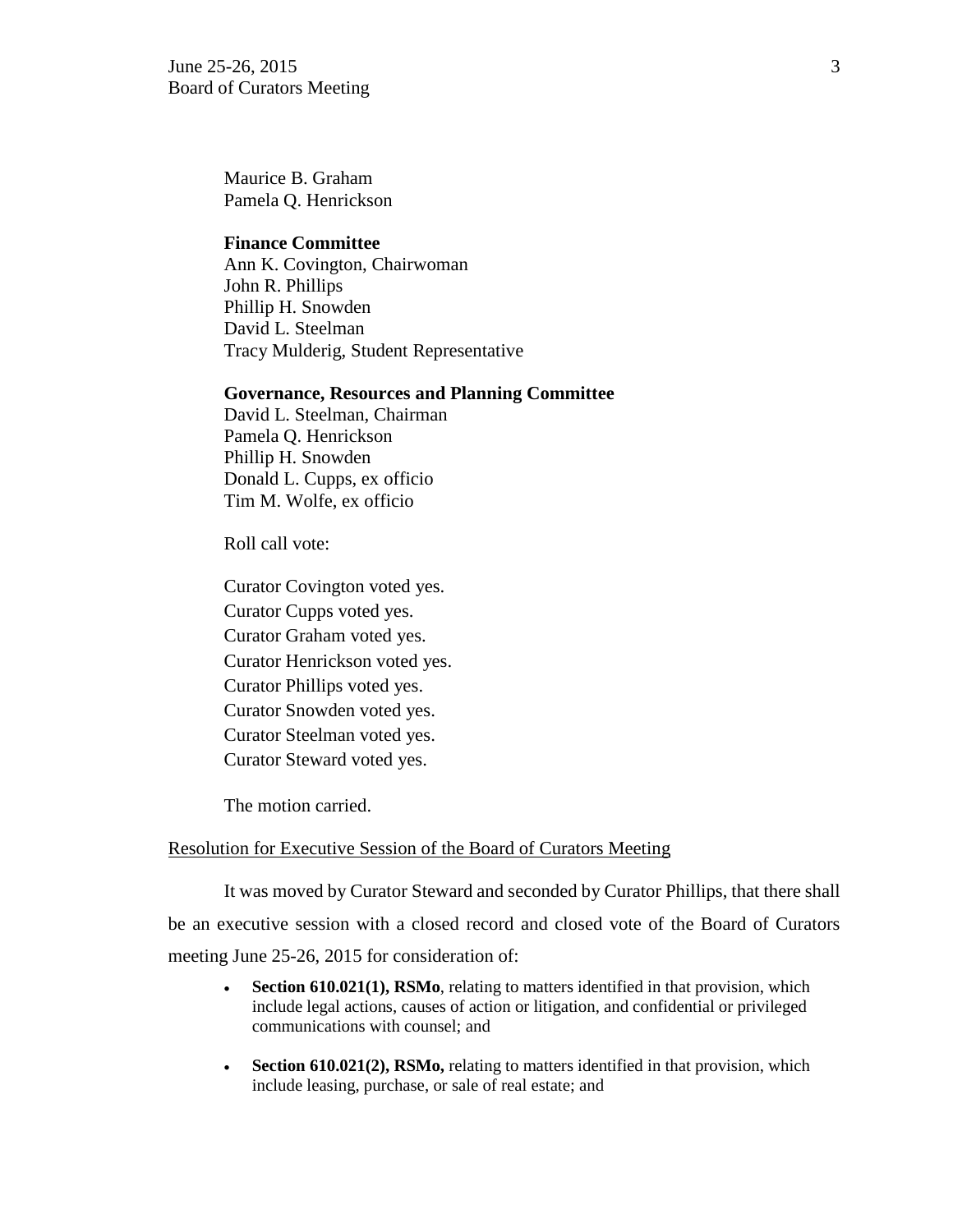- **Section 610.021(3), RSMo**, relating to matters identified in that provision, which include hiring, firing, disciplining, or promoting of particular employees; and
- **Section 610.021(12), RSMo,** relating to matters identified in that provision, which include sealed bids and related documents and sealed proposals and related documents or documents related to a negotiated contract; and
- **Section 610.021 (13), RSMo**, relating to matters identified in that provision, which include individually identifiable personnel records, performance ratings, or records pertaining to employees or applicants for employment; and
- **Section 610.021 (17), RSMo**, relating to matters identified in that provision, which include confidential or privileged communications between a public governmental body and its auditor.

Roll call vote of the Board:

Curator Covington voted yes. Curator Cupps voted yes. Curator Graham voted yes. Curator Henrickson voted yes. Curator Phillips voted yes. Curator Snowden voted yes. Curator Steelman voted yes. Curator Steward voted yes.

The motion carried.

The public session of the Board of Curators meeting recessed at 11:37 A.M. on Thursday, June 25, 2015.

### **Board of Curators Meeting – Executive Session**

A meeting of the University of Missouri Board of Curators was convened in executive session at 11:45 A.M., on Thursday, June 25, 2015, in the Donrey Media Room 211 of the Reynolds Alumni Center on the University of Missouri campus, Columbia, Missouri, pursuant to public notice given of said meeting. Curator Donald L. Cupps, Chairman of the Board of Curators, presided over the meeting.

Present The Honorable Ann K. Covington The Honorable Donald L. Cupps The Honorable Maurice B. Graham The Honorable Pamela Q. Henrickson The Honorable John R. Phillips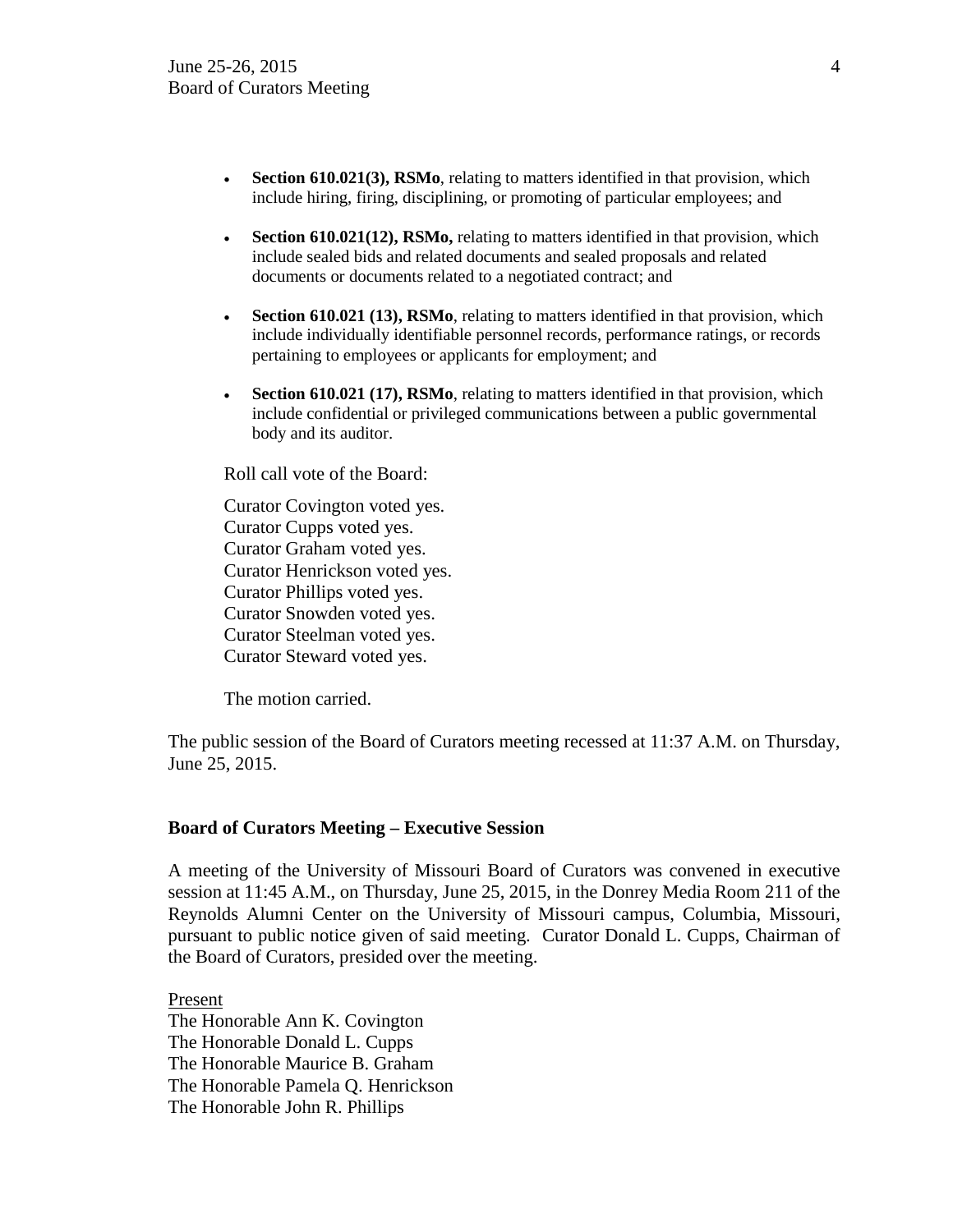June 25-26, 2015  $\frac{5}{5}$ Board of Curators Meeting

The Honorable Phillip H. Snowden The Honorable David L. Steelman The Honorable David L. Steward

Also Present Mr. Timothy M. Wolfe, President Mr. Stephen J. Owens, General Counsel Ms. Cindy S. Harmon, Secretary of the Board of Curators Miss Tracy Mulderig, Student Representative to the Board of Curators

## **General Business**

Chancellor Loftin, MU Athletic Director Mack Rhoades, Mary Austin and Mitzi Clayton joined the meeting.

Legal and Compliance Briefing – NCAA Rules – presented by Mr. Owens, Mr. Rhoades, Ms. Austin and Ms. Clayton.

No action taken by the Board.

President's Report on Personnel – presented by President Wolfe.

The Executive Session of the Board of Curators meeting recessed at 1:30 P.M.

#### **PUBLIC SESSION**

A meeting of the University Of Missouri Board of Curators was reconvened in public session at 1:35 P.M., on Thursday, June 25, 2015, in Columns Ballroom C, D & E of the Reynolds Alumni Center on the University of Missouri campus, Columbia, Missouri, pursuant to public notice given of said meeting. Curator Donald L. Cupps, Chairman of the Board of Curators, presided over the meeting.

Present The Honorable Ann K. Covington The Honorable Donald L. Cupps The Honorable Maurice B. Graham The Honorable Pamela Q. Henrickson The Honorable John R. Phillips The Honorable Phillip H. Snowden The Honorable David L. Steelman The Honorable David L. Steward

Also Present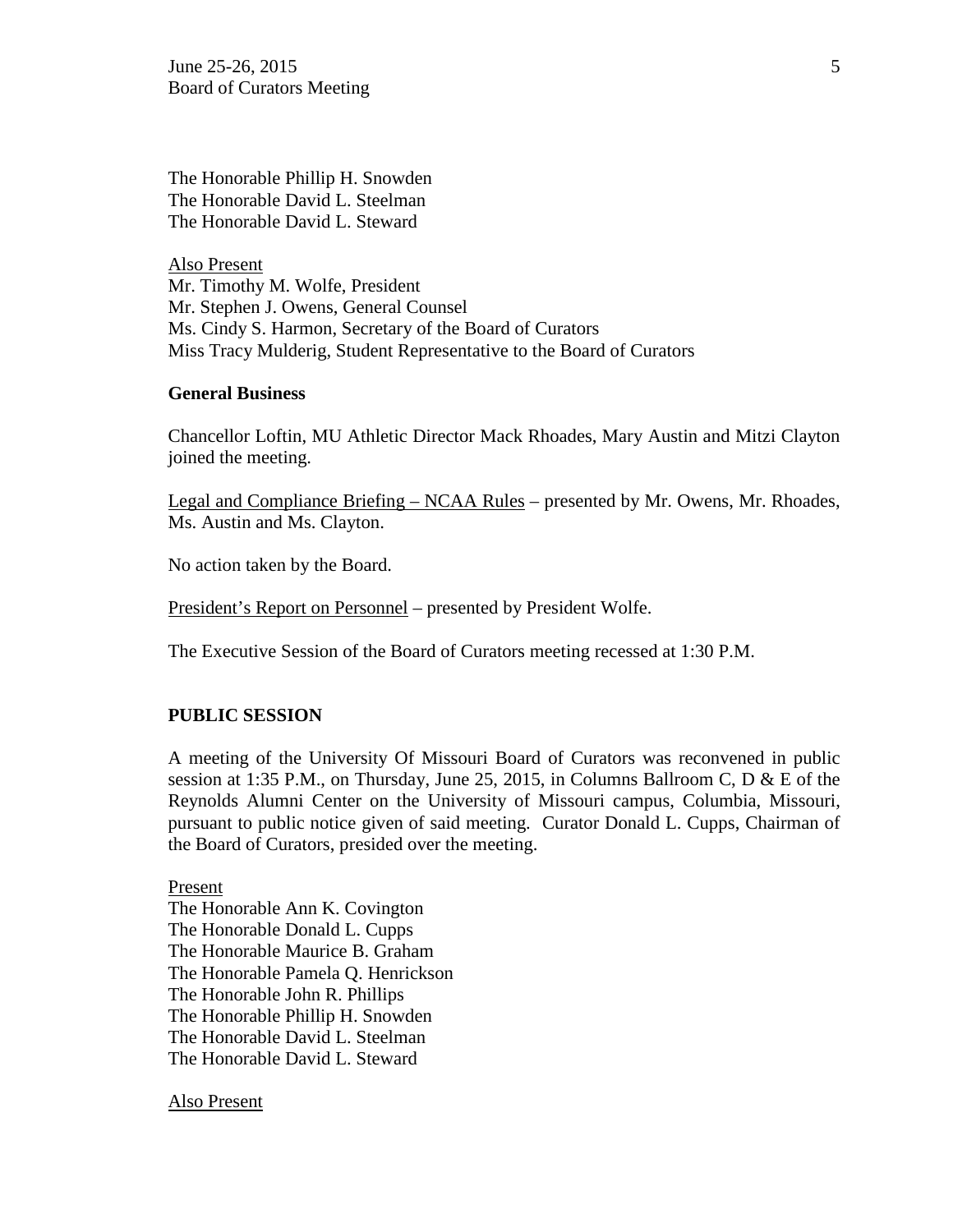Mr. Timothy M. Wolfe, President Mr. Stephen J. Owens, General Counsel Ms. Cindy Harmon, Secretary of the Board of Curators Miss Tracy H. Mulderig, Student Representative to the Board of Curators Dr. Gary K. Allen, Vice President for Information Technology Dr. Brian D. Burnett, Vice President for Finance Dr. Henry "Hank" Foley, Executive Vice President of Academic Affairs Dr. Thomas F. George, Chancellor for University of Missouri-St. Louis Mr. Stephen C. Knorr, Vice President for University Relations Dr. R. Bowen Loftin, Chancellor for University of Missouri-Columbia Mr. Leo E. Morton, Chancellor for University of Missouri-Kansas City Dr. Betsy Rodriguez, Vice President for Human Resources Dr. Cheryl B. Schrader, Chancellor for Missouri University of Science and Technology Ms. Zora Z. Mulligan, Chief of Staff, UM System Mr. John Fougere, Chief Communications Officer, UM System Media representatives

## Approval, Revised 2016 Board of Curators Meeting Calendar – (information on file)

It was recommended by Chairman Cupps, endorsed by President Wolfe, moved by Curator Henrickson and seconded by Curator Steward, that the proposed revised 2016 Board of Curators meeting calendar be approved as follows:

PROPOSED 2016 BOARD OF CURATORS MEETING CALENDAR – REVISED

| <b>DAYS</b>     | <b>DATES</b> | <b>LOCATION</b>    |
|-----------------|--------------|--------------------|
| Thursday-Friday | February 4-5 | <b>UM</b> - Columl |
| Thursday-Friday | April 14-15  | Missouri S&        |
| Thursday-Friday | June 16-17   | Columbia, M        |
| Friday          | July 22      | 4 hour TeleP       |
| Thursday-Friday | October 6-7  | UM - Kansas        |
| Thursday-Friday | December 8-9 | $UM - St.$ Lou     |

February 4-5 UM - Columbia December 8-9 UM – St. Louis

April 14-15 Missouri S&T June 16-17 Columbia, Missouri July 22 4 hour TelePresence October 6-7 UM – Kansas City

Roll call vote:

Curator Covington voted yes. Curator Cupps voted yes. Curator Graham voted yes. Curator Henrickson voted yes. Curator Phillips voted yes. Curator Snowden voted yes. Curator Steelman was absent for vote.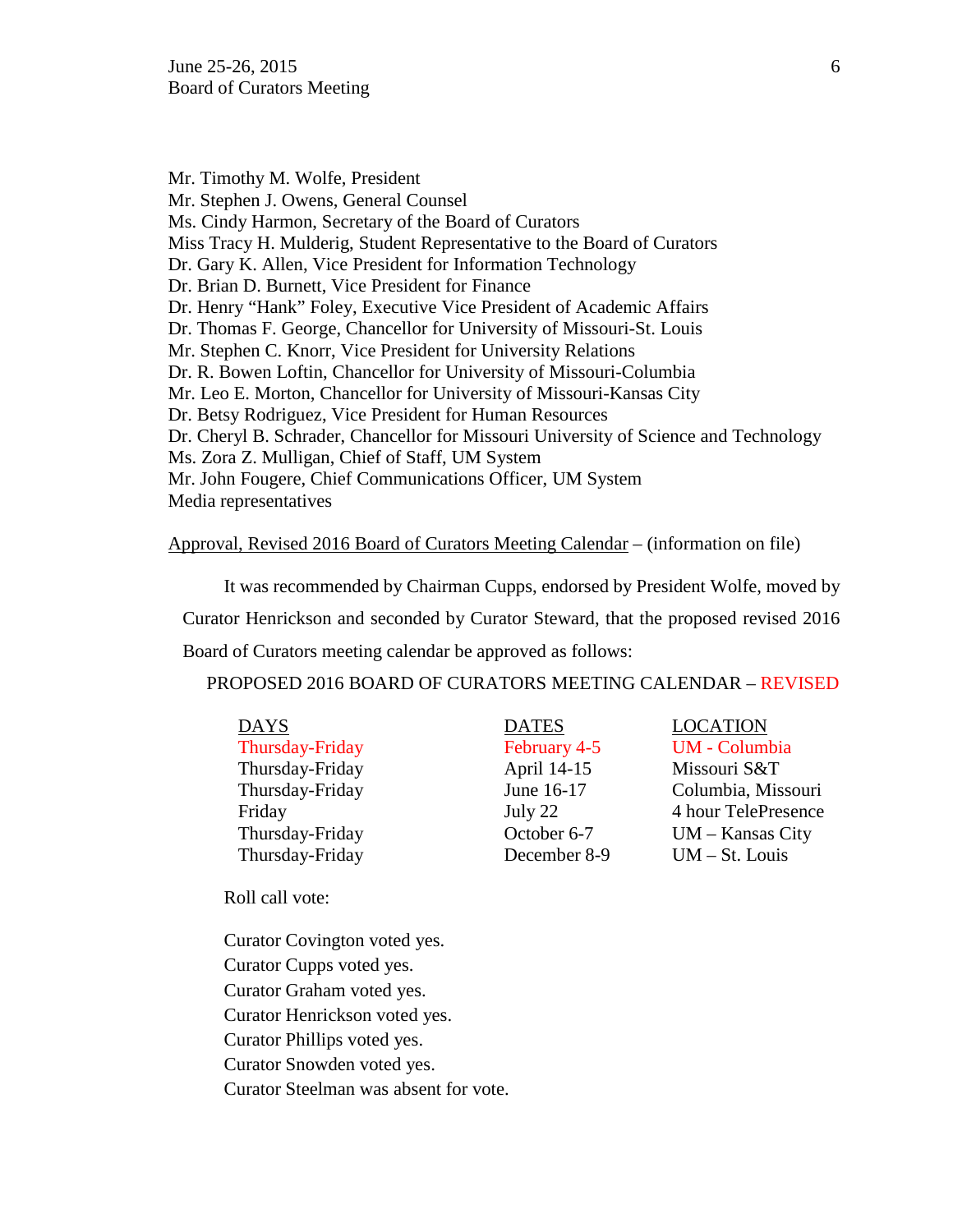Curator Steward voted yes.

The motion carried.

Information Technology Annual Report – presented by Vice President Allen (slides on file) Board of Curators standing committee meetings were convened at 2:18 P.M. and concluded at 4:45 P.M. on Thursday, June 25, 2015. Committee actions were presented to the full Board for action following each Committee vote.

## **Compensation and Human Resources Committee**

Curator Phillips provided time for discussion of committee business.

Information

1. Retiree Medical Study (information and slides on file)

Action

- 1. Amendment, Collected Rules and Regulations 520.010, Benefit Plans
- 2. Amendment, Collected Rules and Regulations 530.010, Retirement, Disability and Death Benefit Plan Distribution Changes
- 3. Approval, New Medical Plan Administrator

Amendment, Collected Rules and Regulations 520.010, Benefit Plans – presented by Vice President Rodriguez (information on file)

The recommended language was presented for approval and included amendments approved by the Board at the April 2015 meeting.

It was recommended by Vice President Rodriguez, endorsed by President Wolfe,

recommended by the Compensation and Human Resources Committee, moved by Curator

Phillips and seconded by Curator Covington, that the following action be approved:

that Section 520.010 of the Collected Rules and Regulations is amended to include Sections E.1. through E.4. regarding delegation of authority and annual reporting.

Roll call vote of Board of Curators:

Curator Covington voted yes. Curator Cupps voted yes. Curator Graham voted yes.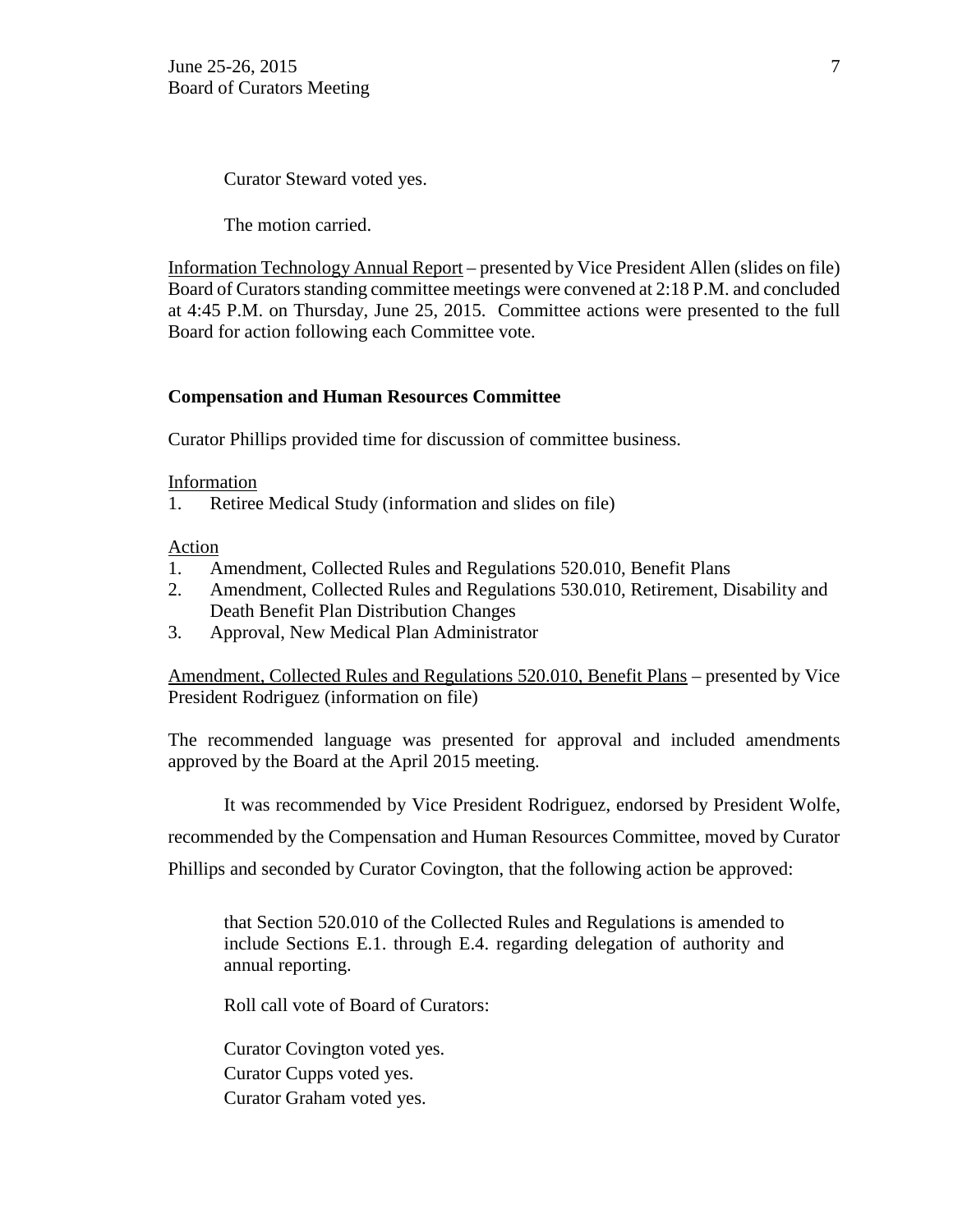Curator Henrickson voted yes. Curator Phillips voted yes. Curator Snowden voted yes. Curator Steelman abstained. Curator Steward voted yes.

The motion carried with seven votes in favor and one abstaining.

## **Chapter 520: Benefit Programs**

## **520.010 Benefit Programs**

- Bd. Min. 04-10-15; Amended Bd. Min. 06-25-15.
	- A. **Introduction** The University's benefits include the medical, dental, long term disability plans and various other insurance benefits available to faculty and staff, retirees, former employees, and their dependents (hereafter "Participants") as described in the respective benefits plan documents. The following sections of the Collected Rules and Regulations are being replaced by this new policy statement: Sections 500.010, 510.010, 540.010 and 550.010. The voluntary and defined contribution retirement plans previously contained in Sections 530.030, 570.010, 580.010 and 590.010 of the Collected Rules and Regulations are being replaced by this new policy statement. However, the University's Retirement, Disability and Death Benefit Plan contained in Section 530.010 of the Collected Rules and Regulations is not being replaced or otherwise affected by this policy statement. The cost for the covered benefit plans, various other insurance benefits and the covered voluntary and defined contribution retirement plans are funded with contributions by the University and contributions and/or premiums paid by Participants. The University determines the contribution and premium amounts on an annual basis considering the costs required to provide and administer the benefits. The University also provides other benefits programs on a voluntary participation basis including educational assistance, employee assistance program, and leave benefits to support the work-life balance and other needs of eligible Participants. Together, all of these benefits are considered the Total Rewards offered by the University. This benefits policy provides direction for the provision, selection and administration of the covered benefits programs.
	- B. **Objectives** *–* It is the University's intention to provide competitive benefits programs that are valued by current and prospective faculty and staff. The definitions pertaining to benefit eligibility are contained in Section 320.050 of the Collected Rules and Regulations or in the respective benefit plan documents.
	- C. **Faculty, Staff and Retiree Involvement –** An advisory committee, appointed by the Vice President of Human Resources ("Vice President"), shall serve in an advisory capacity in matters related to benefits programs and in the treatment of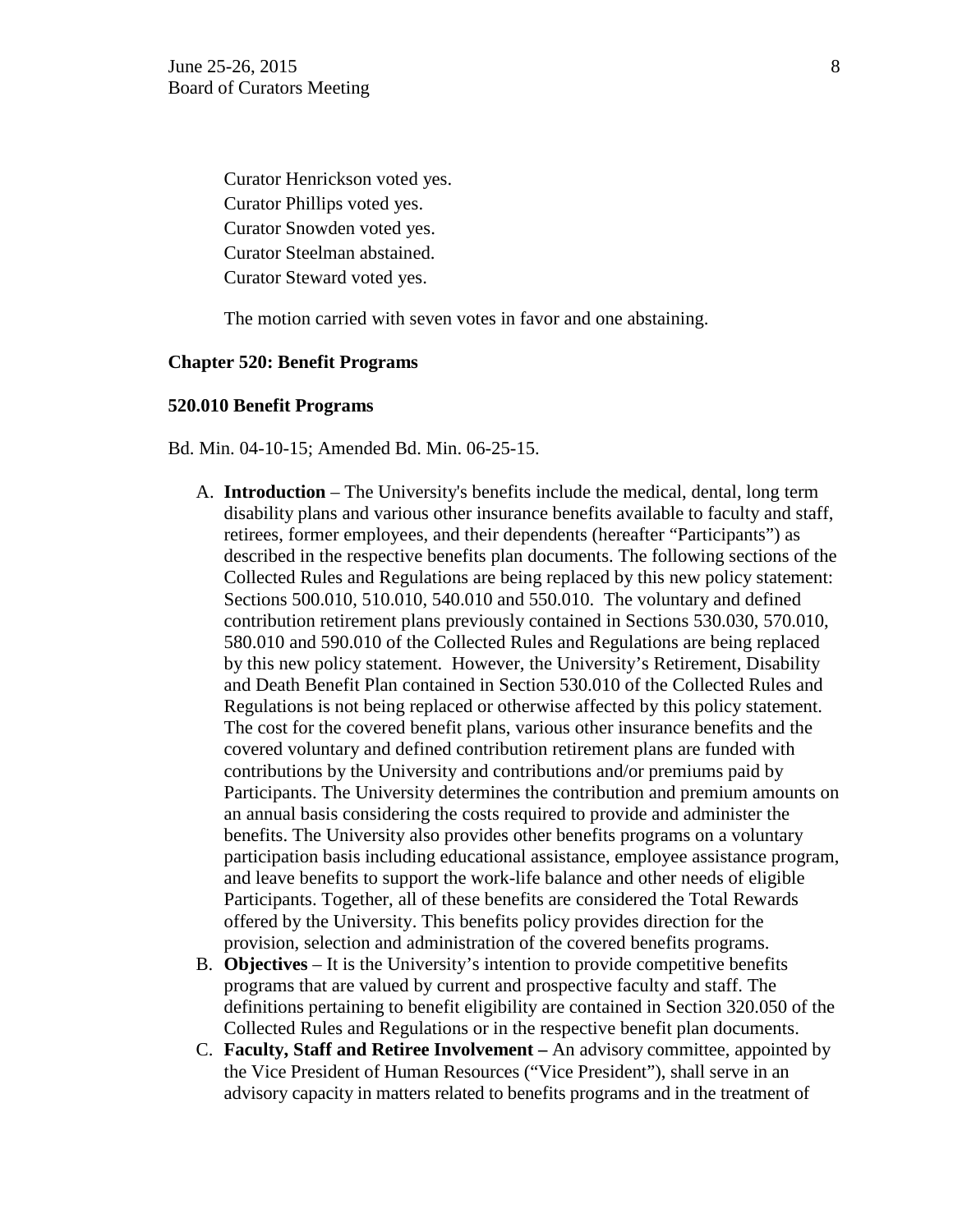pay and benefits as interrelated parts of the University's overall Total Rewards. The advisory committee shall be comprised of at least 12 members. Committee membership shall consist of a faculty and a staff member from each campus, a hospital representative and a retiree representative appointed by the Vice President from nominations by the campuses, retiree associations and self-nominations. The Vice President may appoint additional at large members and the Committee Chair at his/her discretion. In making the committee appointments the Vice President will strive to appoint members to represent the various University constituencies. The Committee may study, consider and make recommendations to the Vice President regarding proposed revisions to, modifications of, additions to, or deletions from benefits programs covered by this policy statement. This advisory role does not include the selection or management of vendors, plan investments or other administrative responsibilities; however, members may provide input on program design as related to the needs of Participants, provide feedback on communication and education, and advise in other areas.

D. **University Financial Support of Benefits Programs** – The University will contribute to the cost of the covered benefit programs (medical, dental, disability, and life) as well as covered voluntary and defined contribution retirement plans and leave programs. The University may develop, administer and support other benefits programs that are not contributed to by the University but that provide competitive, affordable and accessible programs valued by faculty and staff.

### E. **Responsibilities and Authorities:**

- 1. The Board of Curators hereby delegates management of these covered benefits including, without limitation, overall financial management, cost and administration, plan design, and selection of vendors to the President of the University. For purposes of the preceding sentence, the term "plan design" shall include calendar year deductibles, coinsurance, Participant contributions or premiums, copays, covered charges, covered services, out-of-pocket maximums and exclusions, but shall not include any modification of the University's and/or Participant's contribution percentages, eligibility requirements, or vesting requirements. The President may further re-delegate all or a portion of these delegated management responsibilities at his/her discretion in the manner, and documented in accordance with, applicable University policies.
- 2. The Board of Curators hereby delegates to the President the authority to amend the plan documents for these covered benefits when such amendments are required by law, as determined by the General Counsel.
- 3. For all other proposed amendments to the plan documents for these covered benefits other than the foregoing delegated management responsibilities described in Section 520.010 E.1. above and the foregoing delegated authority for amendments required by law described in Section 520.010 E.2. above, the Board of Curators hereby delegates to the President the authority to amend the plan documents for these covered benefits; provided, however, that such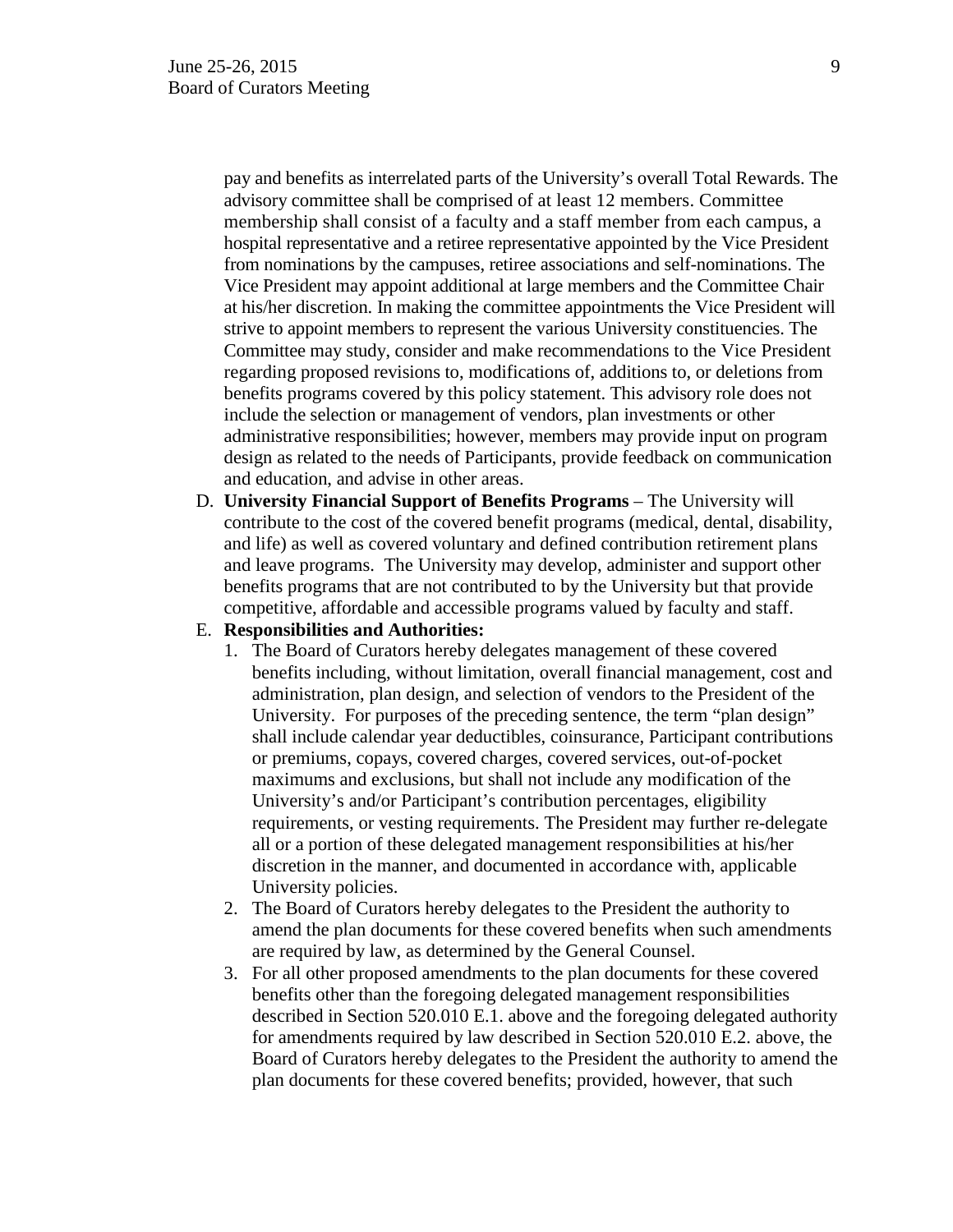amendments shall be provided to the Board of Curators so that it has an opportunity to reject any such amendments prior to their effective date.

- 4. Under the direction of the Vice President, the covered benefits programs will be audited and/or evaluated as appropriate to ensure efficient and effective administration, service and pricing. An annual benefits report will be provided to the Board of Curators and will include:
	- Any action taken pursuant to the authority delegated hereby including, but not limited to, changes in the University's cost of and contribution to the covered benefit plans and/or the individual Participant's cost of and contributions to the covered benefit plans;
	- Current trends and developments in the strategic direction of Total Rewards both within higher education and in the market as a whole (market review);
	- A comparative peer analysis of the University's benefits;
	- The University's strategic direction in regard to ensuring a competitive benefits offering; and,
	- The financial status and projected financial impact of the benefits programs; and other data related to the programs.

Amendment, Collected Rules and Regulations 530.010 Retirement, Disability and Death Benefit Plan Distribution Changes – presented by Vice President Rodriguez (slides and information on file)

It was recommended by Vice President Rodriguez, endorsed by President Wolfe, recommended by the Compensation and Human Resources Committee, moved by Curator Phillips and seconded by Curator Graham, that the following action be approved:

that the Retirement Disability and Death (RDD) Plan distribution options available to participants at retirement be reduced as recommended by Price WaterhouseCoopers (PWC) to minimize the potential for employee confusion while streamlining administration and communication (as below and as on file with the minutes of this meeting).

Roll call vote of the Board of Curators:

Curator Covington voted yes. Curator Cupps voted yes. Curator Graham voted yes. Curator Henrickson voted yes. Curator Phillips voted yes. Curator Snowden voted yes.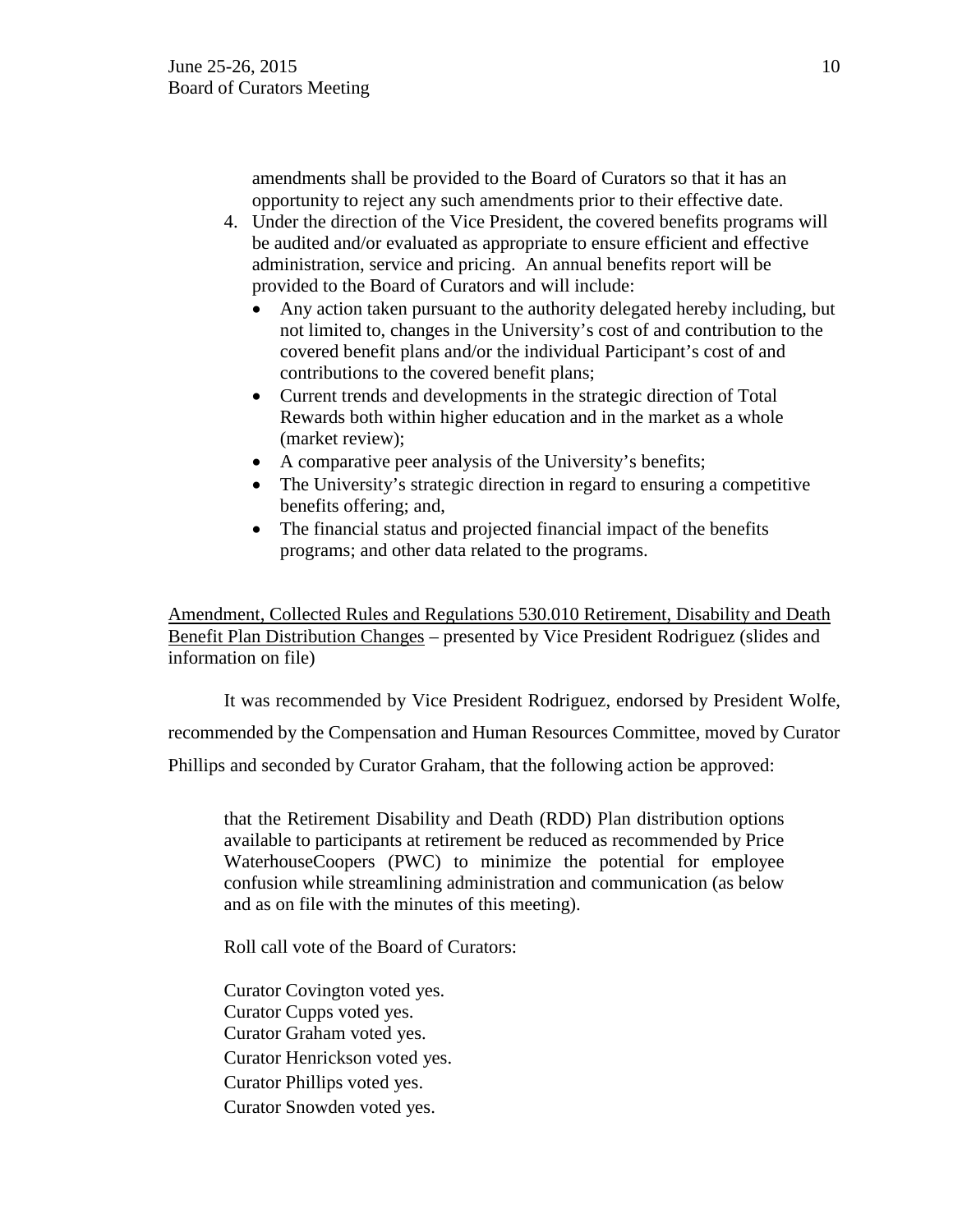Curator Steelman voted yes. Curator Steward voted yes.

The motion carried.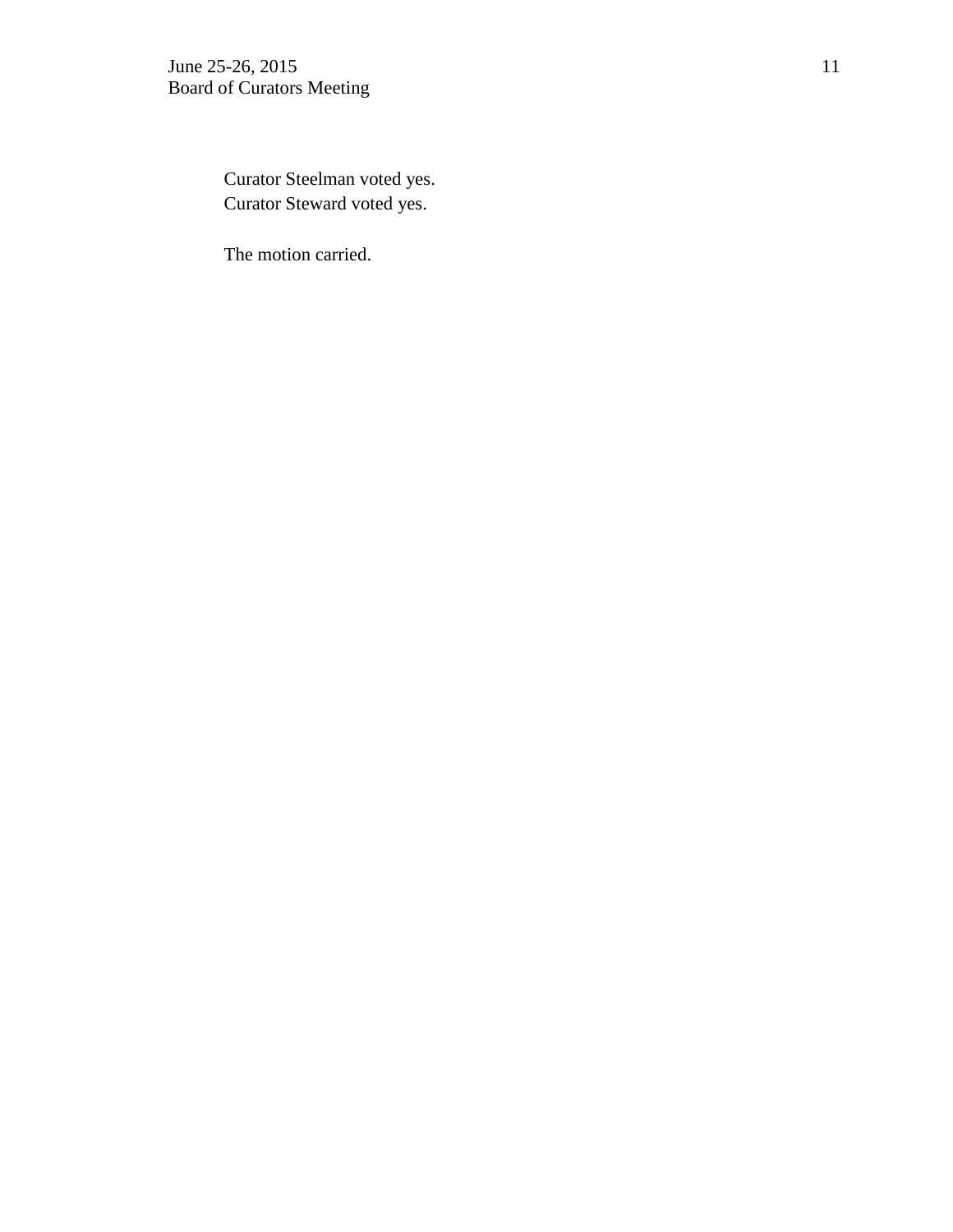$\overline{\mathsf{I}}$ 

| Amendment to the Retirement, Disability and Death Benefit Plan |                                           |  |
|----------------------------------------------------------------|-------------------------------------------|--|
| Section 530.010.J.2.e.                                         |                                           |  |
| <b>Current with Changes</b>                                    | <b>Proposed</b>                           |  |
| In no event shall a Member who retired on                      | In no event shall a Member who retired on |  |
| or after December 8, 1989 and elected to                       | or after December 8, 1989 and elected to  |  |
| receive an Aadjusted Retirement Benefit                        | receive an adjusted Retirement Benefit    |  |
| effective September 1, 1990 in accordance                      | effective September 1, 1990 in accordance |  |
| with Section 530.010.F. receive                                | with Section 530.010.F. receive           |  |
| Derivative Benefits in accordance with                         | Derivative Benefits in accordance with    |  |
| this paragraph subsequent to August 31,                        | this paragraph subsequent to August 31,   |  |
| 1990.                                                          | 1990.                                     |  |
|                                                                |                                           |  |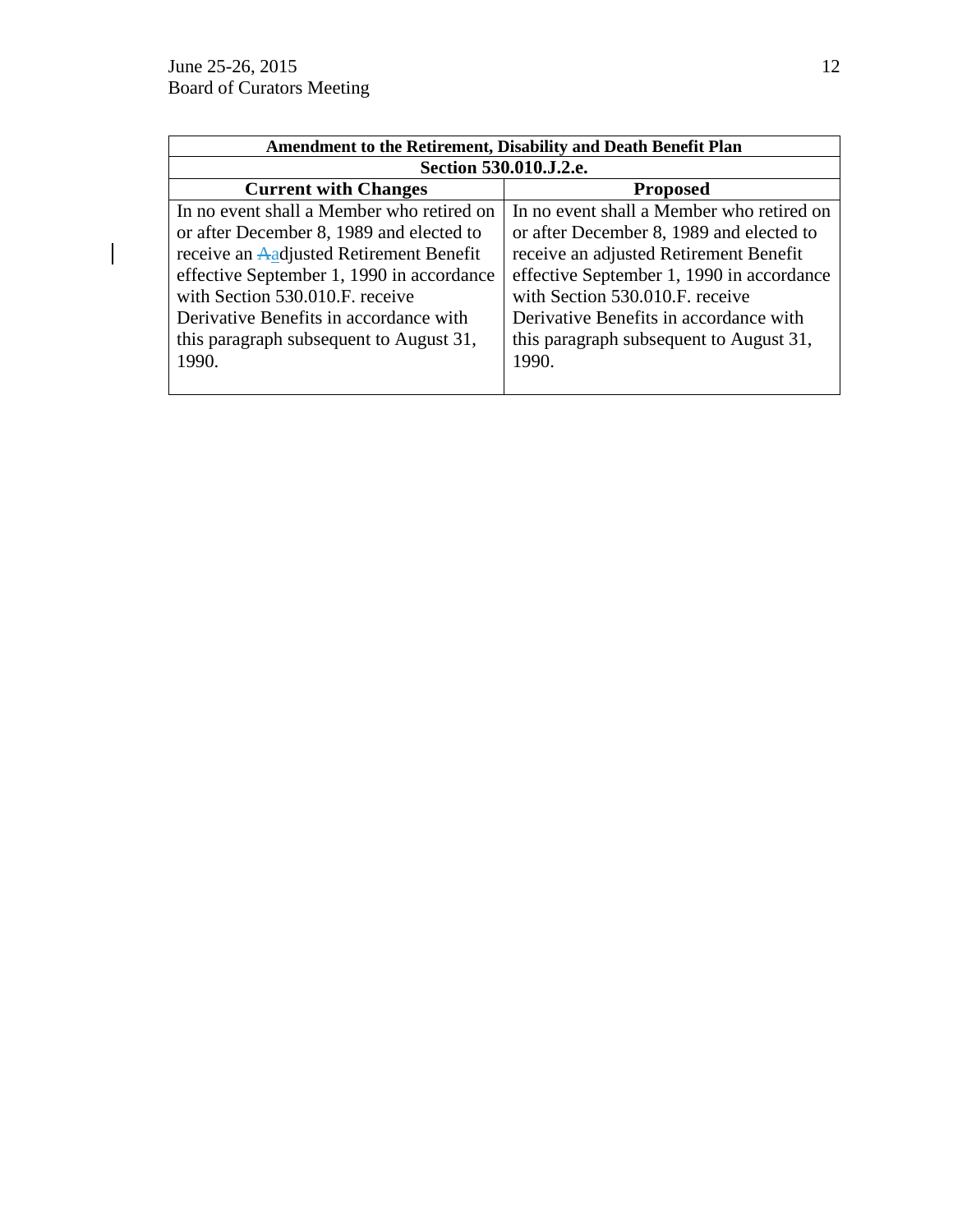$\begin{array}{c} \hline \end{array}$ 

 $\overline{\mathsf{I}}$ 

| <b>Amendment to the Retirement, Disability and Death Benefit Plan</b> |                                               |  |
|-----------------------------------------------------------------------|-----------------------------------------------|--|
| Section 530.010.J.5.c.                                                |                                               |  |
| <b>Current with Changes</b>                                           | <b>Proposed</b>                               |  |
| In the event that an Eligible Dependent                               | In the event that an Eligible Dependent       |  |
| Child with respect to whom increased                                  | Child with respect to whom increased          |  |
| benefits are payable to a Qualified                                   | benefits are payable to a Qualified           |  |
| Member retired for disability, in                                     | Member retired for disability, in             |  |
| accordance with Section 530.010.I.3. $-e$ .                           | accordance with Section 530.010.I.3.e., or    |  |
| or to an Eligible Surviving Spouse, in                                | to an Eligible Surviving Spouse, in           |  |
| accordance with paragraphs $1. (c.)$ or 2.                            | accordance with paragraphs 1.c. or 2.c.,      |  |
| $(c)$ , ceases to be dependent upon the                               | ceases to be dependent upon the retired       |  |
| retired Qualified Member or Eligible                                  | <b>Qualified Member or Eligible Surviving</b> |  |
| Surviving Spouse, prior to attaining the                              | Spouse, prior to attaining the age specified  |  |
| age specified in paragraph $b.4)(d)(iv)$ ,                            | in paragraph b.4), such Child shall cease     |  |
| such Child shall cease to be an Eligible                              | to be an Eligible Dependent Child for all     |  |
| Dependent Child for all purposes                                      | purposes hereunder.                           |  |
| hereunder.                                                            |                                               |  |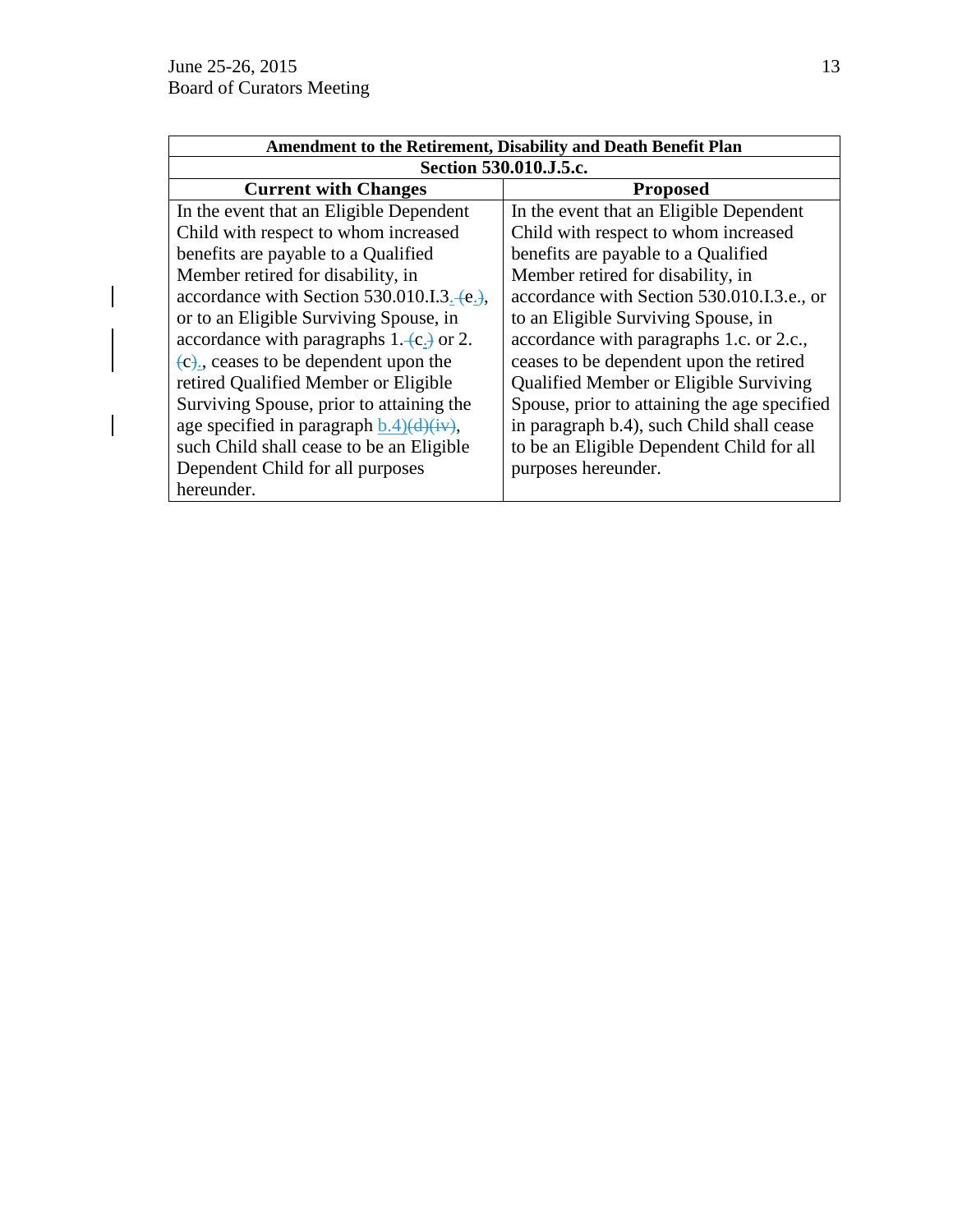| Amendment to the Retirement, Disability and Death Benefit Plan |                                               |  |
|----------------------------------------------------------------|-----------------------------------------------|--|
| Section 530.010.J.9.                                           |                                               |  |
| <b>Current with Changes</b>                                    | <b>Proposed</b>                               |  |
| Life Annuity - Payable <b>Tto Aa</b> Member                    | <b>Life Annuity Payable to a Member</b>       |  |
| <b>Who Commences Aa Retirement</b>                             | <b>Who Commences a Retirement Benefit,</b>    |  |
| Benefit, Oor Aan Adjusted Retirement                           | or an Adjusted Retirement Benefit in          |  |
| <b>Benefit in Accordance Wwith Section</b>                     | Accordance with Section 530.010.F., on        |  |
| 530.010.F., <b>Oon or Aafter September 1,</b>                  | or after September 1, 1990 – Effective        |  |
| $1990 =$ Effective September 1, 1990, Aa                       | September 1, 1990, a Qualified Member         |  |
| Qualified Member who terminates                                | who terminates employment and                 |  |
| employment and commences a Retirement                          | commences a Retirement Benefit on or          |  |
| Benefit on or after September 1, 1990, or                      | after September 1, 1990, or a Qualified       |  |
| a Qualified Member who elects to receive                       | Member who elects to receive an adjusted      |  |
| an Aadjusted Retirement Benefit in                             | Retirement Benefit in accordance with         |  |
| accordance with Section 530.010.F.                             | Section 530.010.F. effective September 1,     |  |
| effective September 1, 1990, may elect to                      | 1990, may elect to receive the payment of     |  |
| receive the payment of such Retirement                         | such Retirement Benefit or adjusted           |  |
| Benefit or Aadjusted Retirement Benefit                        | Retirement Benefit in the form of a life      |  |
| effective on or after September 1, 1990-in                     | annuity (i.e., an annuity payable for such    |  |
| the form of a life annuity <i>(i.e., an annuity</i>            | Member's lifetime that terminates on the      |  |
| payable for such Member's lifetime                             | Member's death), or a life annuity            |  |
| onlythat terminates on the Member's                            | providing for automatic increases in          |  |
| death), or a in a reduced amount-life                          | benefit payments at the rate of two percent   |  |
| annuity providing for the automatic                            | $(2\%)$ or four percent $(4\%)$ per year of   |  |
| adjustment of such-increases in benefit                        | retirement, such percentage to be elected     |  |
| payments at the rate of two percent $(2\%)$                    | prior to the commencement of benefit          |  |
| or four percent $(4%)$ per year of                             | payments. The increasing life annuity         |  |
| retirement, such percentage to be elected                      | shall be the actuarial equivalent of the life |  |
| prior to the commencement of benefit                           | annuity payable to the Member. Effective      |  |
| payments. The increasing life annuity                          | January 1, 2016, for purposes of this         |  |
| shall be the actuarial equivalent of the life                  | Section 530.010.J.9. a Qualified Member       |  |
| annuity payable to the Member. Effective                       | who terminates employment on or after         |  |
| January 1, 2016, for purposes of this                          | January 1, 2016 may only elect a life         |  |
| Section 530.010.J.9. a Qualified Member                        | annuity or an increasing life annuity         |  |
| who terminates employment on or after                          | providing for automatic increases in          |  |
| January 1, 2016 may only elect a life                          | benefit payments at the rate of two percent   |  |
| annuity or an increasing life annuity                          | $(2%)$ per year of retirement. Benefit        |  |
| providing for automatic increases in                           | adjustments pursuant to the provisions of     |  |
| benefit payments at the rate of two percent                    | this paragraph shall be made annually as      |  |
| (2%) per year of retirement. Benefit                           | of the first day of the month following or    |  |
| adjustments pursuant to the provisions of                      | otherwise coincident with the                 |  |
| this paragraph shall be made annually as                       | commencement of the Retirement Benefit.       |  |
| of the first day of the month following or                     |                                               |  |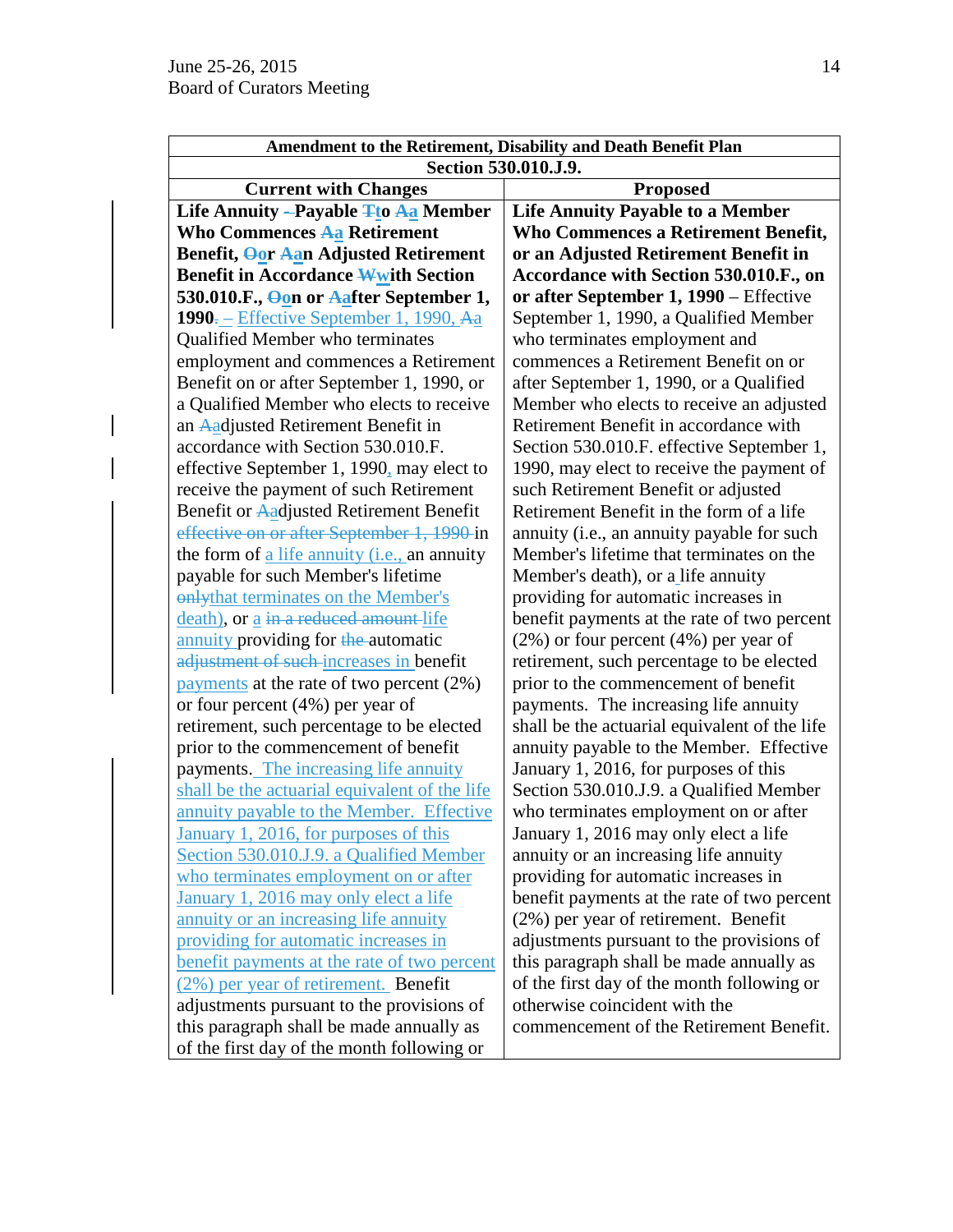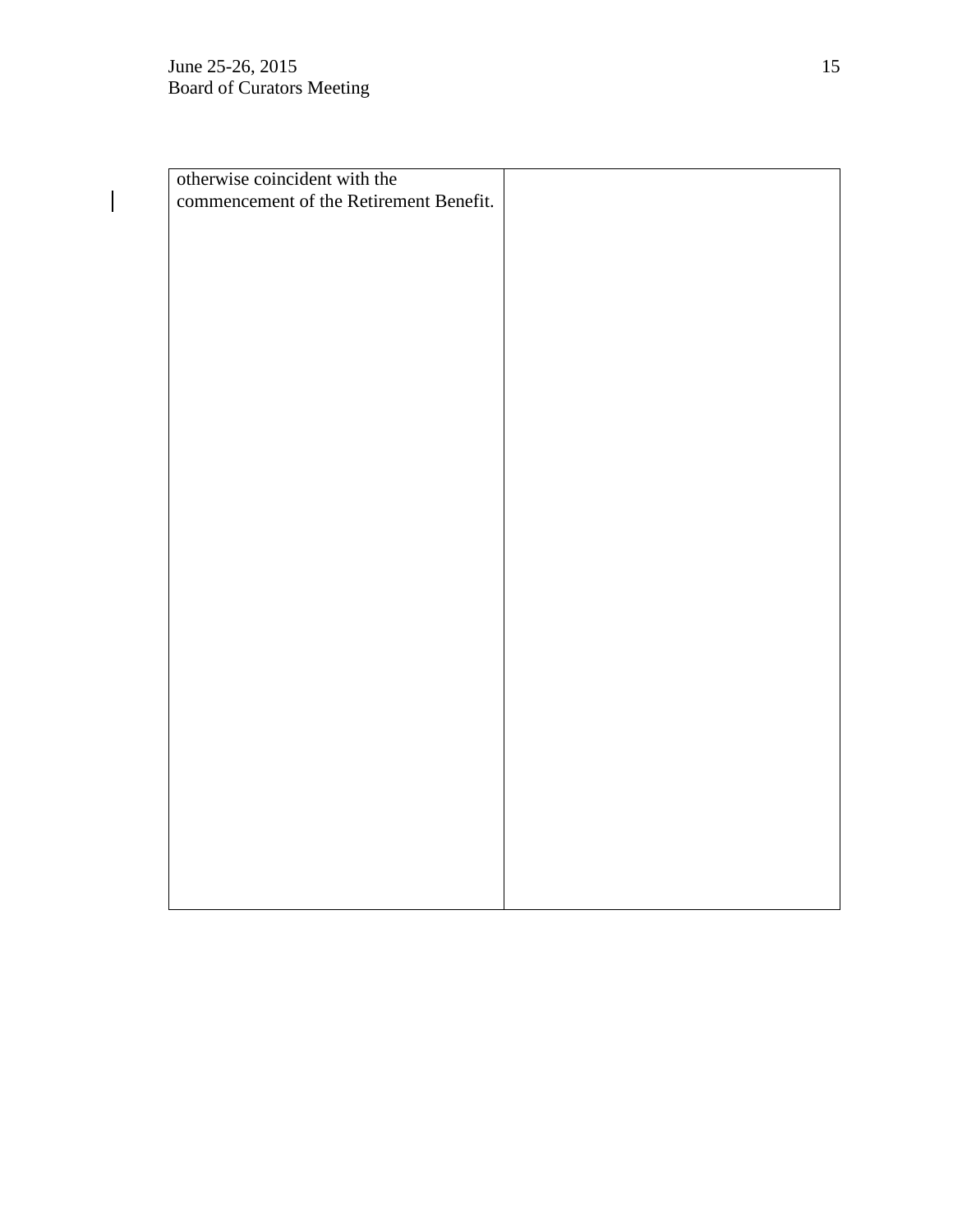| Amendment to the Retirement, Disability and Death Benefit Plan                                                                                                                                                                      |                                                                                                                                                                                                                                    |
|-------------------------------------------------------------------------------------------------------------------------------------------------------------------------------------------------------------------------------------|------------------------------------------------------------------------------------------------------------------------------------------------------------------------------------------------------------------------------------|
| Section 530.010.J.10.                                                                                                                                                                                                               |                                                                                                                                                                                                                                    |
| <b>Current with Changes</b>                                                                                                                                                                                                         | <b>Proposed</b>                                                                                                                                                                                                                    |
| <b>Optional Joint and Survivor Annuity</b>                                                                                                                                                                                          | <b>Optional Joint and Survivor Annuity</b>                                                                                                                                                                                         |
| Payable in the Event of Death of a                                                                                                                                                                                                  | Payable in the Event of Death of a                                                                                                                                                                                                 |
| <b>Member Who Commences a</b>                                                                                                                                                                                                       | <b>Member Who Commences a</b>                                                                                                                                                                                                      |
| <b>Retirement Benefit, or an Adjusted</b>                                                                                                                                                                                           | <b>Retirement Benefit, or an Adjusted</b>                                                                                                                                                                                          |
| <b>Retirement Benefit in Accordance with</b>                                                                                                                                                                                        | <b>Retirement Benefit in Accordance with</b>                                                                                                                                                                                       |
| Section 530.010.F. on or after                                                                                                                                                                                                      | Section 530.010.F. on or after                                                                                                                                                                                                     |
| <b>September 1, 1990</b>                                                                                                                                                                                                            | <b>September 1, 1990</b>                                                                                                                                                                                                           |
| Effective September 1, 1990, Aa<br>a.<br>Qualified Member who terminated<br>employment on or after September 1,<br>1990 and commences a Retirement<br>Benefit on or after September 1, 1990,<br>or a Qualified Member who elects to | Effective September 1, 1990, a<br>a.<br>Qualified Member who terminated<br>employment on or after September 1,<br>1990 and commences a Retirement<br>Benefit on or after September 1, 1990,<br>or a Qualified Member who elects to |
| receive an Aadjusted Retirement                                                                                                                                                                                                     | receive an adjusted Retirement Benefit                                                                                                                                                                                             |
| Benefit in accordance with Section                                                                                                                                                                                                  | in accordance with Section 530.010.F.                                                                                                                                                                                              |
| 530.010.F. effective September 1,                                                                                                                                                                                                   | effective September 1, 1990, may                                                                                                                                                                                                   |
| 1990, may elect to receive the                                                                                                                                                                                                      | elect to receive the payment of such                                                                                                                                                                                               |
| payment of such Retirement Benefit                                                                                                                                                                                                  | Retirement Benefit in the form of a                                                                                                                                                                                                |
| effective on or after September 1,                                                                                                                                                                                                  | joint and survivor annuity (i.e., an                                                                                                                                                                                               |
| 1990 in a reduced amount in the form                                                                                                                                                                                                | annuity payable for such Member's                                                                                                                                                                                                  |
| of a joint and survivor annuity (i.e., an                                                                                                                                                                                           | lifetime with a survivor annuity                                                                                                                                                                                                   |
| annuity payable for such Member's                                                                                                                                                                                                   | payable for the lifetime of such                                                                                                                                                                                                   |
| lifetime with a survivor annuity                                                                                                                                                                                                    | Member's joint annuitant) providing a                                                                                                                                                                                              |
| payable for the lifetime of such                                                                                                                                                                                                    | survivor annuity in the amount of fifty                                                                                                                                                                                            |
| Member's joint annuitant) providing a                                                                                                                                                                                               | percent (50%), seventy-five percent                                                                                                                                                                                                |
| survivor annuity in the amount of fifty                                                                                                                                                                                             | $(75\%)$ , or one hundred percent $(100\%)$                                                                                                                                                                                        |
| percent (50%), seventy-five percent                                                                                                                                                                                                 | of the amount payable to said                                                                                                                                                                                                      |
| $(75\%)$ , or one hundred percent $(100\%)$                                                                                                                                                                                         | Member, to continue to a named joint                                                                                                                                                                                               |
| of the amount payable to said                                                                                                                                                                                                       | annuitant upon such Member's death,                                                                                                                                                                                                |
| Member, to continue to a named joint                                                                                                                                                                                                | payable for the remaining lifetime of                                                                                                                                                                                              |
| annuitant upon such Member's death,                                                                                                                                                                                                 | said joint annuitant. The joint and                                                                                                                                                                                                |
| payable for the remaining lifetime of                                                                                                                                                                                               | survivor annuity option shall also                                                                                                                                                                                                 |
| said joint annuitant. The joint and                                                                                                                                                                                                 | provide that:                                                                                                                                                                                                                      |
| survivor annuity option shall also                                                                                                                                                                                                  |                                                                                                                                                                                                                                    |
| provide that:                                                                                                                                                                                                                       | 1) in the event said joint annuitant<br>predeceases the Member, such                                                                                                                                                               |
| 1) in the event said joint annuitant                                                                                                                                                                                                | Retirement Benefit shall revert to                                                                                                                                                                                                 |
| predeceases the Member, such                                                                                                                                                                                                        | the unreduced Retirement Benefit                                                                                                                                                                                                   |
| Retirement Benefit shall revert to                                                                                                                                                                                                  | the Member would have received                                                                                                                                                                                                     |

had the Member not elected the

the unreduced Retirement Benefit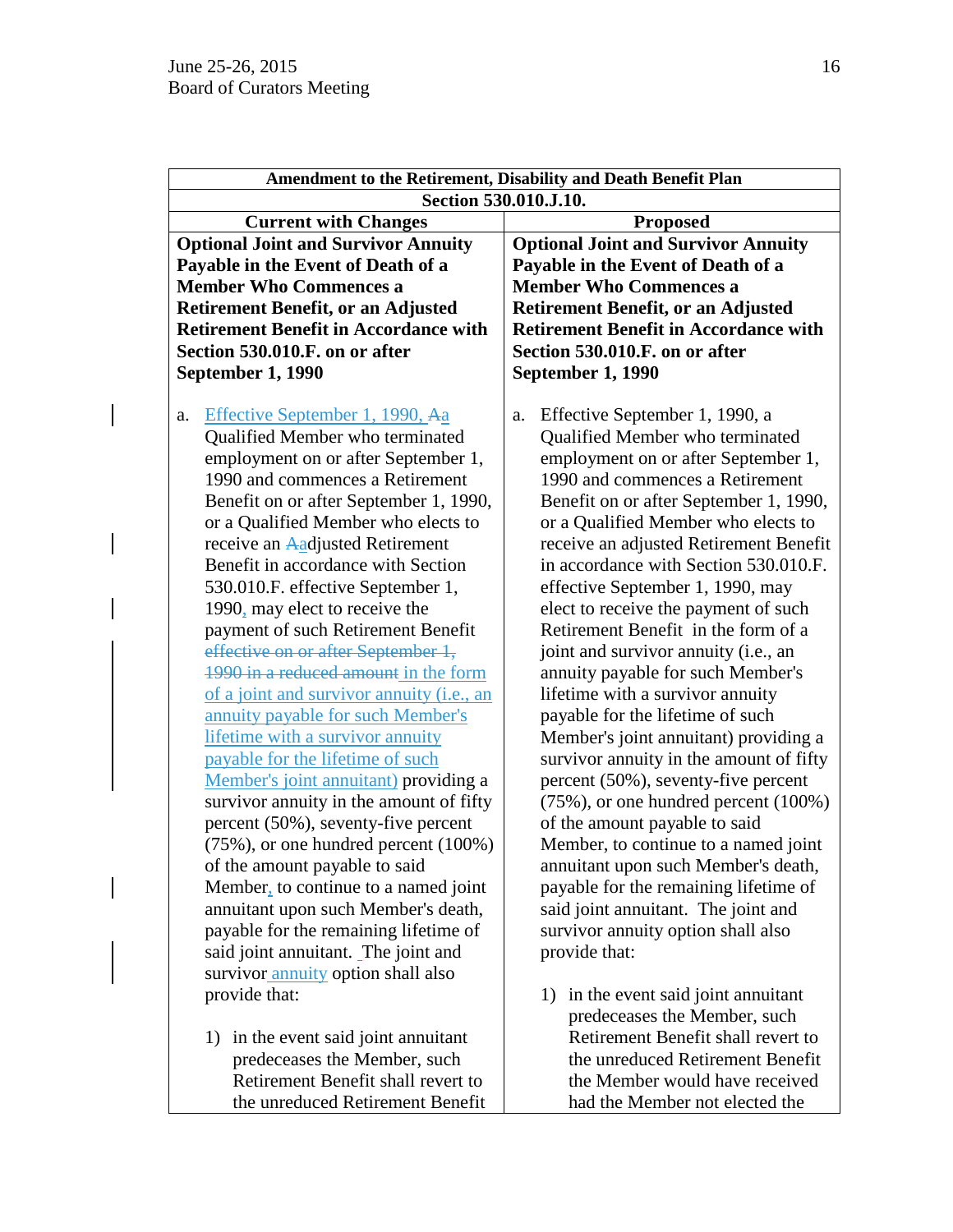the Member would have received had the Member not elected the joint and survivor annuity option, in which event the unreduced Retirement Benefit shall be paid commencing with the payment due immediately following the death of said joint annuitant and ending with the last payment due upon the death of said Member; and;

2) in the event that the Member and joint annuitant are legally married and such marriage is legally dissolved, the Member may elect (within 60 days of the date of dissolution), with consent of the joint annuitant, to void the joint and survivor annuity option previously elected. In such cases such Retirement Benefit shall revert to the Retirement Benefit the Member would have received had the Member not elected the joint and survivor annuity option, in which event, such Retirement Benefit shall be paid commencing with the payment due immediately following the date that such election is received by the University of Missouri.

In either event described in Section 530.010.J.10.a. 1) and or 2), a Member will, subsequently, have no right to further elect an alternative payment option.

b. Effective September 1, 1990, Aa Qualified Member, who terminated employment and commences a Retirement Benefit on or after September 1, 1990, or a Qualified Member who elects to receive an

joint and survivor annuity option, in which event the unreduced Retirement Benefit shall be paid commencing with the payment due immediately following the death of said joint annuitant and ending with the last payment due upon the death of said Member; and

2) in the event that the Member and joint annuitant are legally married and such marriage is legally dissolved, the Member may elect (within 60 days of the date of dissolution), with consent of the joint annuitant, to void the joint and survivor annuity option previously elected. In such cases such Retirement Benefit shall revert to the Retirement Benefit the Member would have received had the Member not elected the joint and survivor annuity option, in which event, such Retirement Benefit shall be paid commencing with the payment due immediately following the date that such election is received by the University of Missouri.

In either event described in Section 530.010.J.10.a. 1) or 2), a Member will, subsequently, have no right to further elect an alternative payment option.

b. Effective September 1, 1990, a Qualified Member, who terminated employment and commences a Retirement Benefit on or after September 1, 1990, or a Qualified Member who elects to receive an adjusted Retirement Benefit in accordance with Section 530.010.F.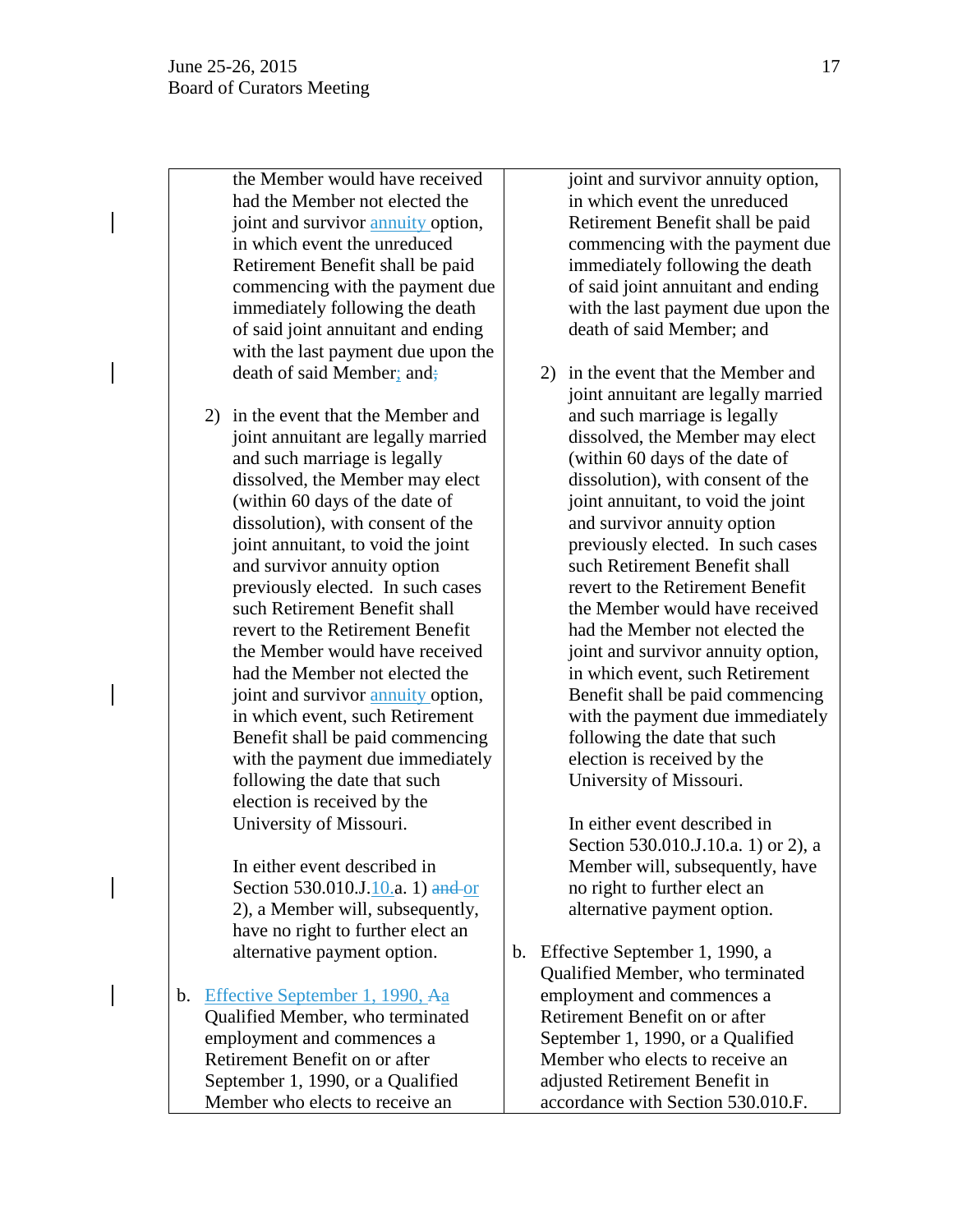Aadjusted Retirement Benefit in accordance with Section 530.010.F. effective September 1, 1990, may elect to receive the payment of such Retirement Benefit effective on or after September 1, 1990 in the form of a **J**joint and **S**survivor Aannuity in accordance with Subsection (a), however further providing that in the event of the death of the Member and such Member's joint annuitant prior to the payment of sixty (60) or one hundred twenty (120) months of benefit payments, such term period certain to be elected prior to the commencement of benefit payments, the amount which would have been paid to such joint annuitant had such individual survived shall be paid to a Designated Beneficiary for the remainder of the term-period certain. Effective January 1, 2016, for purposes of this Section 530.010.J.10.b. a Qualified Member who terminates employment on or after January 1, 2016 may only elect a joint and survivor annuity with one hundred twenty (120) months period certain. Furthermore, prior to the commencement of benefit payments to a Designated Beneficiary, the Designated Beneficiary may elect to receive the present value of the payments remaining in the period certain in the form of a lump sum. For purposes of determining the present value of the payments remaining in the period certain the Plan Administrator will use the interest rate specified in Section 530.010.J.12.b.

c. Effective September 1, 1990, Aa Qualified Member who terminated employment and commences a

effective September 1, 1990, may elect to receive the payment of such Retirement Benefit in the form of a joint and survivor annuity in accordance with Subsection (a), however further providing that in the event of the death of the Member and such Member's joint annuitant prior to the payment of sixty (60) or one hundred twenty (120) months of benefit payments, such period certain to be elected prior to the commencement of benefit payments, the amount which would have been paid to such joint annuitant had such individual survived shall be paid to a Designated Beneficiary for the remainder of the period certain. Effective January 1, 2016, for purposes of this Section 530.010.J.10.b. a Qualified Member who terminates employment on or after January 1, 2016 may only elect a joint and survivor annuity with one hundred twenty (120) months period certain. Furthermore, prior to the commencement of benefit payments to a Designated Beneficiary, the Designated Beneficiary may elect to receive the present value of the payments remaining in the period certain in the form of a lump sum. For purposes of determining the present value of the payments remaining in the period certain the Plan Administrator will use the interest rate specified in Section 530.010.J.12.b.

c. Effective September 1, 1990, a Qualified Member who terminated employment and commences a Retirement Benefit on or after September 1, 1990, or a Qualified Member who elects to receive an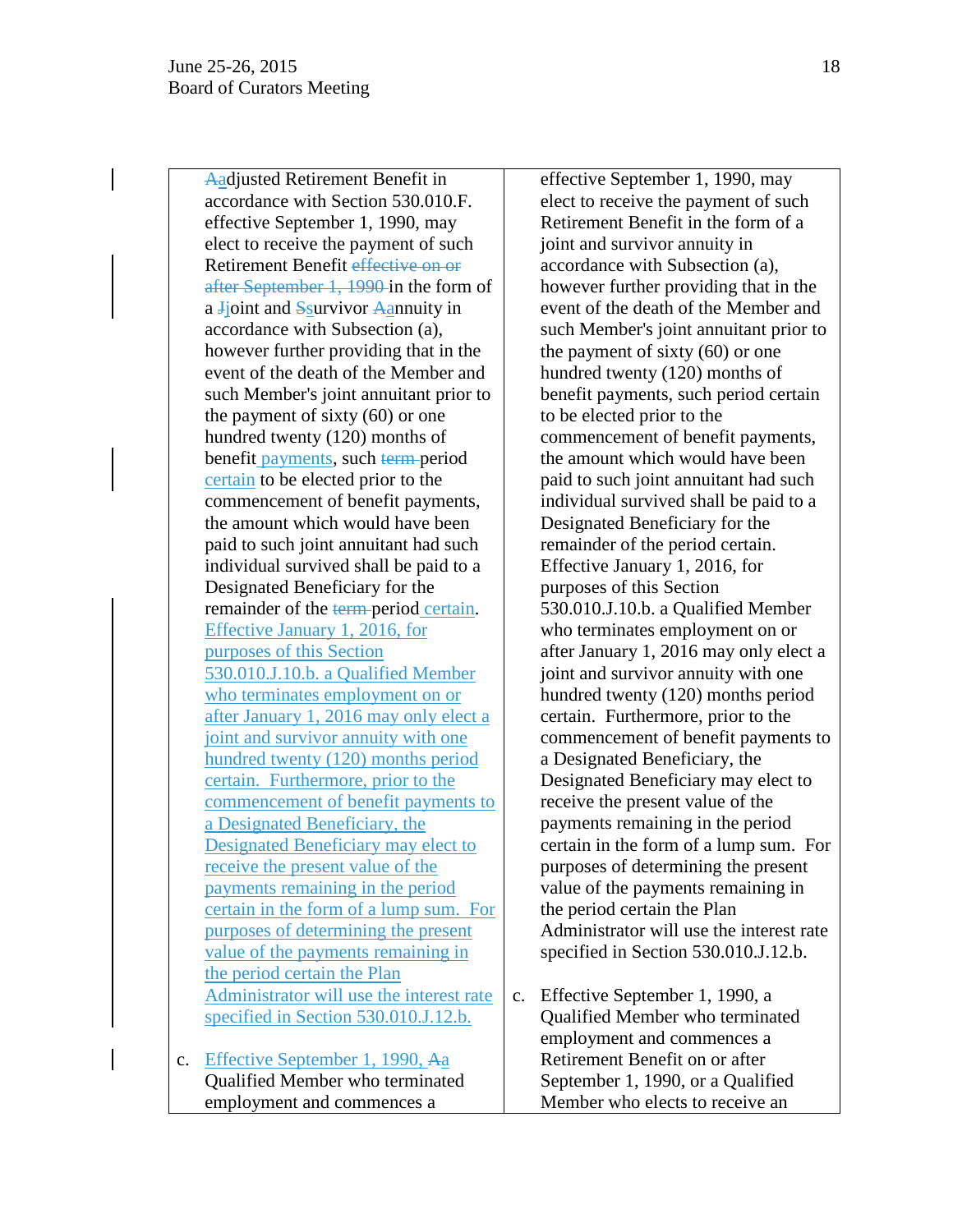Retirement Benefit on or after September 1, 1990, or a Qualified Member who elects to receive an Aadjusted Retirement Benefit in accordance with Section 530.010.F. effective September 1, 1990, may elect to receive the payment of such Retirement Benefit effective on or after September 1, 1990 in the form of a Jjoint and Ssurvivor Aannuity in accordance with subparagraph (a), with or without a period certain option in accordance with subparagraph (b), and further providing for the automatic adjustment of suchincreases in benefit payments at the rate of two percent (2%) or four percent (4%) per year of retirement, such percentage to be elected prior to the commencement of benefit payments. Effective January 1, 2016, for purposes of this Section 530.010.J.10.c. a Qualified Member who terminates employment on or after January 1, 2016 may only elect a joint and survivor annuity in accordance with subparagraph (a), with or without the one hundred twenty (120) months period certain option in accordance with subparagraph (b), providing for automatic increases in benefit payments at the rate of two percent (2%) per year of retirement. Benefit adjustments pursuant to the provisions of this subparagraph shall be made annually as of the first day of the month following or otherwise coincident with the commencement of the Retirement Benefit and shall at all times reflect the cumulative adjustments to the applicable benefit payment as established upon the commencement of the Retirement Benefit.

adjusted Retirement Benefit in accordance with Section 530.010.F. effective September 1, 1990, may elect to receive the payment of such Retirement Benefit in the form of a joint and survivor annuity in accordance with subparagraph (a), with or without a period certain option in accordance with subparagraph (b), and further providing for automatic increases in benefit payments at the rate of two percent (2%) or four percent (4%) per year of retirement, such percentage to be elected prior to the commencement of benefit payments. Effective January 1, 2016, for purposes of this Section 530.010.J.10.c. a Qualified Member who terminates employment on or after January 1, 2016 may only elect a joint and survivor annuity in accordance with subparagraph (a), with or without the one hundred twenty (120) months period certain option in accordance with subparagraph (b), providing for automatic increases in benefit payments at the rate of two percent (2%) per year of retirement. Benefit adjustments pursuant to the provisions of this subparagraph shall be made annually as of the first day of the month following or otherwise coincident with the commencement of the Retirement Benefit and shall at all times reflect the cumulative adjustments to the applicable benefit payment as established upon the commencement of the Retirement Benefit.

d. In no event shall a Qualified Member be permitted to elect a joint and survivor annuity payable with a joint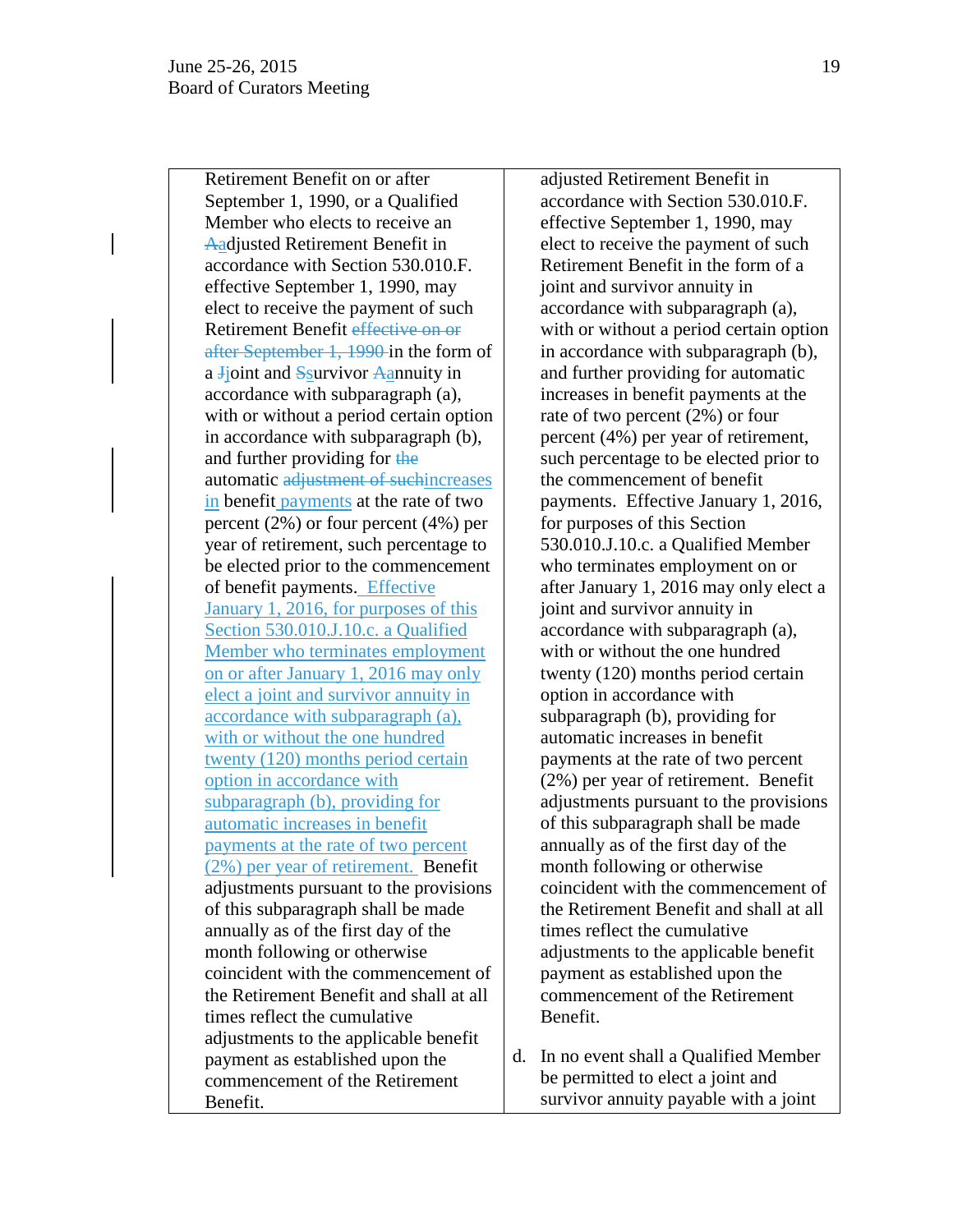- d. In no event shall a Qualified Member be permitted to elect a **J**joint and Ssurvivor Aannuity payable with a joint annuitant other than such Member's Spouse if the joint and survivor annuity providesing for a survivor annuity in excess of fifty percent (50%) to continue to said joint annuitant, nor or provides for a period certain in excess of  $\alpha$  60 months. period certain.
- e. Any joint and survivor annuity payable under this Section 530.010.J.10. shall be the actuarial equivalent of the life annuity payable to the Member.

annuitant other than such Member's Spouse if the joint and survivor annuity provides for a survivor annuity in excess of fifty percent (50%) or provides for a period certain in excess of 60 months.

e. Any joint and survivor annuity payable under this Section 530.010.J.10. shall be the actuarial equivalent of the life annuity payable to the Member.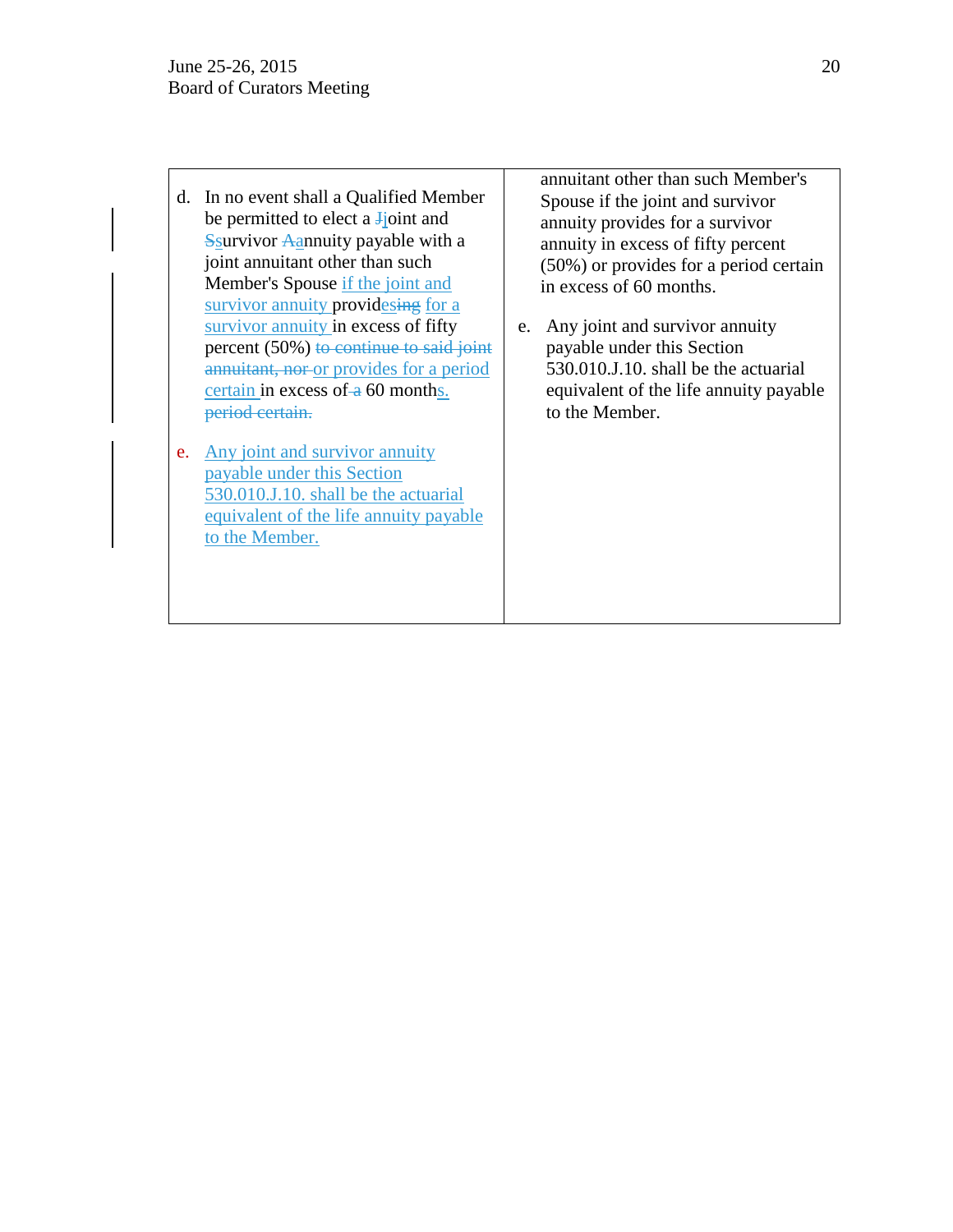$\overline{\mathsf{I}}$ 

| Amendment to the Retirement, Disability and Death Benefit Plan |                                              |  |
|----------------------------------------------------------------|----------------------------------------------|--|
|                                                                | Section 530.010.J.11.                        |  |
| <b>Current with Changes</b>                                    | <b>Proposed</b>                              |  |
| <b>Optional Period Certain and Life</b>                        | <b>Optional Period Certain and Life</b>      |  |
| <b>Annuity Payable in the Event of Death</b>                   | <b>Annuity Payable in the Event of Death</b> |  |
| of a Member Who Commences a                                    | of a Member Who Commences a                  |  |
| <b>Retirement Benefit, or an Adjusted</b>                      | <b>Retirement Benefit, or an Adjusted</b>    |  |
| <b>Retirement Benefit in Accordance with</b>                   | <b>Retirement Benefit in Accordance with</b> |  |
| Section 530.010.F. on or after                                 | Section 530.010.F. on or after               |  |
| September 1, 1990                                              | September 1, 1990                            |  |
|                                                                |                                              |  |
| Effective September 1, 1990, Aa<br>a.                          | Effective September 1, 1990, a<br>a.         |  |
| Qualified Member who terminated                                | Qualified Member who terminated              |  |
| employment and commences a                                     | employment and commences a                   |  |
| Retirement Benefit on or after                                 | Retirement Benefit on or after               |  |
| September 1, 1990, or a Qualified                              | September 1, 1990, or a Qualified            |  |
| Member who elects to receive an                                | Member who elects to receive an              |  |
| Aadjusted Retirement Benefit in                                | adjusted Retirement Benefit in               |  |
| accordance with Section 530.010.F.                             | accordance with Section 530.010.F.           |  |
| effective September 1, 1990, may                               | effective September 1, 1990, may             |  |
| elect to receive the payment of such                           | elect to receive the payment of such         |  |
| Retirement Benefit effective on or                             | Retirement Benefit in the form of a          |  |
| after September 1, 1990 in a reduced                           | life annuity providing that in the event     |  |
| amount in the form of a life annuity                           | of the death of the Member prior to          |  |
| providing that in the event of the death                       | the payment of sixty $(60)$ , one            |  |
| of the Member prior to the payment of                          | hundred twenty (120), or one hundred         |  |
| sixty $(60)$ , one hundred twenty $(120)$ ,                    | eighty (180) months of benefit               |  |
| or <u>one hundred eighty</u> (180) months of                   | payments, such period certain to be          |  |
| benefit payments, such term-period                             | elected prior to the commencement of         |  |
| certain to be elected prior to the                             | benefit payments, such benefit               |  |
| commencement of benefit payments,                              | payment shall continue undiminished          |  |
| such benefit payment shall continue                            | to a Designated Beneficiary for the          |  |
| undiminished to a Designated                                   | remainder of the period certain.             |  |
| Beneficiary for the remainder of the                           | Effective January 1, 2016, for               |  |
| term-period certain. Effective January                         | purposes of this Section                     |  |
| 1, 2016, for purposes of this Section                          | 530.010.J.11.a. a Qualified Member           |  |
| 530.010.J.11.a. a Qualified Member                             | who terminates employment on or              |  |
| who terminates employment on or                                | after January 1, 2016 may only elect a       |  |
| after January 1, 2016 may only elect a                         | life annuity with one hundred twenty         |  |
| life annuity with one hundred twenty                           | (120) months period certain.                 |  |
| (120) months period certain.                                   | Furthermore, prior to the                    |  |
|                                                                |                                              |  |
| Furthermore, prior to the                                      | commencement of benefit payments to          |  |
| commencement of benefit payments to                            | a Designated Beneficiary, the                |  |
| a Designated Beneficiary, the                                  | Designated Beneficiary may elect to          |  |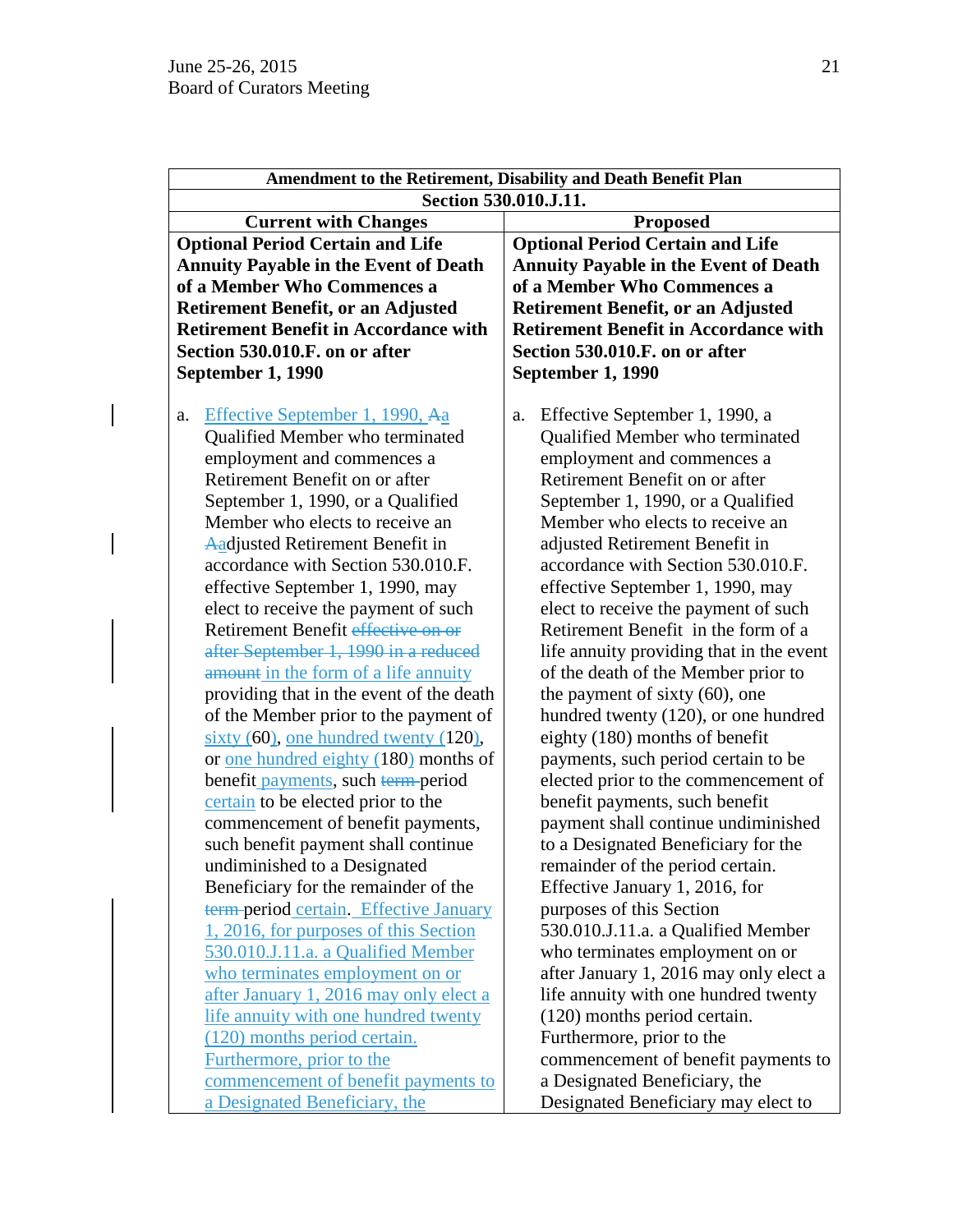Designated Beneficiary may elect to receive the present value of the payments remaining in the period certain in the form of a lump sum. For purposes of determining the present value of the payments remaining in the period certain the Plan Administrator will use the interest rate specified in Section 530.010.J.12.b.

b. Effective September 1, 1990, Aa Qualified Member who terminated employment and commences a Retirement Benefit on or after September 1, 1990, or a Qualified Member who elects to receive an Aadjusted Retirement Benefit in accordance with Section 530.010.F. effective September 1, 1990, may elect to receive the payment of such benefit effective on or after September 1, 1990 in the form of a life annuity with a period certain and Life Annuity in accordance with subparagraph (a) and further providing for the automatic adjustment of suchincreases in benefit payments at the rate of two percent (2%) or four percent (4%) per year of retirement, such percentage to be elected prior to the commencement of benefit payments. Effective January 1, 2016, for purposes of this Section 530.010.J.11.b. a Qualified Member who terminates employment on or after January 1, 2016 may only elect a life annuity with one hundred twenty (120) months period certain providing for automatic increases in benefit payments at the rate of two percent (2%) per year of retirement. Benefit adjustments pursuant to the provisions of this subparagraph shall be made annually as of the first day of the month following or otherwise

receive the present value of the payments remaining in the period certain in the form of a lump sum. For purposes of determining the present value of the payments remaining in the period certain the Plan Administrator will use the interest rate specified in Section 530.010.J.12.b.

b. Effective September 1, 1990, a Qualified Member who terminated employment and commences a Retirement Benefit on or after September 1, 1990, or a Qualified Member who elects to receive an adjusted Retirement Benefit in accordance with Section 530.010.F. effective September 1, 1990, may elect to receive the payment of such benefit in the form of a life annuity with a period certain in accordance with subparagraph (a) and further providing for automatic increases in benefit payments at the rate of two percent (2%) or four percent (4%) per year of retirement, such percentage to be elected prior to the commencement of benefit payments. Effective January 1, 2016, for purposes of this Section 530.010.J.11.b. a Qualified Member who terminates employment on or after January 1, 2016 may only elect a life annuity with one hundred twenty (120) months period certain providing for automatic increases in benefit payments at the rate of two percent (2%) per year of retirement. Benefit adjustments pursuant to the provisions of this subparagraph shall be made annually as of the first day of the month following or otherwise coincident with the commencement of the Retirement Benefit.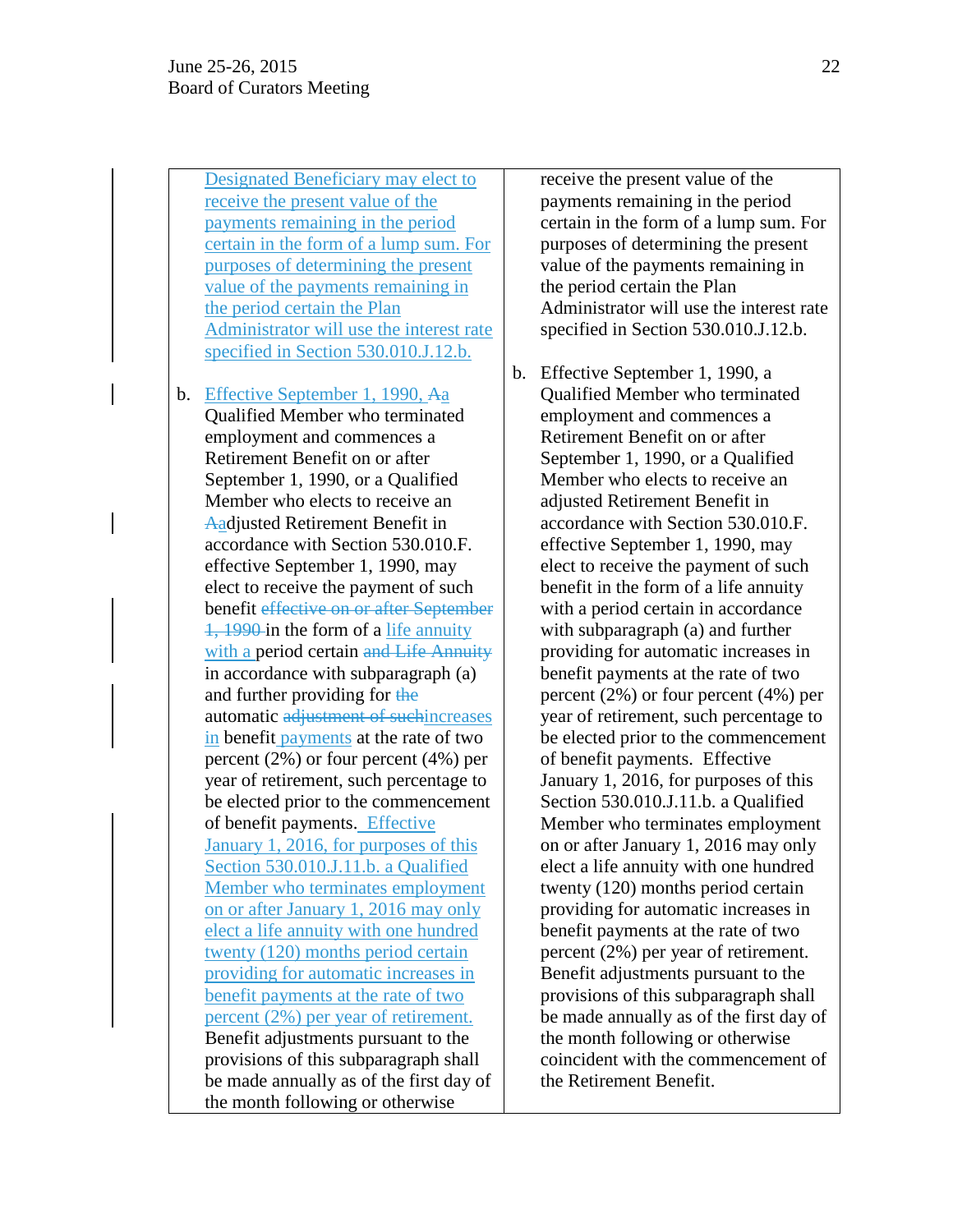| coincident with the commencement of<br>the Retirement Benefit.                                                                                                                                                                                                    | c. Any life annuity with a period certain<br>or life annuity with a period certain                                                                                          |
|-------------------------------------------------------------------------------------------------------------------------------------------------------------------------------------------------------------------------------------------------------------------|-----------------------------------------------------------------------------------------------------------------------------------------------------------------------------|
| c. Any life annuity with a period certain<br>or life annuity with a period certain<br>providing for increasing payments that<br>is payable under this Section<br>530.010.J.11. shall be the actuarial<br>equivalent of the life annuity payable<br>to the Member. | providing for increasing payments that<br>is payable under this Section<br>530.010.J.11. shall be the actuarial<br>equivalent of the life annuity payable<br>to the Member. |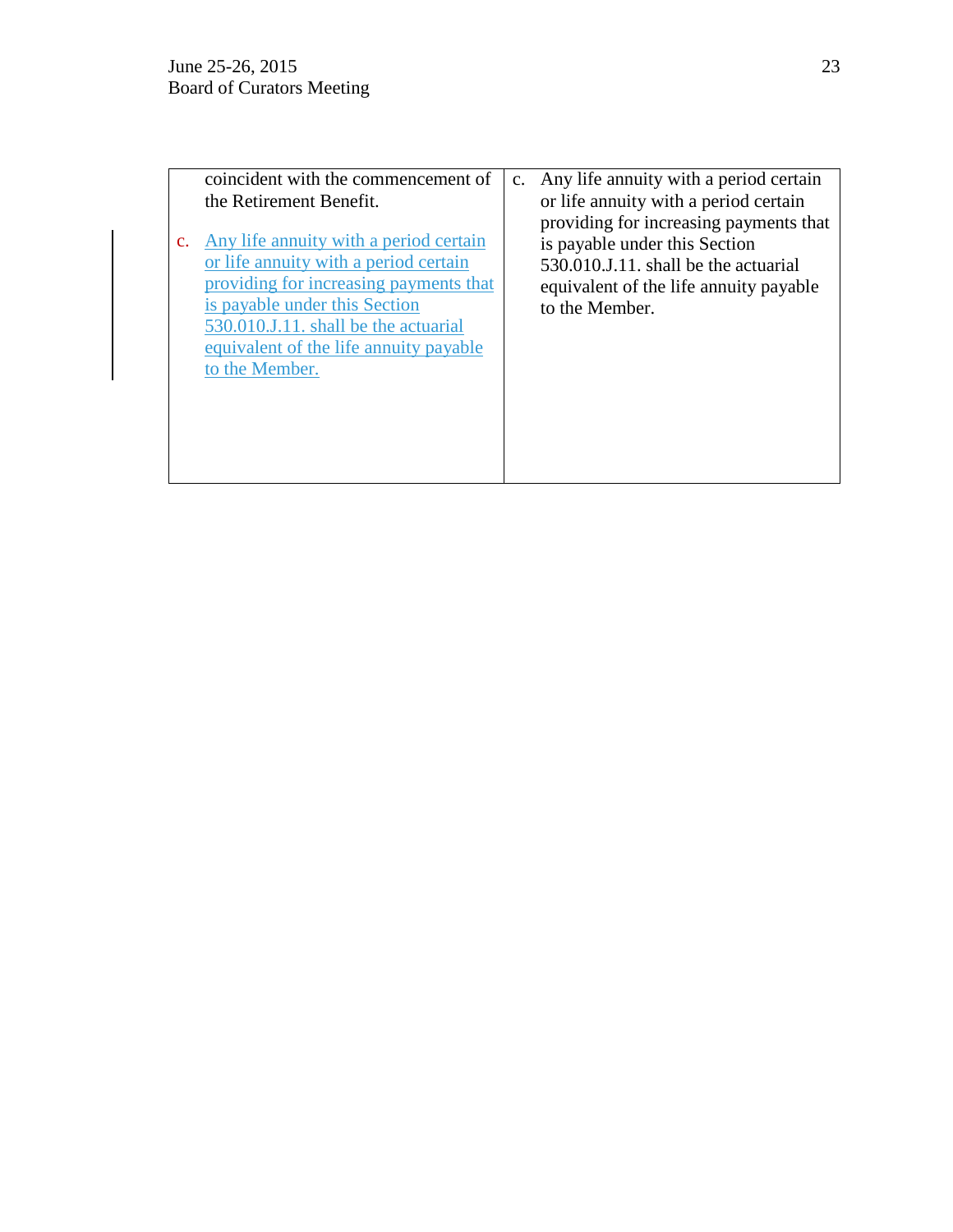$\overline{\mathsf{I}}$ 

| Amendment to the Retirement, Disability and Death Benefit Plan |                                            |  |
|----------------------------------------------------------------|--------------------------------------------|--|
| Section 530.010.J.12.b.                                        |                                            |  |
| <b>Current with Changes</b>                                    | <b>Proposed</b>                            |  |
| For purposes of determining the actuarial                      | For purposes of determining the actuarial  |  |
| value of a benefit as accrued through the                      | value of a benefit as accrued through the  |  |
| Qualified Member's commencement of an                          | Qualified Member's commencement of an      |  |
| Aadjusted Retirement Benefit, retirement                       | adjusted Retirement Benefit, retirement or |  |
| or death, subsequent to August 31, 1990,                       | death, subsequent to August 31, 1990, the  |  |
| the 1983 UNISEX Group Annuity                                  | 1983 UNISEX Group Annuity Mortality        |  |
| Mortality Table with interest at seven and                     | Table with interest at seven and one-half  |  |
| one-half percent $(7 \frac{1}{2\%})$ per annum.                | percent $(7 \frac{1}{2}\%)$ per annum.     |  |
|                                                                |                                            |  |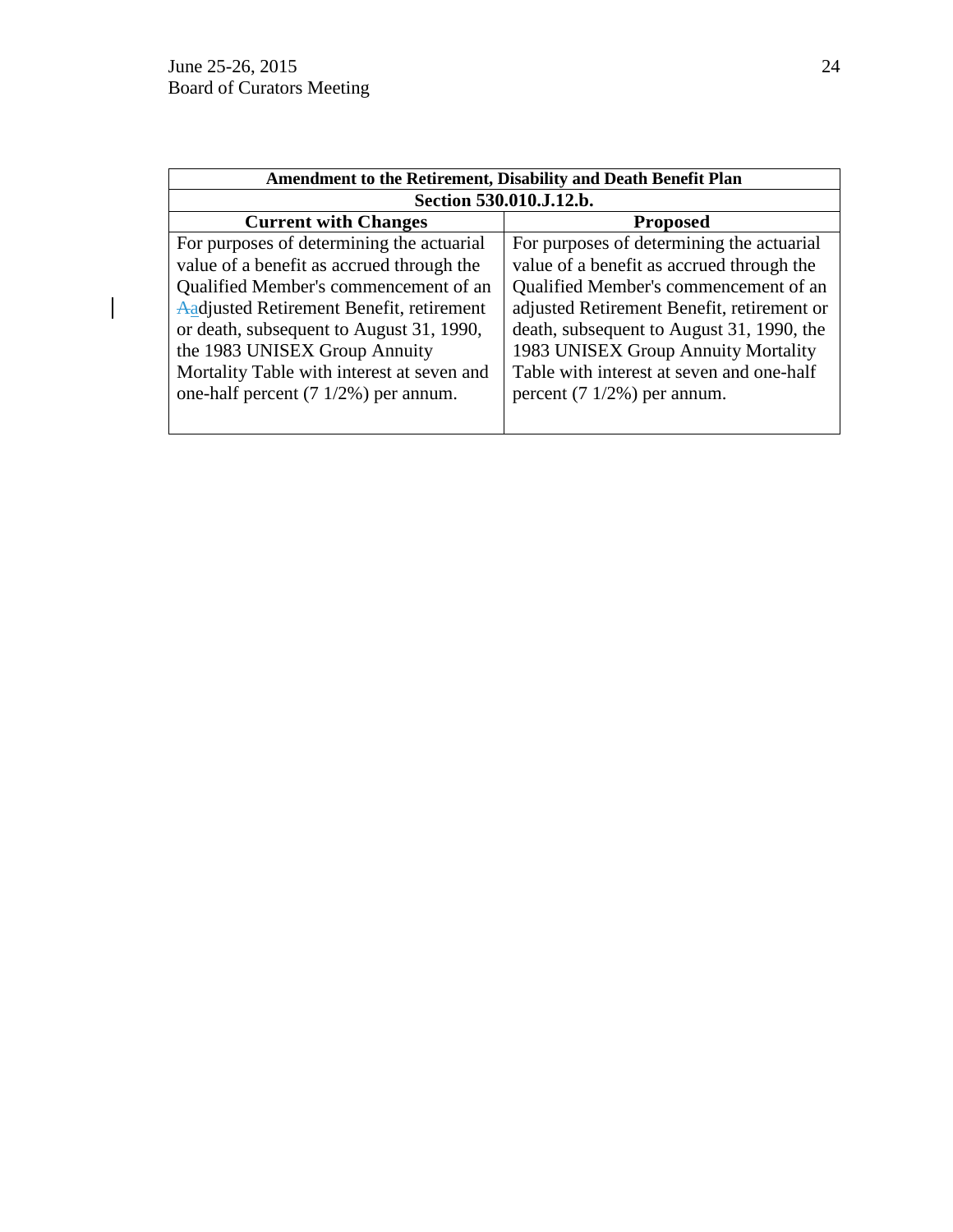$\overline{\phantom{a}}$ 

| Amendment to the Retirement, Disability and Death Benefit Plan |                                                     |  |
|----------------------------------------------------------------|-----------------------------------------------------|--|
| Section 530.010.K.8.                                           |                                                     |  |
| <b>Current with Changes</b>                                    | <b>Proposed</b>                                     |  |
| <b>Termination of Derivative Benefits</b>                      | <b>Termination of Derivative Benefits</b>           |  |
| <b>Payable to Surviving Spouse for Eligible</b>                | <b>Payable to Surviving Spouse for</b>              |  |
| <b>Dependent Children --</b> In the event that                 | <b>Eligible Dependent Children -- In the</b>        |  |
| an Eligible Surviving Spouse is receiving                      | event that an Eligible Surviving Spouse is          |  |
| additional Derivative Benefits on account                      | receiving additional Derivative Benefits            |  |
| of the Eligible Dependent Children of the                      | on account of the Eligible Dependent                |  |
| deceased Qualified Member, in                                  | Children of the deceased Qualified                  |  |
| accordance with Section 530.010.J.1.c. or                      | Member, in accordance with Section                  |  |
| 2.c., the final payment of such additional                     | $530.010$ .J.1.c. or 2.c., the final payment        |  |
| Derivative Benefits, with respect to each                      | of such additional Derivative Benefits,             |  |
| such Eligible Dependent Child, shall be                        | with respect to each such Eligible                  |  |
| the payment immediately preceding the                          | Dependent Child, shall be the payment               |  |
| date that such Child attains the age                           | immediately preceding the date that such            |  |
| specified in Section 530.010.J.5.b.4) $d$ .(iv)                | Child attains the age specified in Section          |  |
| or, if earlier, the payment immediately                        | $530.010$ .J. $5.6.4$ ) or, if earlier, the payment |  |
| preceding the date that such Child ceases                      | immediately preceding the date that such            |  |
| to be a dependent of such Surviving                            | Child ceases to be a dependent of such              |  |
| Spouse.                                                        | Surviving Spouse.                                   |  |
|                                                                |                                                     |  |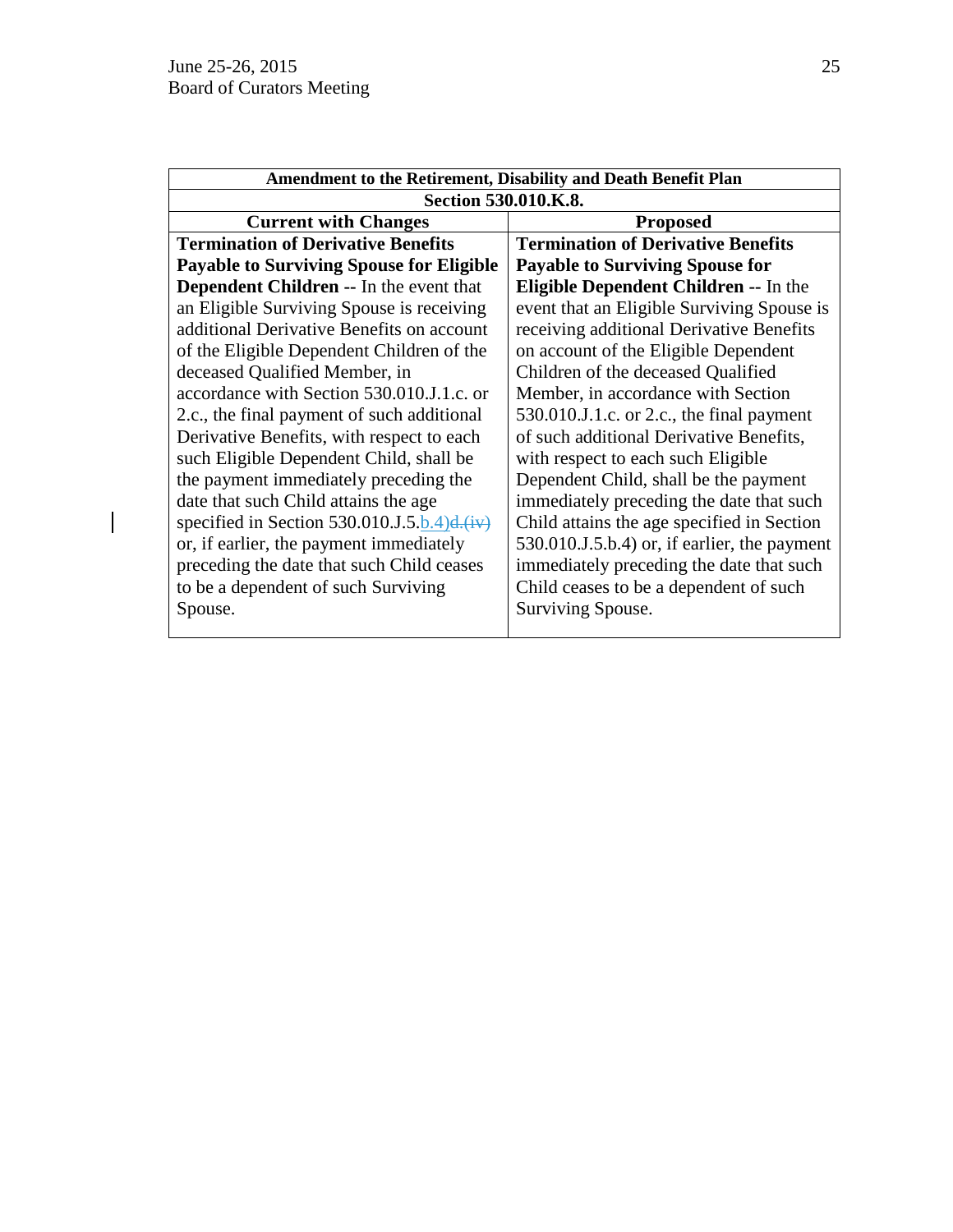$\begin{array}{c} \hline \end{array}$ 

| Amendment to the Retirement, Disability and Death Benefit Plan |                                           |  |
|----------------------------------------------------------------|-------------------------------------------|--|
| Section 530.010.K.10.                                          |                                           |  |
| <b>Current with Changes</b>                                    | <b>Proposed</b>                           |  |
| <b>Termination of Derivative Benefits</b>                      | <b>Termination of Derivative Benefits</b> |  |
| <b>Payable to Eligible Dependent Children</b>                  | <b>Payable to Eligible Dependent</b>      |  |
| -- The final payment of Derivative                             | <b>Children --</b> The final payment of   |  |
| Benefits payable to the Eligible Dependent                     | Derivative Benefits payable to the        |  |
| Child of a deceased Qualified Member                           | Eligible Dependent Child of a deceased    |  |
| shall be the payment immediately                               | Qualified Member shall be the payment     |  |
| preceding the earlier of such dependent                        | immediately preceding the earlier of such |  |
| Child's attainment of the age specified in                     | dependent Child's attainment of the age   |  |
| Section 530.010.J.5.b.4) $d_{\tau}$ (iv), or such              | specified in Section 530.010.J.5.b.4), or |  |
| Child's death.                                                 | such Child's death.                       |  |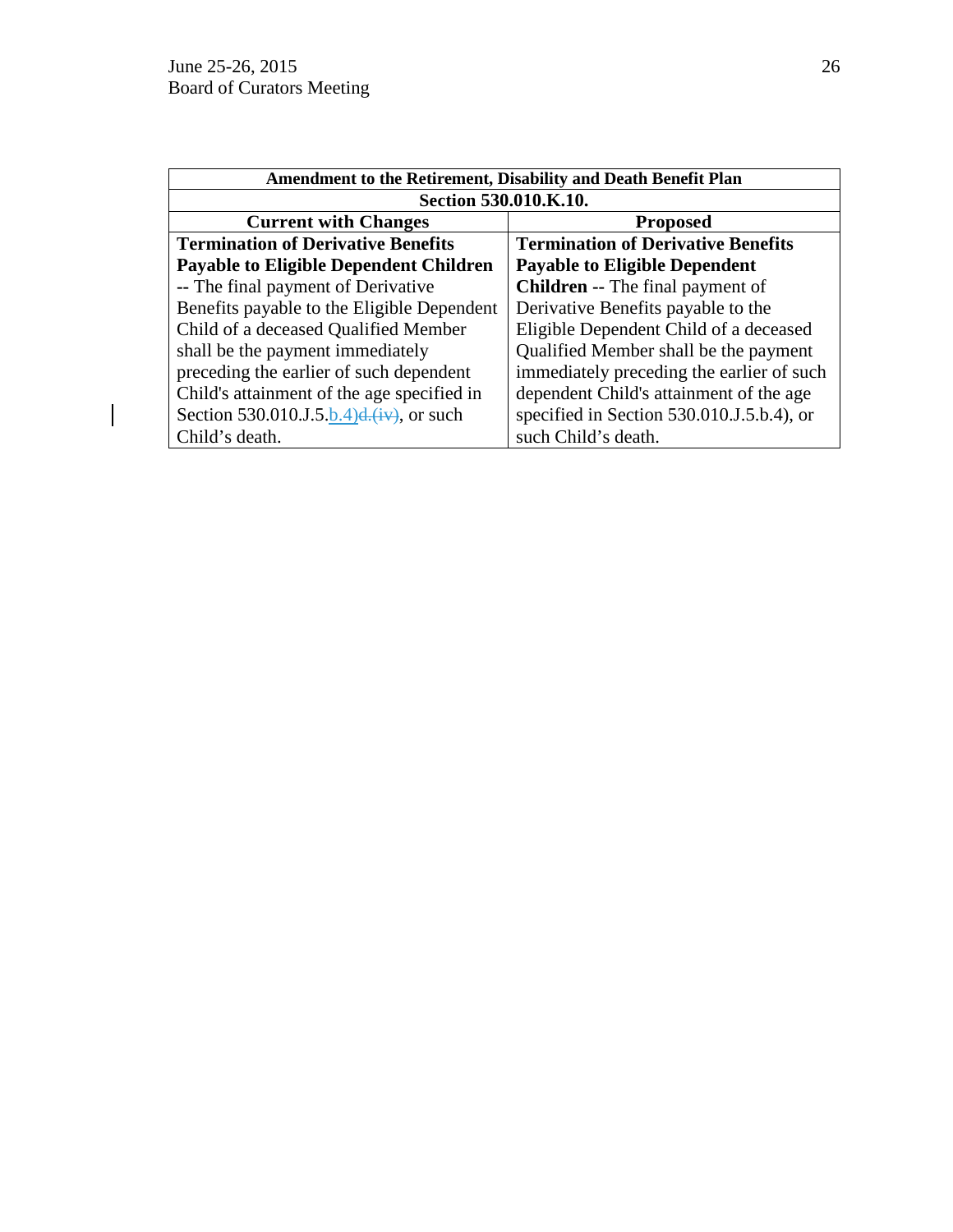| Amendment to the Retirement, Disability and Death Benefit Plan |                                                |  |
|----------------------------------------------------------------|------------------------------------------------|--|
| Section 530.010.K.13.b.2)                                      |                                                |  |
| <b>Current with Changes</b>                                    | <b>Proposed</b>                                |  |
| A Qualified Member with a Retirement                           | A Qualified Member with a Retirement           |  |
| Benefit payable under this Plan in                             | Benefit payable under this Plan in             |  |
| accordance with Section 530.010.F. or                          | accordance with Section 530.010.F. or          |  |
| 530.010.G. shall, at the time benefits                         | 530.010.G. shall, at the time benefits         |  |
| commence, be entitled to elect up to thirty                    | commence, be entitled to elect up to thirty    |  |
| percent (30%) of the actuarial value of                        | percent (30%) of the actuarial value of        |  |
| such Retirement Benefit be paid to such                        | such Retirement Benefit be paid to such        |  |
| Qualified Member in a lump sum.                                | Qualified Member in a lump sum.                |  |
| Effective January 1, 2016, for purposes of                     | Effective January 1, 2016, for purposes of     |  |
| this Section 530.010.K.13.b.2) a Qualified                     | this Section 530.010.K.13.b.2) a Qualified     |  |
| Member who terminates employment on                            | Member who terminates employment on            |  |
| or after January 1, 2016 may only elect to                     | or after January 1, 2016 may only elect to     |  |
| receive a lump sum equal to ten percent                        | receive a lump sum equal to ten percent        |  |
| $(10\%)$ , twenty percent $(20\%)$ , or thirty                 | $(10\%)$ , twenty percent $(20\%)$ , or thirty |  |
| (30%) of the actuarial value of the                            | (30%) of the actuarial value of the            |  |
| <b>Retirement Benefits payable under this</b>                  | Retirement Benefits payable under this         |  |
| Plan to the Qualified Member.                                  | Plan to the Qualified Member.                  |  |
| Notwithstanding any other provisions of                        | Notwithstanding any other provisions of        |  |
| this plan, a Qualified Member who makes                        | this plan, a Qualified Member who makes        |  |
| such an election shall be entitled to                          | such an election shall be entitled to          |  |
| receive the balance (100% minus the                            | receive the balance (100% minus the            |  |
| percent elected to be received in a lump                       | percent elected to be received in a lump       |  |
| sum) of their Retirement Benefits                              | sum) of their Retirement Benefits              |  |
| otherwise payable under the provisions of                      | otherwise payable under the provisions of      |  |
| this Plan and agrees to relinquish all rights                  | this Plan and agrees to relinquish all rights  |  |
| to current and future benefits for the                         | to current and future benefits for the         |  |
| actuarial value paid in a lump sum.                            | actuarial value paid in a lump sum.            |  |
| Election under this Subsection must be                         | Election under this Subsection must be         |  |
| made prior to the commencement of any                          | made prior to the commencement of any          |  |
| benefits to such eligible participant.                         | benefits to such eligible participant.         |  |
| Payment of the lump sum will be made no                        | Payment of the lump sum will be made no        |  |
| later than 180 days after the election is                      | later than 180 days after the election is      |  |
| received. In no event shall a Qualified                        | received. In no event shall a Qualified        |  |
| Member who is entitled to benefits                             | Member who is entitled to benefits             |  |
| pursuant to Section 530.010.H. be entitled                     | pursuant to Section 530.010.H. be entitled     |  |
| to make an election under this Subsection                      | to make an election under this Subsection      |  |
| 2 and with respect to a Qualified Member                       | 2 and with respect to a Qualified Member       |  |
| who submits a disability application under                     | who submits a disability application under     |  |
| the University's Long Term Disability                          | the University's Long Term Disability          |  |
| Program as described in the last sentence                      | Program as described in the last sentence      |  |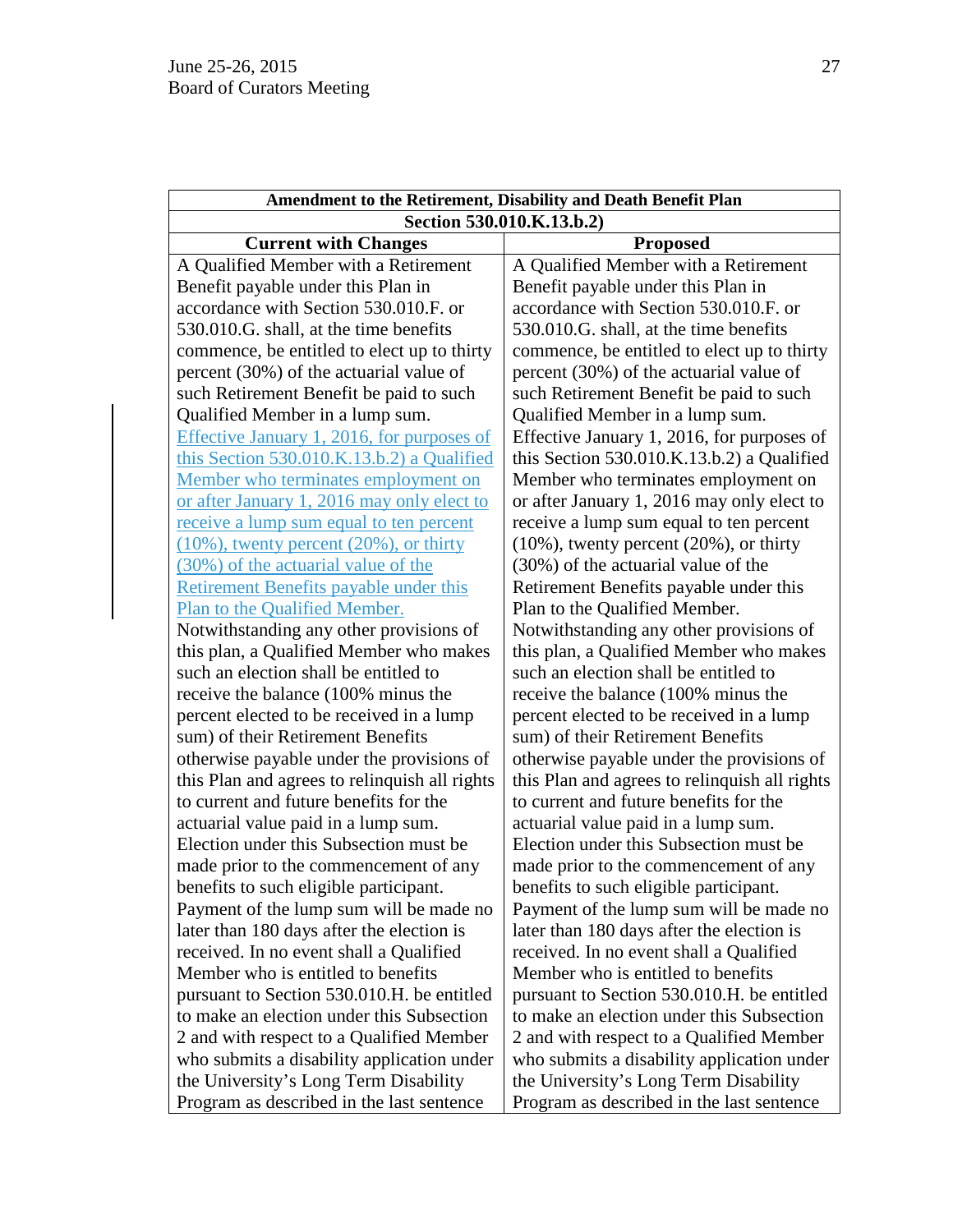| of Section 520.010.I.4, such Qualified     | of Section 520.010.I.4, such Qualified     |
|--------------------------------------------|--------------------------------------------|
| Member will in no event be entitled to     | Member will in no event be entitled to     |
| make an election under this Subsection 2   | make an election under this Subsection 2   |
| unless or until (a) such Member's          | unless or until (a) such Member's          |
| application for benefits under that        | application for benefits under that        |
| program is denied, or (b) such Member is   | program is denied, or (b) such Member is   |
| no longer qualified for benefit under that | no longer qualified for benefit under that |
| program.                                   | program.                                   |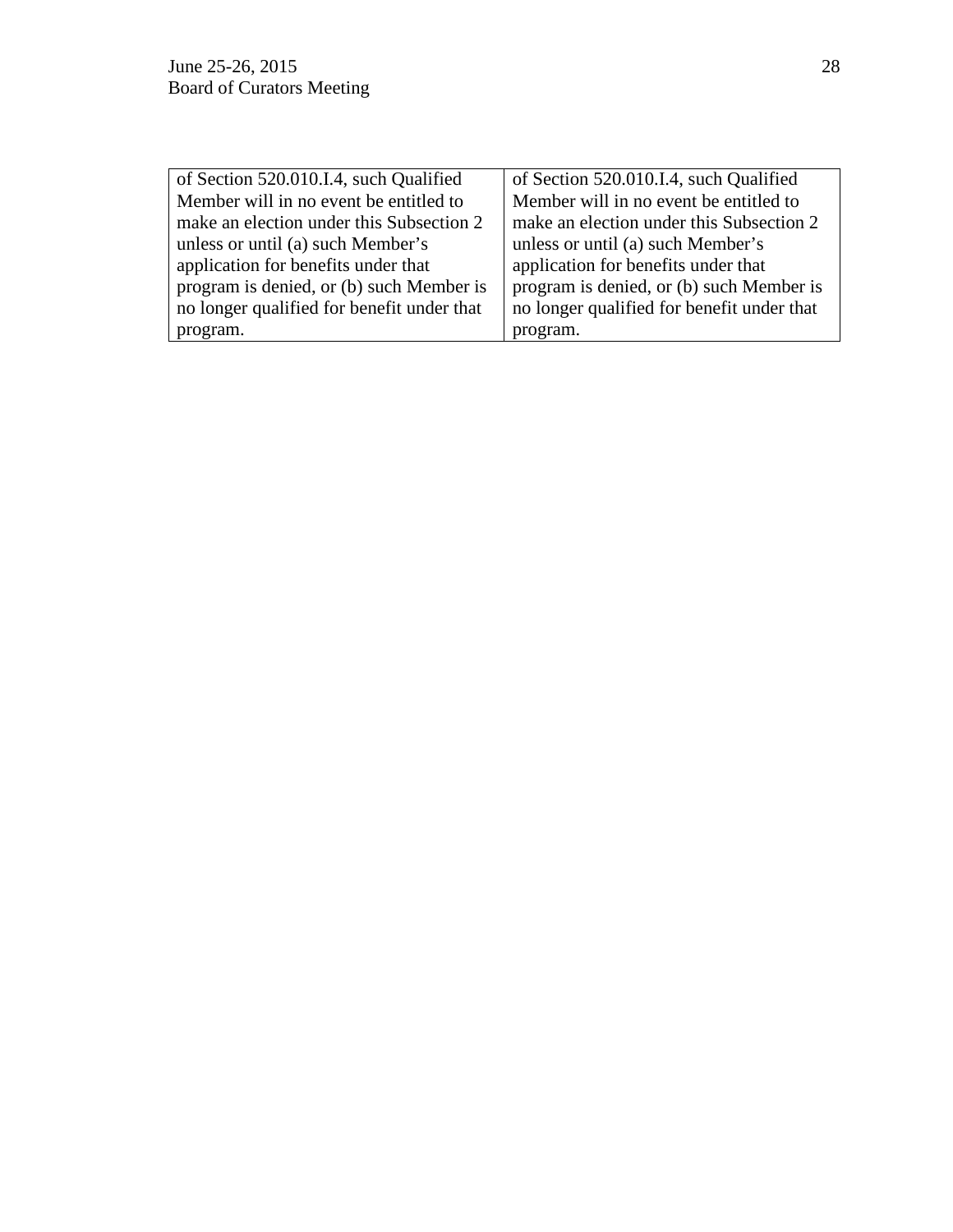| Amendment to the Retirement, Disability and Death Benefit Plan |                                              |
|----------------------------------------------------------------|----------------------------------------------|
| Section 530.010.L.4.a.6)                                       |                                              |
| <b>Current with Changes</b>                                    | <b>Proposed</b>                              |
| If the annuity is a $\frac{1}{2}$ life Agnuity (or a           | If the annuity is a life annuity (or a life  |
| $\frac{1}{2}$ life Agnuativ with a period certain not          | annuity with a period certain not            |
| exceeding twenty (20) years), the amount                       | exceeding twenty (20) years), the amount     |
| which must be distributed on or before the                     | which must be distributed on or before the   |
| Member's required beginning date (or in                        | Member's required beginning date (or in      |
| the case of distributions after the death of                   | the case of distributions after the death of |
| the Member, the date distributions are                         | the Member, the date distributions are       |
| required to begin pursuant to Subsection                       | required to begin pursuant to Subsection     |
| 5) shall be the payment which is required                      | 5) shall be the payment which is required    |
| for one payment interval. The second                           | for one payment interval. The second         |
| payment need not be made until the end of                      | payment need not be made until the end of    |
| the next payment interval even if that                         | the next payment interval even if that       |
| payment interval ends in the next calendar                     | payment interval ends in the next calendar   |
| year. Payment intervals are the periods for                    | year. Payment intervals are the periods for  |
| which payments are received, e.g., bi-                         | which payments are received, e.g., bi-       |
| monthly, monthly, semi-annually, or                            | monthly, monthly, semi-annually, or          |
| annually.                                                      | annually.                                    |

Approval, New Medical Plan Administrator – presented by Vice President Rodriguez (information on file)

It was recommended by Vice President Rodriguez, endorsed by President Wolfe,

recommended by the Compensation and Human Resources Committee, moved by Curator

Phillips and seconded by Curator Graham, that the following action be approved:

that the University of Missouri System be authorized to contract Medical Benefit Plan Administrative Services from United Healthcare.

Funding is as follows:

University of Missouri System U0368 – Medical Plan – Preferred Provider University of Missouri System U0369 – Medical Plan – Healthy Savings University of Missouri System U0370 – Medical Plan – Custom Network

Roll call vote of Board of Curators: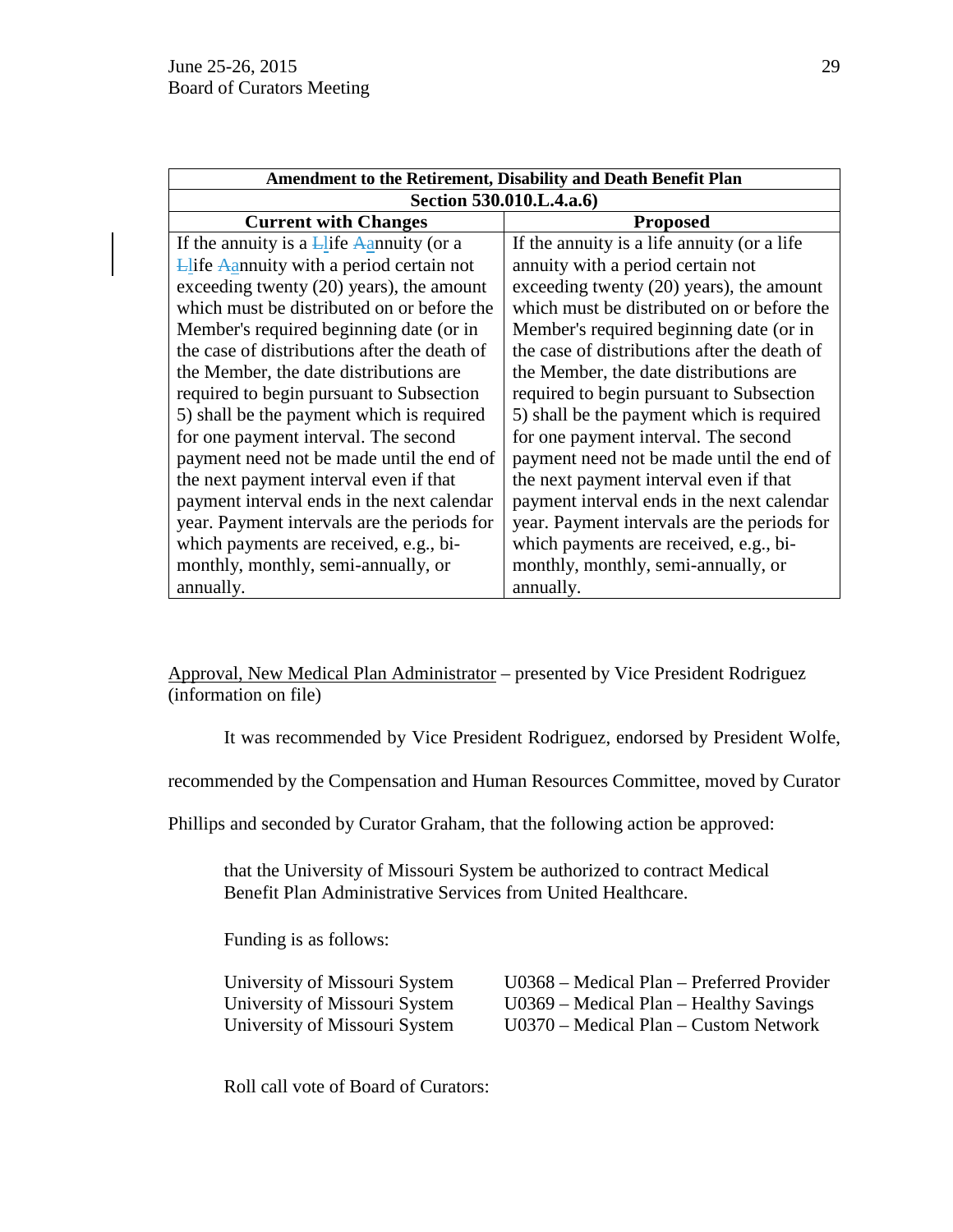Curator Covington voted yes. Curator Cupps voted yes. Curator Graham voted yes. Curator Henrickson voted yes. Curator Phillips voted yes. Curator Snowden voted yes. Curator Steelman voted yes. Curator Steward voted yes.

The motion carried.

# **Academic, Student and External Affairs Committee**

Curator Steward provided time for discussion of committee business.

## Information

1. University Relations Report (slides on file)

## **Finance Committee**

Chairman Covington provided time for discussion of committee business.

## Information

- 1. Fiscal Year 2017 State Appropriations Request for Operations, UM (information and slides on file)
- 2. Fiscal Year 2017 State Capital Appropriations Request, UM (information and slides on file)
- 3. Project Design for Lafferre Hall 1935/44 Renovation and Repair, MU (information on file)
- 4. Project Design, New Softball Stadium, MU (information on file)

## Action

- 1. Approval of Collected Rules and Regulations 140.011 140.015 Investment Pool Policies, UM
- 2. Fiscal Year 2016 Operating Budget, UM
- 3. Project Approval, Dobbs Group Replacement Project Phase 2A, MU
- 4. Project Approval, Benton Hall Renovation, UMSL
- 5. Project Approval, Spencer Chemistry/Biological Sciences Building Renovation, UMKC
- 6. Project Approval, Robert W. Plaster Free Enterprise Center, UMKC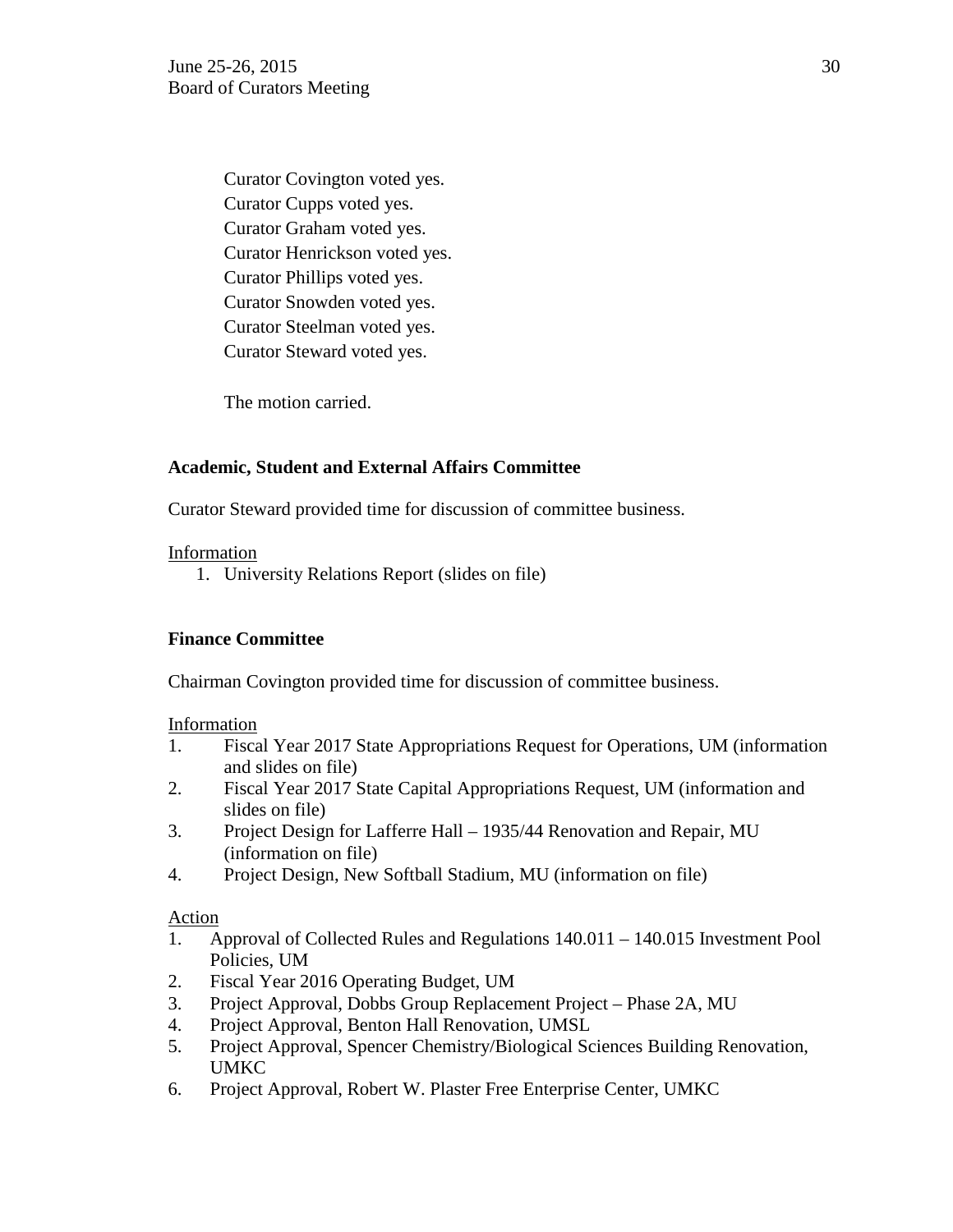Approval of Collected Rules and Regulations 140.011 – 140.015 Investment Pool Policies, UM – presented by Vice President Burnett (information and slides on file)

It was recommended by Vice President Burnett, endorsed by President Wolfe,

recommended by the Finance Committee, moved by Curator Covington and seconded by

Curator Graham, that the:

Existing investment policies of Collected Rules and Regulations, Sections 140.011 – 140.015, be amended as outlined in the attached documents (and as on file with the minutes of this meeting):

Roll call vote of Board of Curators:

Curator Covington voted yes. Curator Cupps voted yes. Curator Graham voted yes. Curator Henrickson voted yes. Curator Phillips voted yes. Curator Snowden voted yes. Curator Steelman voted yes. Curator Steward was absent for vote.

The motion carried.

## **Collected Rules and Regulations Chapter 140: Investments 140.011 Policy for Investment Manager Selection, Monitoring and Retention**

Bd. Min. 12-6-91, Amended Bd. Min. 12-9-93; Amended Bd. Min. 11-14-94; Mended Bd. Min. 12-13-96; Amended Bd. Min. 9-26-97; 1-21-98; Revised 2-1-00; Amended Bd. Min. 7-13-00; Amended Bd. Min. 9-27-02; Amended Bd. Min. 11-22-02; Revised 1-5- 04; Amended Bd. Min. 9-9-04; Amended Bd. Min. 1-26-07; Amended Bd. Min. 2-6-09; Amended Bd. Min. 12-11-09; Amended 6-17-11 ; Revised in entirety, Bd. Min. 6-26-12. (Note: Board approval on 6-26-12 replaced previous rules 140.010, 140.011, 140.012 and 140.013 with new language and reissued new rules 140.010 through 140.016.); Bd. Min. 6-25-15.

A. **Introduction** -- This policy establishes general guidelines for selecting external investment managers, monitoring investment manager effectiveness, identifying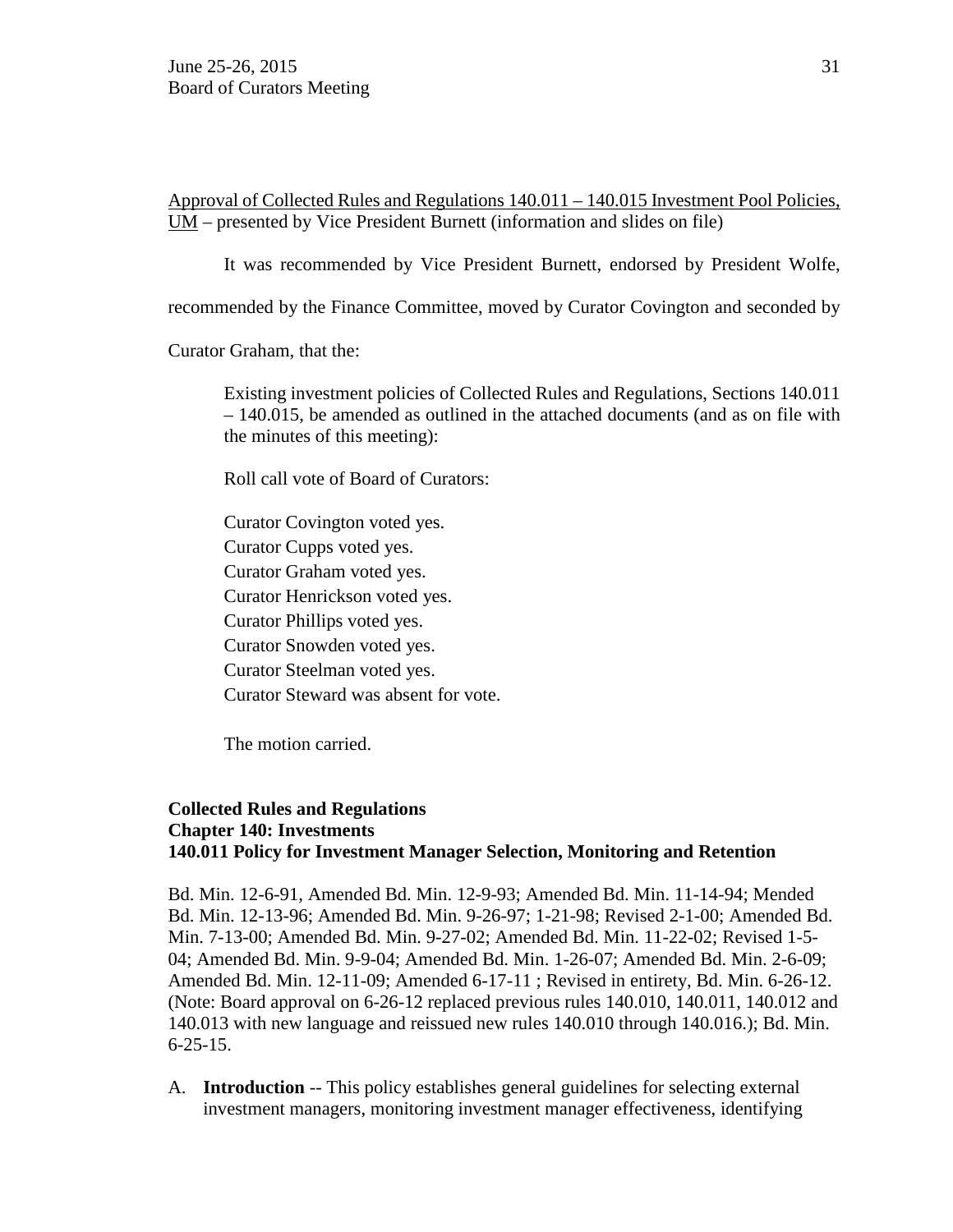issues of concern, and for making decisions concerning investment manager retention. The external investment managers can be broadly grouped into public and private market investments. Public market investments are widely held, generally liquid in nature, most often traded on exchanges, and typically disclose certain financial information to the public on a regular basis. Private market investments are longer-term, often illiquid investment strategies that are privately held by a limited number of owners and investors. The University shall utilize an Investment Consultant for assistance with the application of this policy. This policy applies to the following investment pools:

- 140.12 General Pool
- 140.13 Endowment Pool
- 140.14 Fixed Income Pool
- 140.15 Retirement, Disability and Death Benefit Plan
- 140.16 Other Postemployment Benefits Plan Trust Fund
- B. **Responsibilities and Authorities**  See CRR 140.010 "*Policy for Management and Oversight of Selected University Investment Pools*."
- C. **Active vs. Passive Management**  Active managers are used most often, with an expectation of value added in excess of passive implementation. In markets that are generally considered efficient, passive strategies may be used to promote a diversified portfolio, while controlling risk and minimizing costs.
- D. **Manager Selection**  The manager selection process requires the evaluation of all aspects of a firm's organization and investment process to assess the probability that the identified firm's product will successfully meet the objectives of a given investment mandate going

forward. A series of quantitative and qualitative factors should be analyzed when evaluating prospective firms. A suitable manager universe for a given mandate should be screened for potential manager candidates. The following, as applicable, should be considered in the manager selection process:

- 1. Organizational Factors
	- a. Structure: Does the ownership structure align the employees' interests with those of clients?
	- b. Stability: Has the firm been able to retain investment professionals and senior management over time?
	- c. Strategic direction: Is the firm's growth rate in assets and personnel appropriate? Is there a clear focus on investment management?
	- d. Business viability: Are the firm's growth prospects, assets under management and capital base sufficient to maintain a healthy business?
	- e. Assets under management: Are assets sufficient at the product level to accommodate the University's portfolio and, at the other extreme, has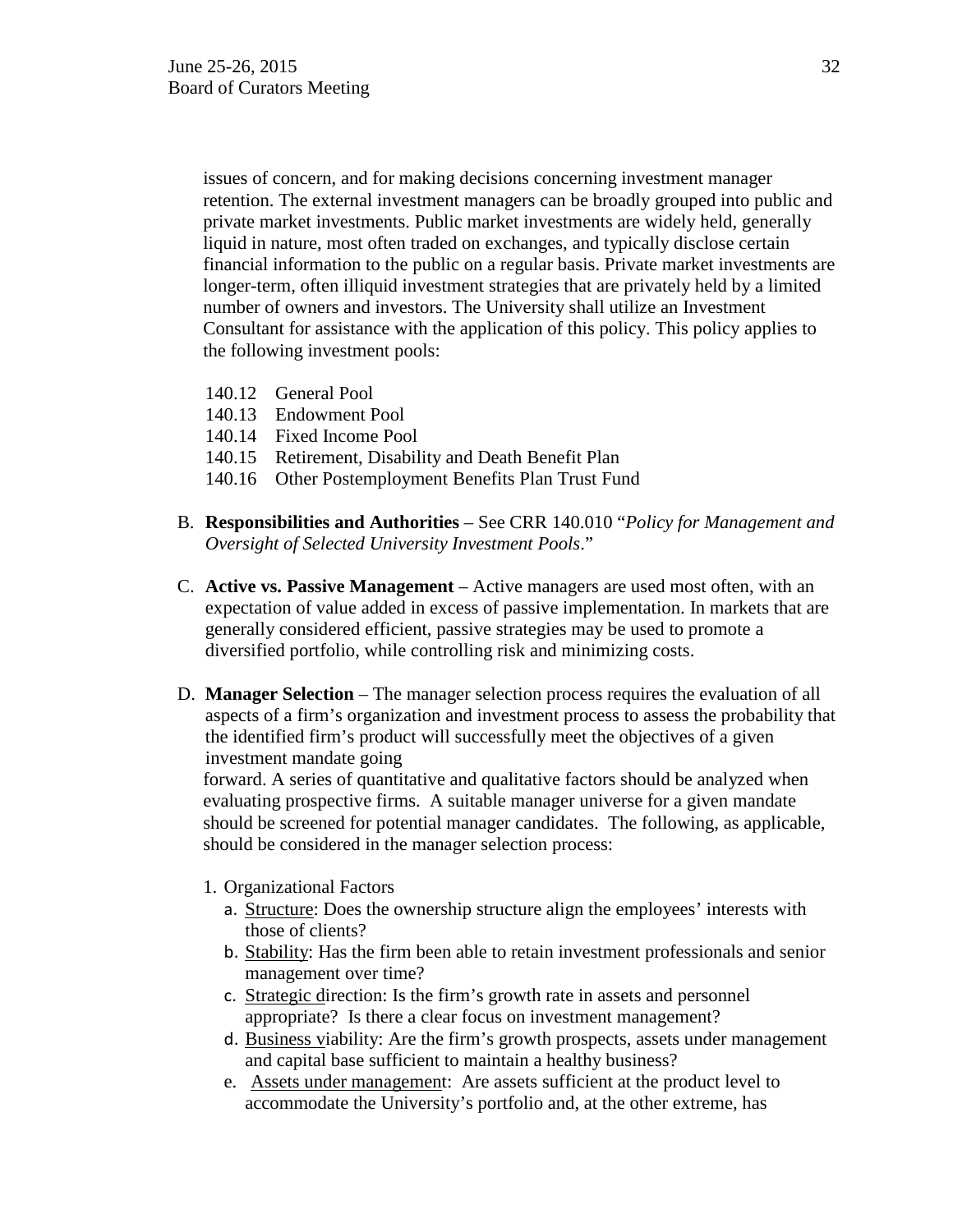excessive asset growth impeded the firm's ability to add value in a given mandate? Generally, the University's combined assets under management across all pools of funds should not exceed 25% of a particular product's total assets under management.

- 2. Investment Philosophy
	- a. Well Defined: Is the investment philosophy clearly defined and consistently applied?
	- b. Competitive advantages: Are there any aspects to the investment philosophy that provide a competitive advantage such as information/data sources, unique modeling capabilities, unusual perspectives, depth/quality of analytical resources, and/or experience of investment professionals?
	- c. Persistence: Is there something about the investment philosophy that provides conviction that historical performance can be repeated?
- 3. Investment Professionals
	- a. Relevant experience: Are the investment professionals experienced in managing this type of mandate?
	- b. Team experience: Is there significant experience among the professionals as a team?
	- c. Skills: Do the investment and research professionals bring complementary skills to the portfolio management process?
	- d. Resources: Has the firm given the team the proper resources to succeed? Are the investment professionals distracted by other responsibilities including other products, firm management, sales, client service, etc.?
- 4. Historical Performance (Public Markets)
	- a. Performance vs. relevant benchmarks: Has the firm added value on a net basis to the benchmark over market cycles, typically defined as 3-5 year periods? How much value has been added relative to the risk taken?
	- b. Performance vs. peers: Has the firm exhibited an ability to outperform peers over market cycles, typically defined over 3-5 year periods?
	- c. Consistency: Has the level of performance been consistent and within expectations for the mandate?
- d. Risk metrics: Is the level of absolute and relative volatility appropriate given the mandate? Are the risk metrics of the portfolio over time consistent with expectations given the mandate?
- e. Performance attribution: What are the sources of over or under-performance (e.g. industry bets, stock selection, style biases) and do they match the manager's investment process and philosophy?
- 5. Historical Performance (Private Markets)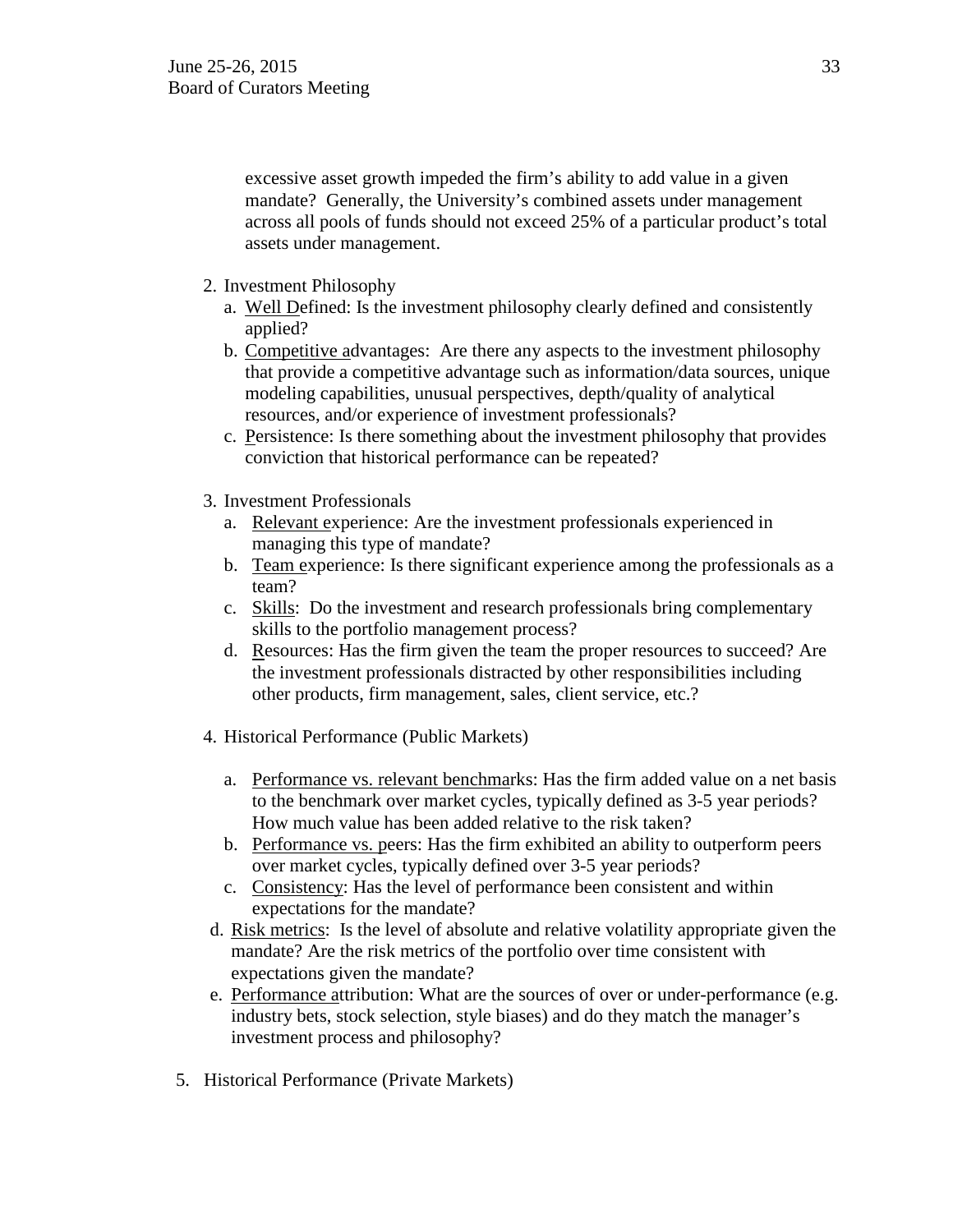- a. Performance vs. relevant benchmarks/peers: Has the firm or investment team's prior funds performed at or above expectations?
- b. Consistency: Has the level of performance of the firm or investment team's prior funds been consistent and within expectations for the investment strategy? Has the investment strategy evolved over time and are the reasons for the evolution logical?
- c. Risk: Has the firm or investment team's prior funds effectively mitigated real and anticipated risk?
- d. Performance attribution: What are the sources of over or under-performance across investment cycles?
- 6. Other
	- a. Missouri location and/or minority status: The University has an active and ongoing interest in doing business with firms that are owned, controlled, and operated by citizens of the state of Missouri. In addition, the University is committed to supporting the participation of minority and women-owned and controlled asset management firms (as defined in Section 33.750 (3), (4), and (5), RSMo 2000) in the management of its funds. All potential qualified Missouri and/or minority and women-owned candidates under consideration for investment mandates shall meet the University's threshold manager selection criteria.
	- b. Fees: Are fees competitive and appropriate for the mandate?
	- c. Fit: How does the manager fit within the overall portfolio and, when applicable, within the asset class or sector?
	- d. Compliance/Back office: Are compliance and back office systems adequate?
- E. **Manager Concentration**  Careful consideration should be given to concentrations of assets under management across all products with a single asset management firm within an individual investment pool as well as in aggregate across all investment pools. Each circumstance should generally be evaluated on an individual basis, taking into account the asset sectors, type of investment vehicles, custody of underlying assets and the overall size and strength of the investment management firm being considered. Additionally, it is recognized that larger concentrations of assets under management with a single investment management firm can often result in lower negotiated management fees, which benefit the investment pools. In all cases, any such fee savings shall be secondary to the consideration of the safety and soundness of invested assets.
- F. **Manager Monitoring** -- Each manager should be analyzed on an individual basis, taking into account any specific circumstances affecting the particular relationship. At minimum, the University and Investment Consultant shall review all managers on a quarterly basis. The review process should include, while not being limited to, the following factors: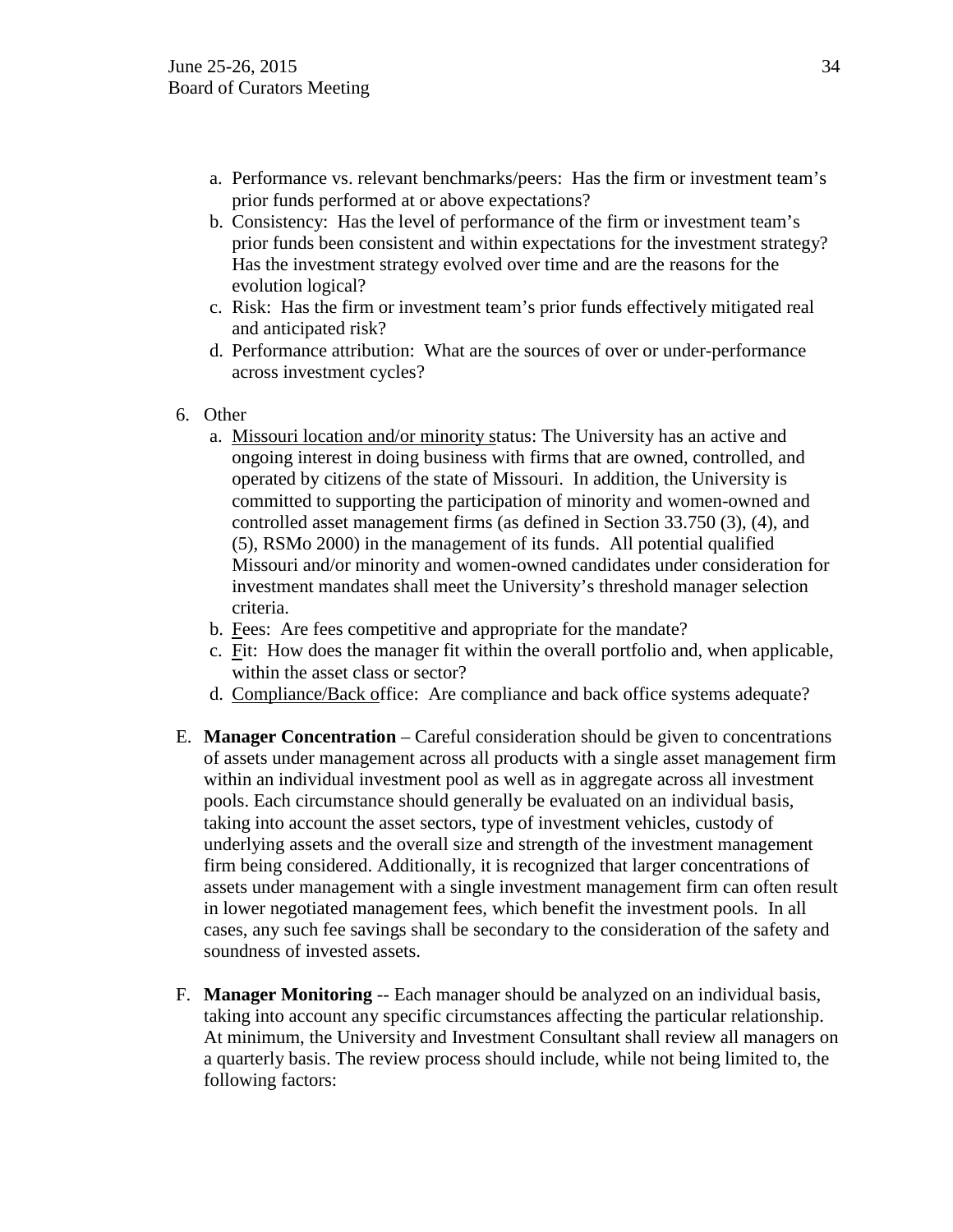# 1. Performance

- a. Public Markets: An evaluation of performance should focus primarily on trailing three and five year periods, taking into account the manager's expected tracking error versus the agreedupon benchmark. Over these time horizons, active manager performance, net of fees, is generally expected to outperform the agreed upon benchmark and fall within the top two quartiles of an appropriate peer group.
- b. Private Markets: Performance is measured on an ongoing basis and is evaluated using several different performance calculation metrics. Funds are monitored for progress of acquisitions, asset management, and disposition of assets. The appropriate time horizon for evaluating private market investments is generally the full term of the fund. At the end of a fund's term, it is expected that it will achieve or exceed its initial performance targets, and fall within the top two quartiles of an appropriate peer group. Investment in subsequent fund offerings will be based, in large part, on actual vs. expected performance of existing fund investments.
- 2. Adherence to Stated Philosophy, Process and Style: The default expectation would be continued adherence to the manager's stated philosophy, process, and style in existence at the time of hiring.
- 3. Organizational Matters: Stability is the basic expectation. Any material change in the manager's organizational structure, ownership or personnel should be carefully considered. Ongoing oversight by regulatory agencies should also be monitored, as well as any indications of illegal or unethical behavior.
- 4. Guidelines: Managers are expected to maintain compliance with guidelines established by the University; exceptions may be granted by the University and Investment Consultant on a case-by-case basis. As circumstances warrant, the manager may provide recommended revisions to the guidelines in writing to the University and Investment Consultant; however, the University and Investment Consultant shall be under no obligation to accept such recommendations.
- 5. Service and Responsiveness: Managers are expected to be reasonably responsive to the needs of the University and Investment Consultant, including requests for information and/or analysis, requests for periodic meetings to review performance, etc.

To the extent that any significant issues or concerns are identified as part of the review process or at any other time, considering factors including, but not limited to, those noted above, a public markets manager may be classified as "Under Review" or terminated based solely on the determination of the University and Investment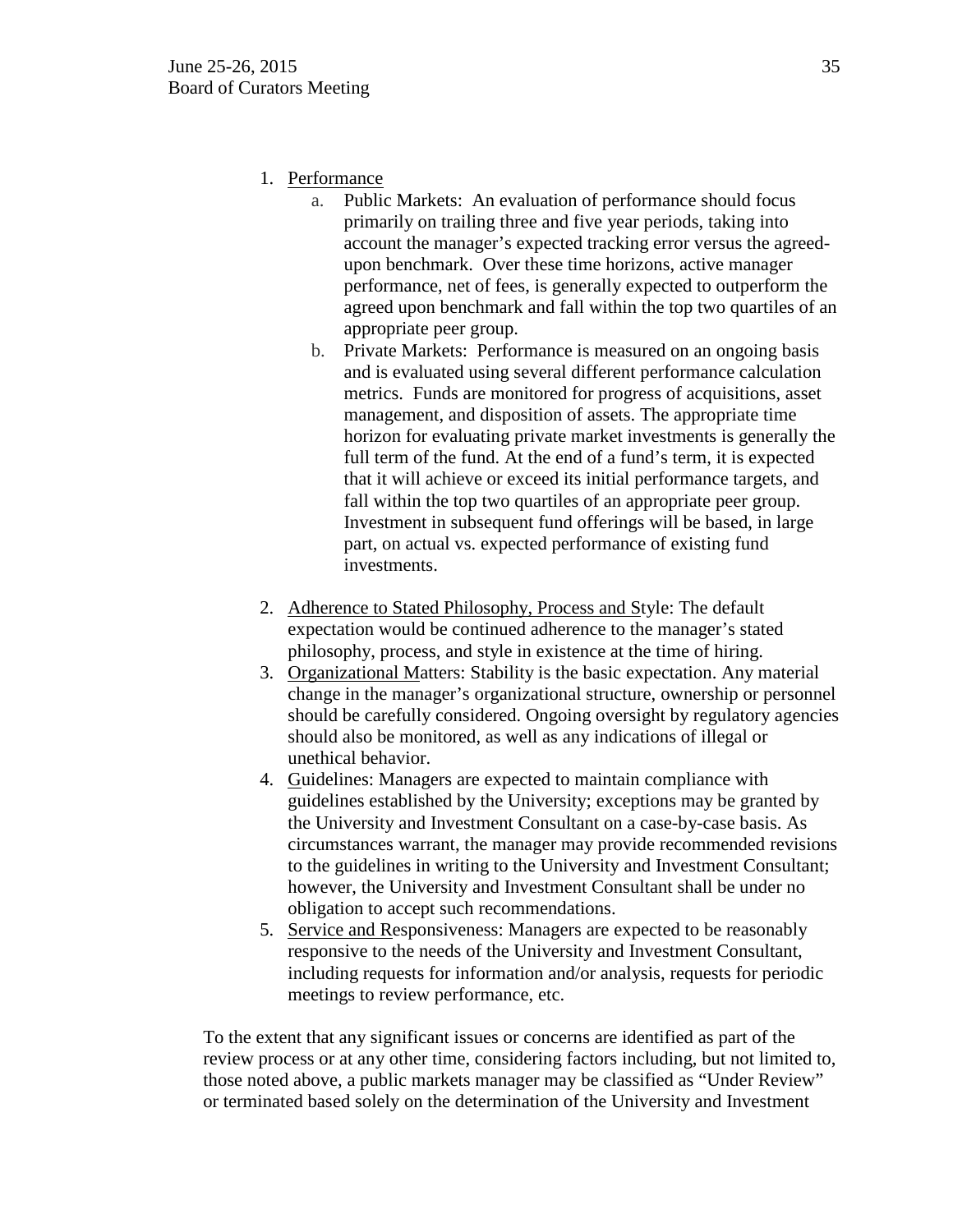Consultant. The legal structure of most private markets investments makes it impracticable to attempt an early termination.

- G. **Manager "Under Review" Classification (Public Markets)**  Managers who are classified as "Under Review" are not eligible for additional funding and may be subject to asset reductions. If circumstances warrant, based solely on the determination of the University and Investment Consultant, the manager may be terminated immediately or at any time thereafter. Otherwise, the following process must be satisfactorily completed prior to the removal of the "Under Review" classification:
	- 1. The University shall notify the manager in writing of their "Under Review" classification. The notification shall indicate the reason(s) why the manager has been classified as "Under Review," request information from the manager on relevant issues, and ask for the manager's input in resolving the concerns identified.
	- 2. Upon notification, the manager shall submit a written response within 15 calendar days of the date of notice. The investment manager's response should provide the following, as applicable:
		- a. Information specifically requested in the University's notice
		- b. Substantive reasons for any problems or issues documented in the notice; if performance issues were noted, detailed attribution analysis of underperformance
		- c. Description of corrective actions to be taken
		- d. Expected time horizon for completion of any corrective actions
		- e. Any other relevant information
	- 3. Based on the manager's written response and any subsequent discussions, the University and Investment Consultant shall determine an appropriate course of action up to and including the termination of the manager. The University and Investment Consultant will carefully monitor the progress of the manager in implementing their plan. As determined solely by the University and the Investment Consultant, the manager's "Under Review" classification may be removed when issues and concerns have been satisfactorily addressed.
- H. **Manager Termination (Public Markets) –** A manager shall be terminated, based solely on the determination of the University and Investment Consultant, if there has been a failure to correct noted deficiencies or to show improvement, if the deficiencies noted are perceived to be irresolvable within a reasonable amount of time, or if other circumstances warrant.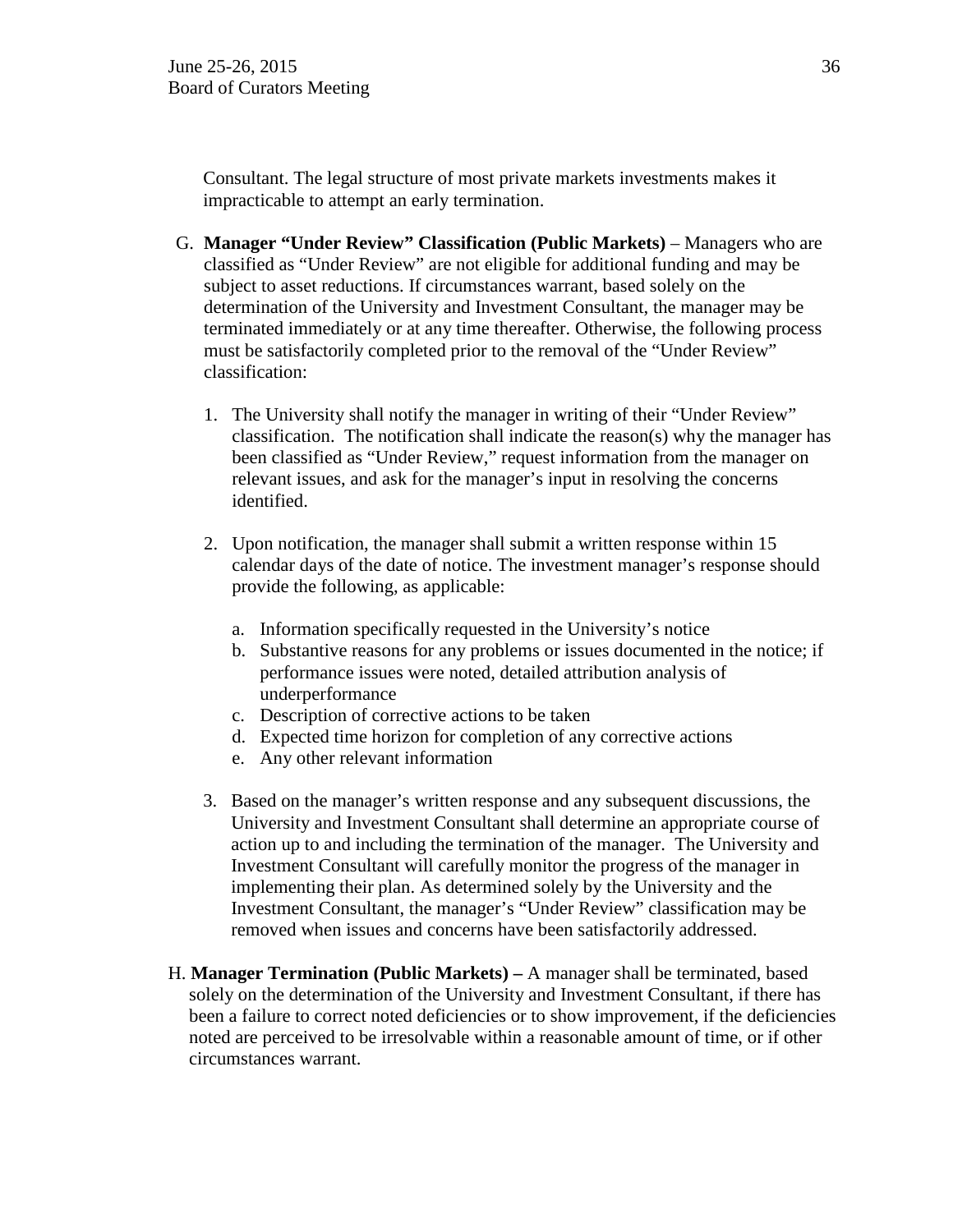Managers may also be terminated from time to time based solely on strategic or operational changes with respect to the overall University portfolio including, but not limited to, changes in asset sectors or changes in portfolio allocations among asset sectors.

Nothing in this policy shall be construed to be for the benefit of any manager or other person or to derogate from or affect the University's right to terminate an investment manager as permitted by the terms of their applicable investment management agreement.

### **Collected Rules and Regulations Chapter 140: Investments 140.012 Investment Policy for General Pool**

Bd. Min. 12-6-91; Amended Bd. Min. 12-9-93; Amended Bd. Min. 11-14-94; Amended Bd. Min. 12-13-96; Amended Bd. Min. 9-26-97; 1-21-98; Revised 2-01-00; Amended Bd. Min.

9-27-02; Amended Bd. Min. 11-22-02; Revised 1-5-04; Amended Bd. Min. 9-9-04; Amended Bd. Min. 1-26-07; Amended Bd. Min.2-6-09; Amended Bd. Min.6-5-09; Amended Bd. Min.6-17-11; Revised in entirety, Bd. Min. 6-26-12. (Note: Board approval on 6-26-12 replaced previous rules 140.010, 140.011, 140.012 and 140.013 with new language and reissued new rules 140.010 through 140.016.) Amended Bd. Min. 1-31-13; Amended Bd. Min. 6-25-15.

- A. **Introduction**  The General Pool represents the University's cash and reserves, both restricted and unrestricted, including, but not limited to, operating funds, auxiliary funds, service operations funds, self-insurance funds, debt service funds, and plant funds.
- B. **Responsibilities and Authorities**  See CRR 140.010 "*Policy for Management and Oversight of Selected University Investment Pools*"
- C. **Investment Objectives**  The General Pool shall be managed in a way that both recognizes and balances the underlying needs of the pool, including, but not limited to, accommodation of University cash flow cyclicality, satisfaction of various ongoing liquidity needs, maximization of risk-adjusted investment returns, diversification and preservation of capital.
- D. **Authorized Investments**  The General Pool shall be invested both internally and externally, utilizing the following asset sectors:

| <b>Sector</b> | Management | <b>Limitations</b> |
|---------------|------------|--------------------|
|               |            |                    |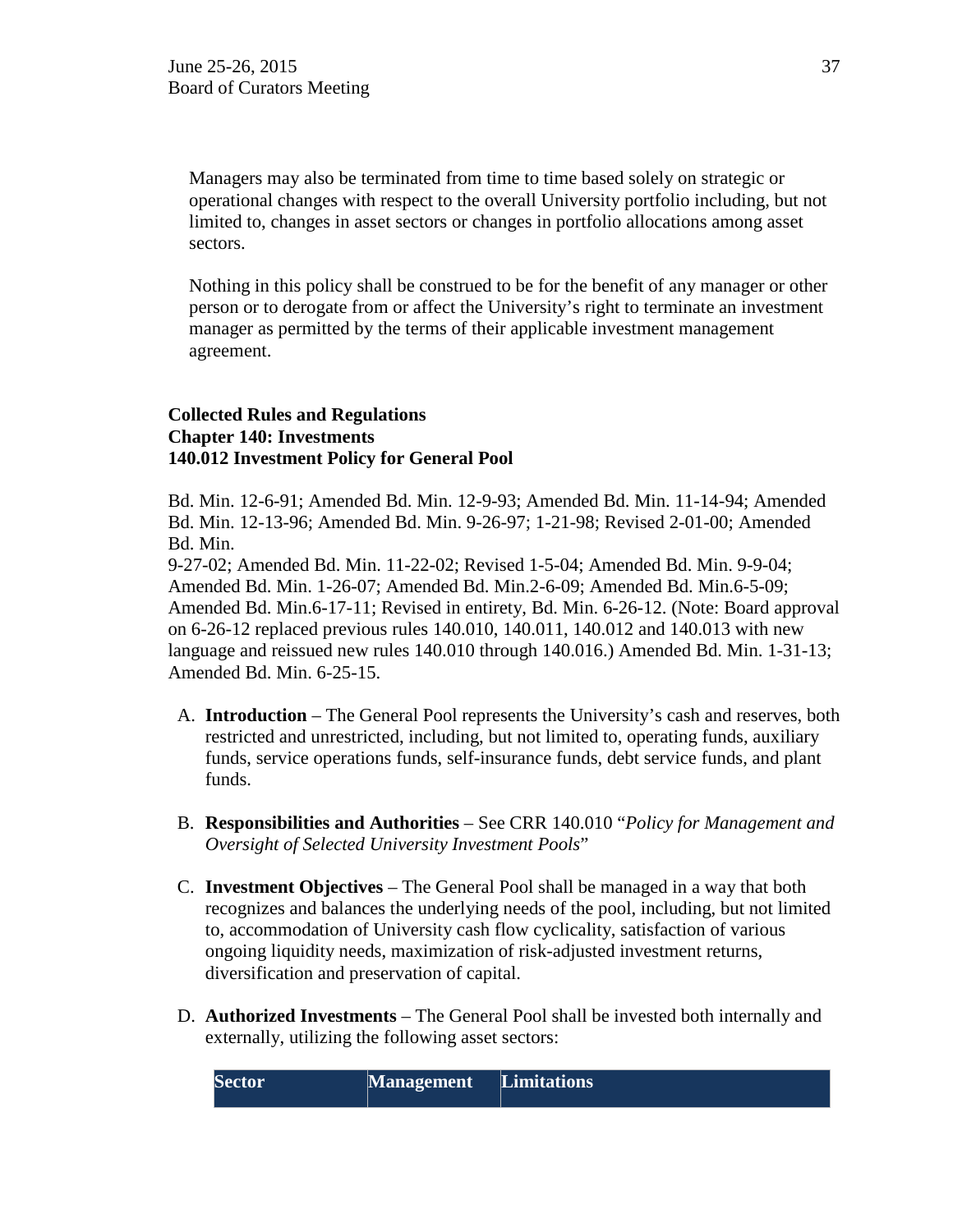| Cash and Cash<br>Equivalents            | Treasurer's<br>Office | Minimum allocation should be determined<br>by the University's overall liquidity needs,<br>including specific self-liquidity needs (if<br>any) of the debt portfolio. No maximum<br>limitation.                                                                                                                                                                                                                                                                                                                |
|-----------------------------------------|-----------------------|----------------------------------------------------------------------------------------------------------------------------------------------------------------------------------------------------------------------------------------------------------------------------------------------------------------------------------------------------------------------------------------------------------------------------------------------------------------------------------------------------------------|
| U.S. Government<br>Securities           | Treasurer's<br>Office | Minimum allocation should be determined<br>by the University's overall liquidity needs,<br>including specific self-liquidity needs (if<br>any) of the debt portfolio. No maximum<br>limitation.                                                                                                                                                                                                                                                                                                                |
| <b>Fixed Income</b>                     | External<br>Managers  | Fixed income allocations should be<br>sufficiently diversified across underlying<br>fixed income sectors; overall risk exposure<br>of fixed income strategies should be<br>consistent with Investment Objectives<br>outlined in 140.012.C. Maximum allocation<br>shall be 50% of the total General Pool; with<br>respect to the cash and cash equivalents<br>sector of the total General Pool, a 12 month<br>average balance shall be used. For all other<br>sectors, actual ending balances shall be<br>used. |
| Absolute Return /<br><b>Risk Parity</b> | External<br>Managers  | Maximum allocation shall be 30% of the<br>total General Pool; with respect to the cash<br>and cash equivalents sector of the total<br>General Pool, a 12 month average balance<br>shall be used. For all other sectors, actual<br>ending balances shall be used.                                                                                                                                                                                                                                               |

Utilization of external managers shall be consistent with the guidelines established in CRR 140.011 "*Policy for Investment Manager Selection, Monitoring and Retention.*"

- E. **Authorized Instruments for Internally Managed Funds –** The University is authorized to use any or all of the following investment instruments for General Pool funds managed internally by the Treasurer's office:
	- 1. Cash and Cash Equivalents
		- a. Repurchase agreements collateralized by U.S. Government and U.S. Government Agency securities.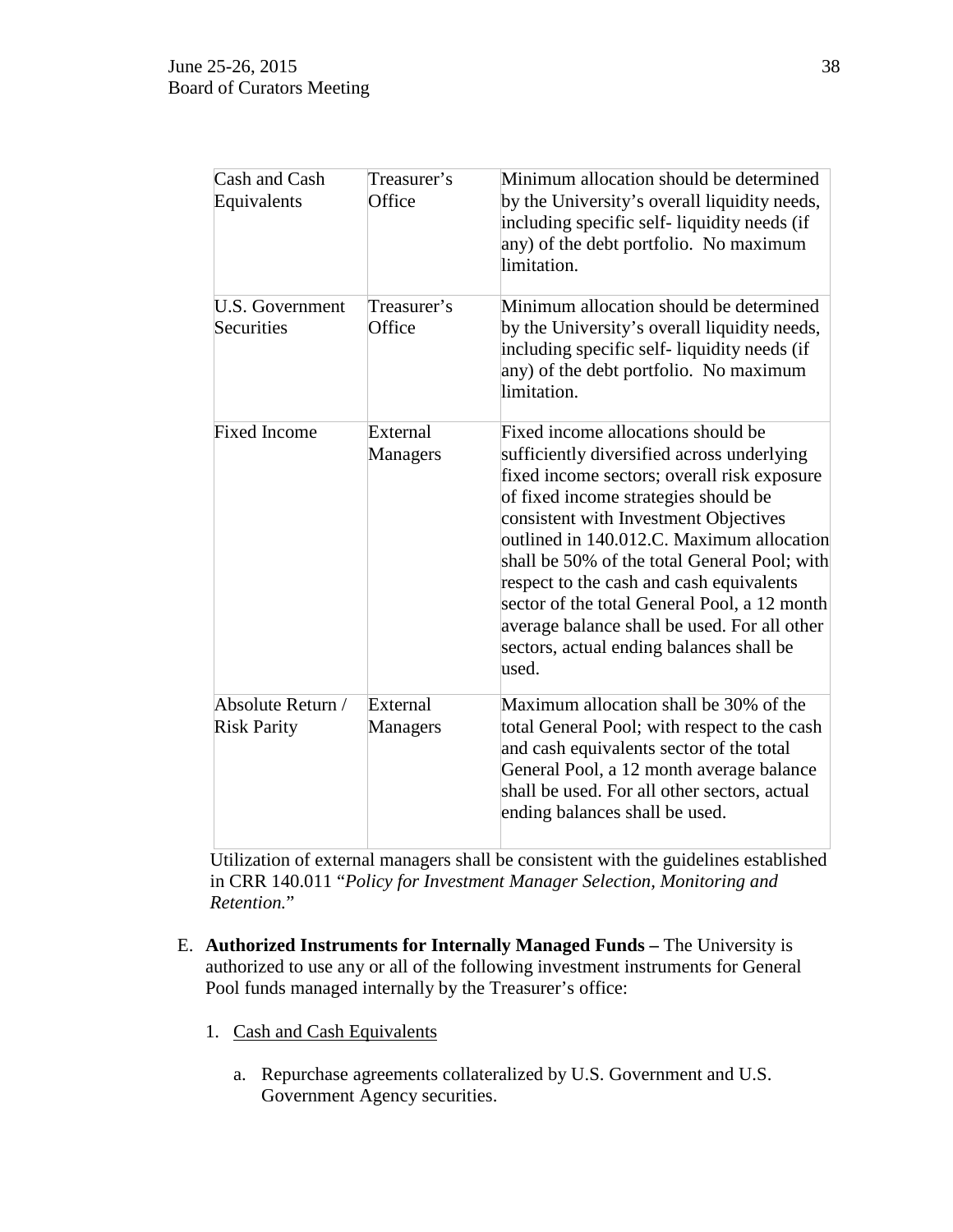- b. Money market funds which are SEC 2a-7 compliant and have received the highest possible rating by at least two Nationally Recognized Statistical Ratings Organizations.
- c. Commercial paper which has received a rating of at least A1 / P1 / F1 by two of the Nationally Recognized Statistical Ratings Organizations.
- d. Other similar short-term investment instruments of like or better quality.

# 2. U.S. Government Securities

a. U.S. Treasury securities, U.S. Government Agency securities and U.S. Government guaranteed securities, including but not limited to: all direct obligations of the U.S. Government, Federal Farm Credit Banks, Federal Home Loan Banks, Federal National Mortgage Association, and Federal Home Loan Mortgage Corporation.

# F. **Risk Management**

- 1. The Treasurer shall establish and implement procedures to:
	- a. Monitor the ongoing risk exposure of the General Pool, which should be consistent with the Investment Objectives outlined in 140.012.C. To the extent risk exposure begins to exceed expectations, given Investment Objectives outlined in Section 140.012.C, the Treasurer shall take steps to reduce risk exposure to tolerable levels.
	- b. Maintain appropriate reserves within the General Pool to adequately manage through periods of market volatility.
	- c. Regularly monitor and forecast the University's cash flows.
- 2. The Treasurer shall establish contingency plans for unanticipated market / liquidity events.
- G. **Excluded Instruments –** The General Pool shall not be deemed to include, and the limitations contained herein shall not be deemed applicable to, any program-related funds, instruments, and assets not held primarily for investment such as interests governed by CRR 70.070 "*Entrepreneurial Activity*."

### **Chapter 140: Investments 140.013 Investment Policy for Endowment Pool**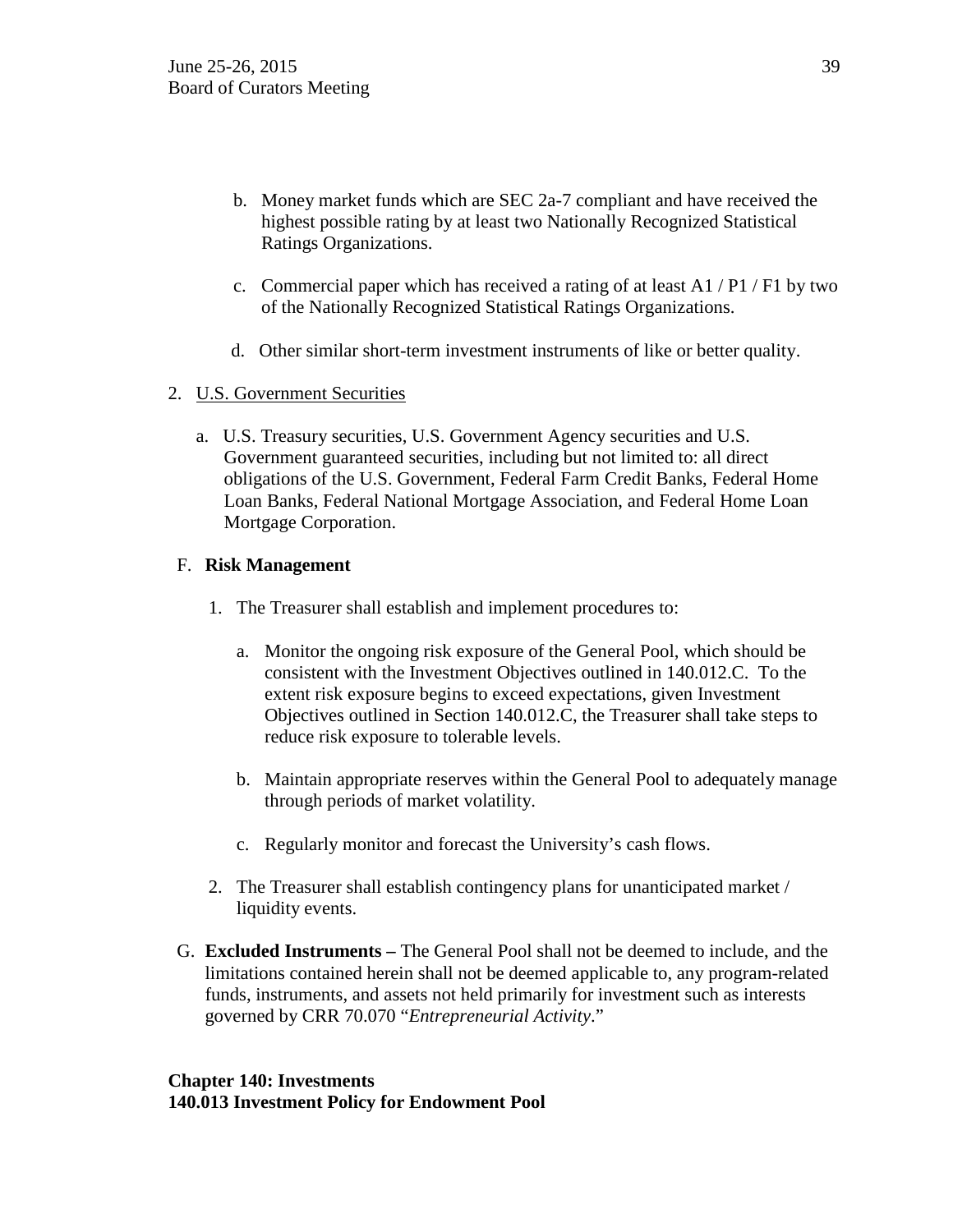Bd. Min 7-22-11. Revised in entirety, Bd. Min. 6-26-12. (Note: Board approval on 6-26- 12 replaced previous rules 140.010, 140.011, 140.012 and 140.013 with new language and reissued new rules 140.010 through and including 140.016.) Revised Bd. Min 6-14- 13; Revised 9-12-13; Revised Bd. Min 6-25-15.

- A. **Introduction** -- The University's Endowment Pool contains gifts, bequests and other funds directed to be used to support a University program in perpetuity. Some donors require such a commitment as a condition of their gift ("true endowments"). Also, funds may be assigned to function as endowments by the Board of Curators or by University administration ("quasi endowments").
- B. **Responsibilities and Authorities –** See CRR 140.010 "*Policy for Management and Oversight of Selected University Investment Pools*."
- C. **Investment Objectives --** The Endowment Pool must be managed to provide ongoing support of endowed programs in perpetuity, in conformance with donor stipulations. To accomplish this, investment returns, net of inflation, should be sufficient over time to cover annual spending distributions while maintaining or growing the underlying purchasing power of each endowed gift.
- D. **Authorized Investments –** The Endowment Pool shall be invested in externally managed funds, consistent with the guidelines established in CRR 140.011 "*Policy for Investment Manager Selection, Monitoring and Retention*," in the following asset sectors:

| <b>Sector</b>                | <b>Target Asset Mix</b> | <b>Allowable Range</b> |
|------------------------------|-------------------------|------------------------|
| Global equity                | 43%                     | 33% - 53%              |
| Private equity               | 10%                     | $6\% - 12\%$           |
| Global fixed income          | 4%                      | $2\% - 8\%$            |
| Emerging markets debt        | 5%                      | $3\% - 8\%$            |
| Opportunistic debt           | 7%                      | 4% - 10%               |
| Hedge funds                  | 6%                      | $4\% - 9\%$            |
| Risk parity                  | 10%                     | 7% - 14%               |
| Real estate / infrastructure | 10%                     | $6\% - 12\%$           |
| Inflation-linked bonds       | 3%                      | $1\% - 6\%$            |
| Commodities                  | 2%                      | $0\% - 5\%$            |
| <b>Total</b>                 | 100%                    |                        |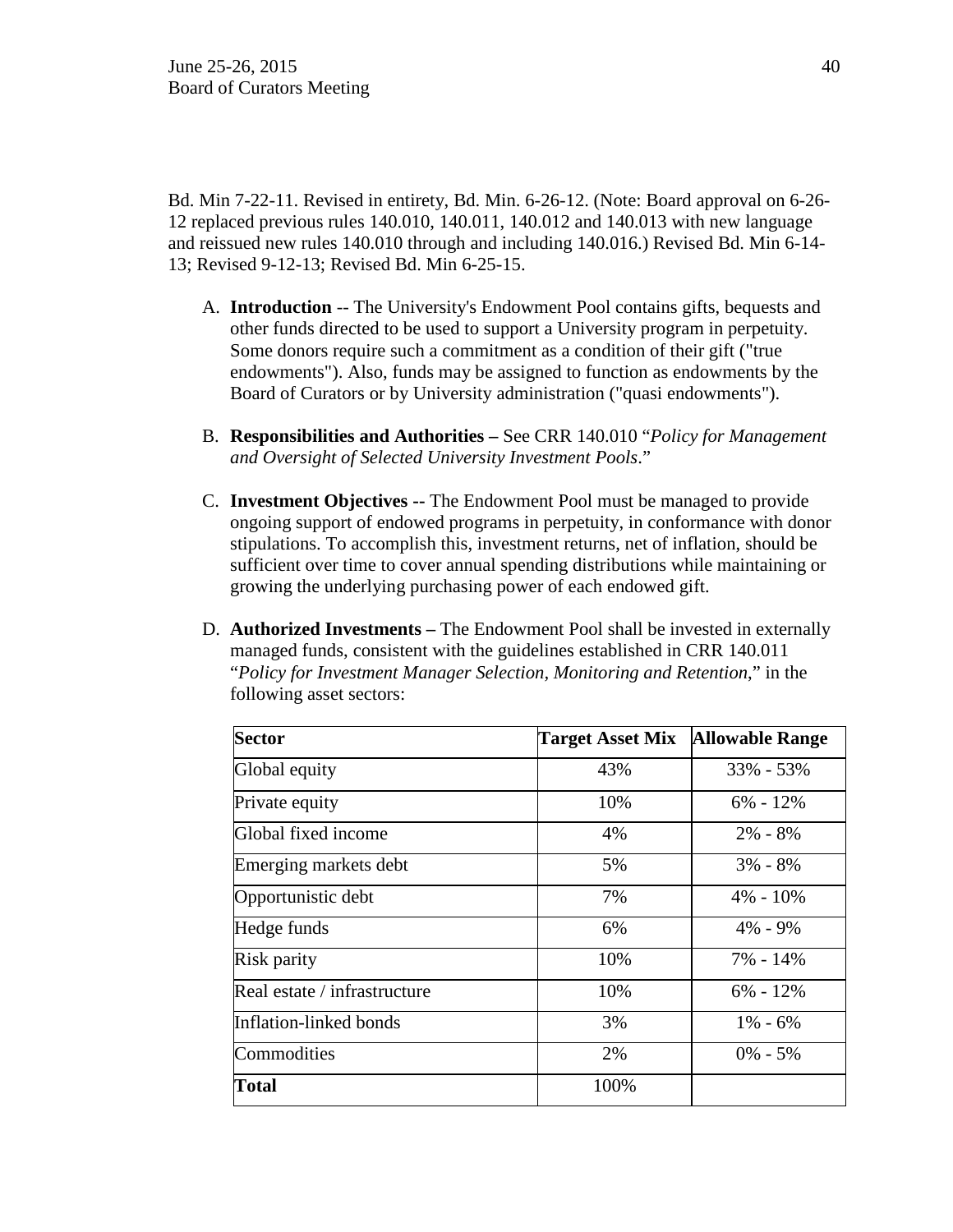### Portfolio Rebalancing

Sector allocations shall be monitored on an ongoing basis as changes in market behavior may result in variations from the target asset mix. Rebalancing of the portfolio shall be considered at least quarterly, and more often if necessary to maintain allocations within the allowable ranges. The need to rebalance shall take into account any logistical issues associated with fully funding a particular asset sector, as well as any tactical decisions to overweight or underweight a particular asset sector based on current market conditions. The University may utilize external managers to synthetically rebalance portfolio exposures consistent with targets and allowable ranges established by this policy. Synthetic market exposures can be obtained through the use of conventional derivative instruments commonly accepted by other institutional investors, such as futures contracts and swap agreements.

Actual sector allocations shall not fall outside of the allowable ranges, with the exception of violations caused solely by periods of extreme market distress, when it may not be possible or advisable to immediately bring such allocations back to within the allowable ranges.

### Global Equity Portable Alpha Program

Within the global equity sector, market exposures may be obtained through the use of passive investment vehicles, traditional long-only active management, active long/short strategies and conventional derivative instruments commonly accepted by other institutional investors, such as futures contracts and swap agreements. Equity market exposure obtained through active long/short strategies and derivative instruments shall not exceed 15% and 35% of the total global equity allocation, respectively.

To the extent that equity market exposure is obtained using derivative instruments, a portion of the underlying cash and cash equivalent balances may be managed in an active fashion by external managers as an additional tool to add excess returns above the global equity benchmark. To maximize the probability of consistently positive returns within the portable alpha portfolio, appropriate alpha strategies should exhibit low correlations to one another, and manage effective equity market beta to target levels. The allowable range of the portable alpha portfolio shall be 0-10% of the total Endowment Pool.

The Global Equity Portable Alpha Program shall be managed in accordance with prudent risk management practices established by the Treasurer, Vice President for Finance and Investment Consultant. Such risk management practices shall include a requirement to maintain appropriate levels of margin collateral. Derivative instruments and associated cash and cash equivalent balances shall be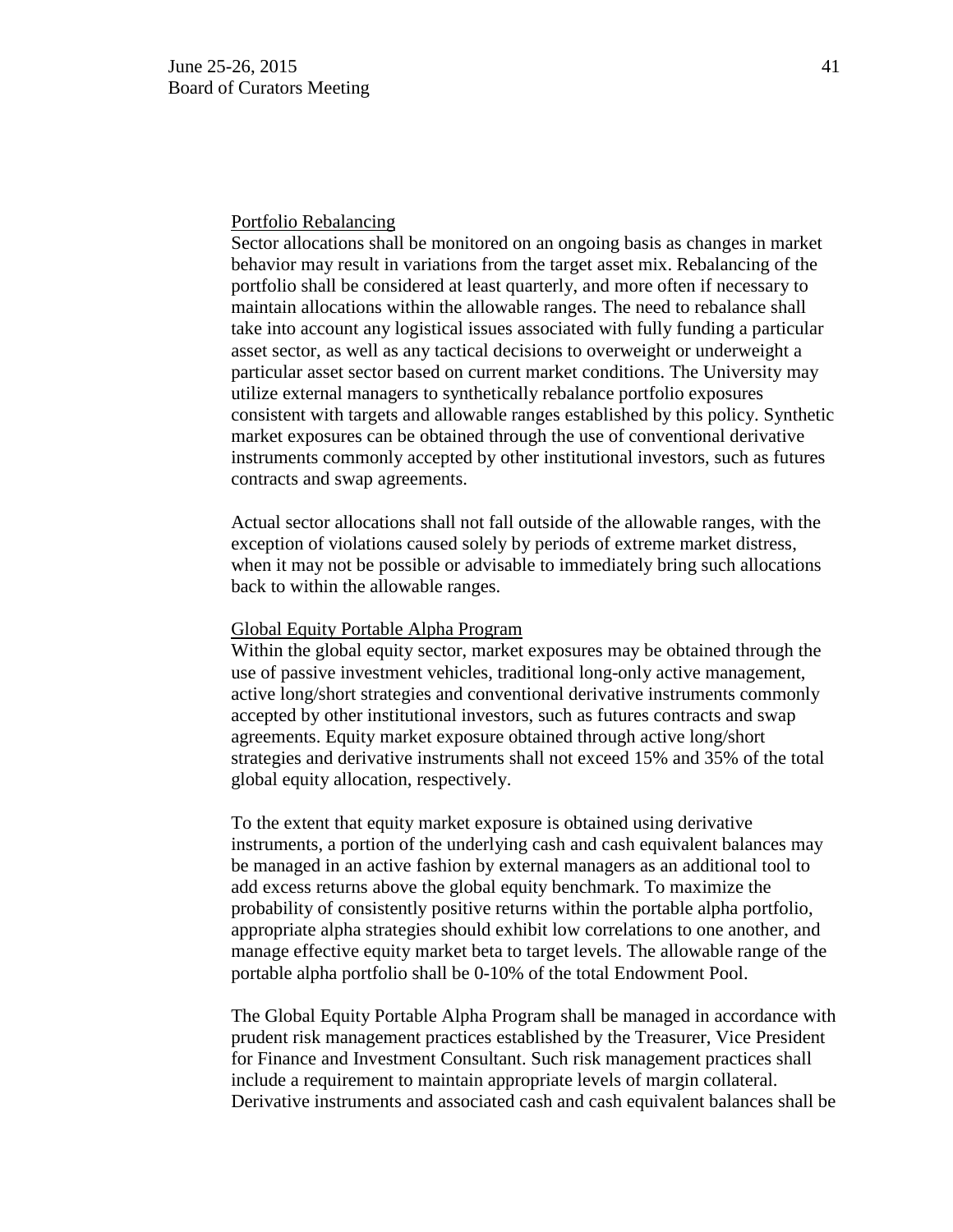managed by an external investment firm with appropriate expertise, experience and depth of resources.

E. **Spending Policy –** To provide ongoing support to endowed programs in perpetuity, the spending policy must be managed in conjunction with investment objectives and other factors in compliance with applicable law, such that the spending rate plus an inflationary assumption shall not exceed expected investment returns over time. At minimum, the spending policy should be reviewed in conjunction with

asset/liability studies performed by the Investment Consultant not less than once every three years.

- 1. The formula used to determine the Endowment Pool spending distribution for each fiscal year shall apply a rate of 4.5% to a base equal to the 28-quarter trailing average of market values as of December 31st of the prior fiscal year. Endowment spending distributions shall be paid on a monthly basis. The transition of the rate from 5.0% to 4.5% shall be accomplished in a methodical manner over a period not to exceed the seven years ended June 30, 2019. In no case shall the transition from 5.0% to 4.5% cause the actual spending distribution to decrease from one year to the next during the transition phase.
- 2. In addition to the spending distribution noted above, the President shall have the discretion to distribute from the Endowment Pool an administrative fee each fiscal year to be used for support of internal endowment administration and development functions. Such administrative fee shall be calculated by applying a rate of up to 1% to a base equal to the 28-quarter trailing average of market values as of December 31st of the prior fiscal year. The administrative fee shall be paid on a monthly basis.
- 3. The spending policy, spending distribution formula and administrative fee may be adjusted over time by the Board to respond to general economic conditions and other factors as appropriate and in compliance with applicable law.
- 4. Implementation of the spending policy is delegated to the Vice President for Finance and Administration or her/his designees.

### **Chapter 140: Investments 140.014 Investment Policy for Fixed Income Pool Bd. Min 6-26-12; Revised Bd. Min. 6-25-15.**

A. **Introduction** -- The University's Fixed Income Pool endowment fund includes gifts, bequests and other funds directed to be used to support a University program in perpetuity. Donor restrictions limit the investment of these funds to fixed income securities.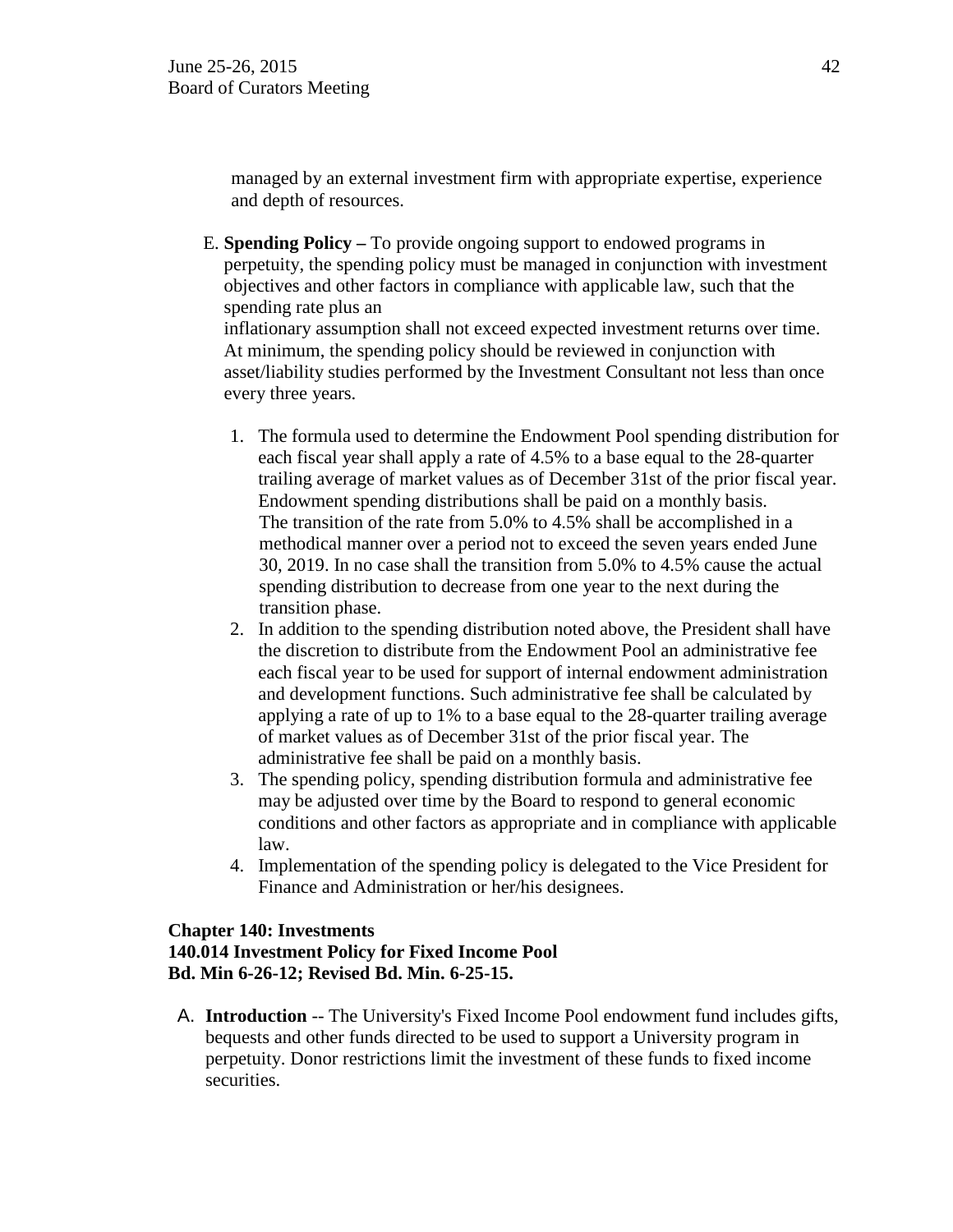- B. **Responsibilities and Authorities** -- See CRR 140.010 "*Policy for Management and Oversight of Selected University Investment Pools.*"
- C. **Investment Objectives** -- The primary investment objectives of the Fixed Income Pool are capital preservation and the maximization of earned income.
- D. **Authorized Investments** -- The Fixed Income Pool shall be invested in an externally managed fixed income fund. Specific guidelines for externally managed funds are contained in CRR 140.011 *"Policy for Investment Manager Selection, Monitoring and Retention."*
- E. **Spending Policy**  All earned income shall be distributed monthly.

### **Chapter 140: Investments 140.015 Investment Policy for Retirement, Disability and Death Plan**

Bd. Min. 6-26-12, Revised Bd. Min. 6-14-13, Revised Bd. Min 9-12-13; Bd. Min. 6-25- 15.

- A. **Introduction** -- The University's Retirement, Disability and Death Benefit Plan ("Plan") was established to provide retirement income and other stipulated benefits to qualified employees in amounts and under the conditions described in the plan. A Trust was established in 1958 and is being funded to provide the financial security of those benefits.
- B. **Responsibilities and Authorities –** See CRR 140.010 "*Policy for Management and Oversight of Selected University Investment Pools*."
- C. **Investment objectives** -- The primary objective to be achieved in the active management of Trust assets is to provide for the full and timely payment of retirement, disability and death benefits to qualified employees. In order to fulfill this objective the University must maintain a prudent actuarially sound funding of the Plan's liabilities. This funding requirement is derived from two principal sources; the total investment return on Trust assets and the amount of University contributions. In order to minimize the University's required contributions it is imperative that total investment returns be maximized.
- D. **Authorized Investments –** The Plan shall be invested in externally managed funds, consistent with the guidelines established in CRR 140.011 "*Policy for Investment Manager Selection, Monitoring and Retention*," in the following asset sectors: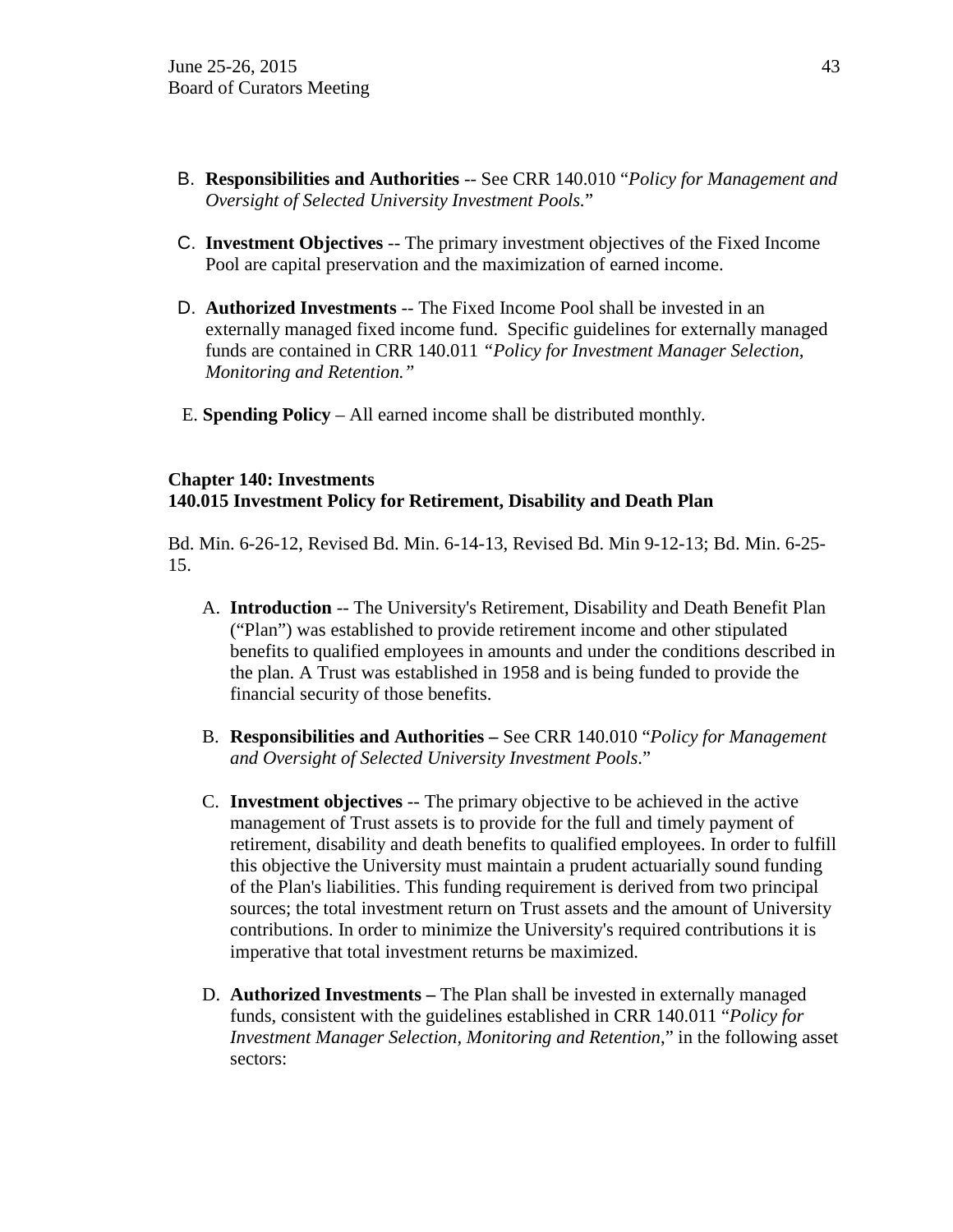| <b>Sector</b>                | <b>Target Asset Mix</b> | <b>Allowable Range</b> |
|------------------------------|-------------------------|------------------------|
| Global equity                | 37%                     | 27% - 47%              |
| Private equity               | 10%                     | $6\% - 12\%$           |
| Global fixed income          | 4%                      | $2\% - 8\%$            |
| Emerging markets debt        | 6%                      | 4% - 9%                |
| Opportunistic debt           | 12%                     | $9\% - 15\%$           |
| Hedge funds                  | 6%                      | $4\% - 9\%$            |
| <b>Risk parity</b>           | 10%                     | 7% - 14%               |
| Real estate / infrastructure | 8%                      | $4\% - 10\%$           |
| Inflation-linked bonds       | 4%                      | $2\% - 7\%$            |
| Commodities                  | 3%                      | $0\% - 6\%$            |
| <b>Total</b>                 | 100%                    |                        |

### Portfolio Rebalancing

Sector allocations shall be monitored on an ongoing basis as changes in market behavior may result in variations from the target asset mix. Rebalancing of the portfolio shall be considered at least quarterly, and more often if necessary to maintain allocations within the allowable ranges. The need to rebalance shall take into account any logistical issues associated with fully funding a particular asset sector, as well as any tactical decisions to overweight or underweight a particular asset sector based on current market conditions. The University may utilize external managers to synthetically rebalance portfolio exposures consistent with targets and allowable ranges established by this policy. Synthetic market exposures can be obtained through the use of conventional derivative instruments commonly accepted by other institutional investors, such as futures contracts and swap agreements.

Actual sector allocations shall not fall outside of the allowable ranges, with the exception of violations caused solely by periods of extreme market distress, when it may not be possible or advisable to immediately bring such allocations back to within the allowable ranges.

#### Global Equity Portable Alpha Program

Within the global equity sector, market exposures may be obtained through the use of passive investment vehicles, traditional long-only active management, active long/short strategies and conventional derivative instruments commonly accepted by other institutional investors, such as futures contracts and swap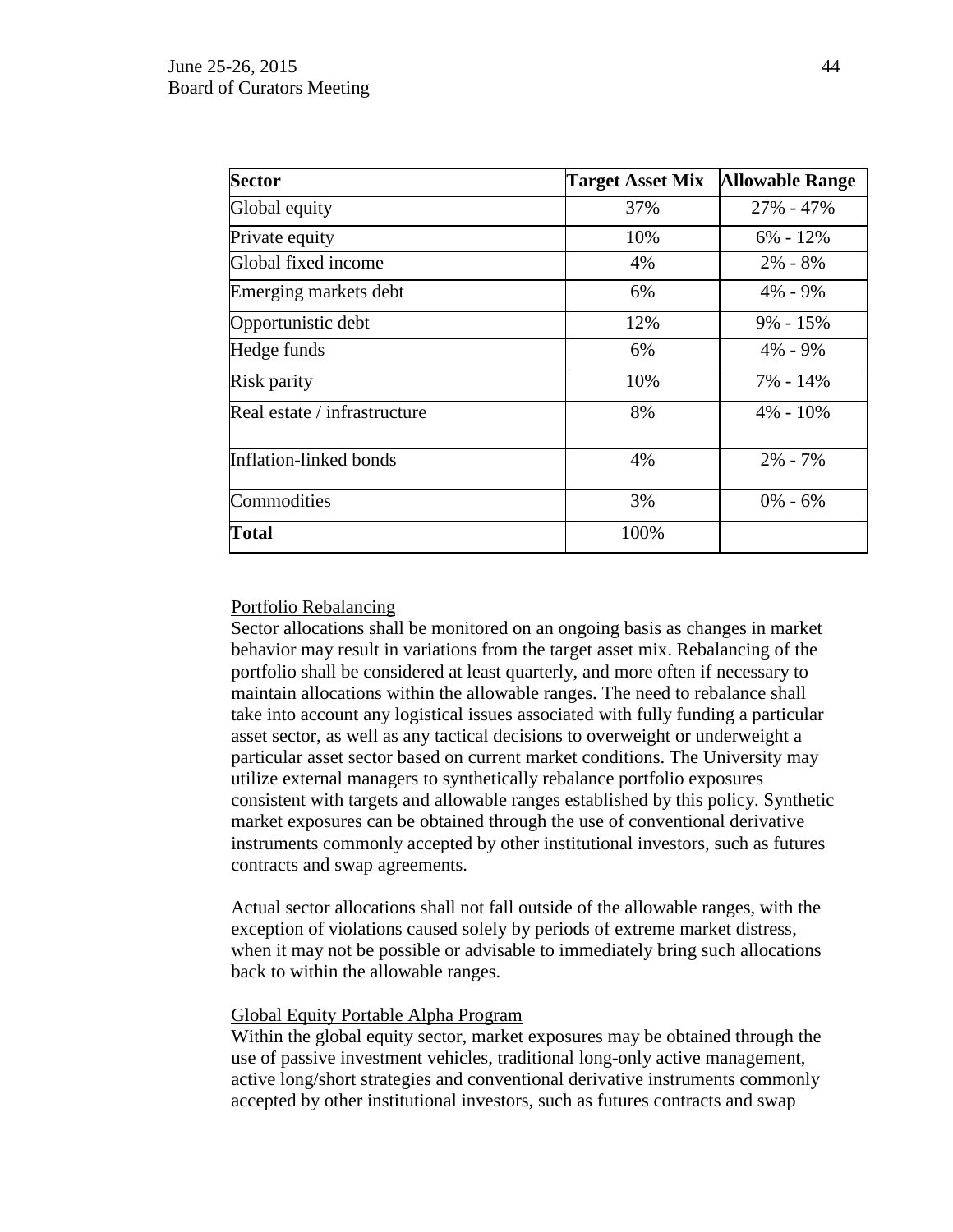agreements. Equity market exposure obtained through active long/short strategies and derivative instruments shall not exceed 15% and 35% of the total global equity allocation, respectively.

To the extent that equity market exposure is obtained using derivative instruments, a portion of the underlying cash and cash equivalent balances may be managed in an active fashion by external managers as an additional tool to add excess returns above the global equity benchmark. To maximize the probability of consistently positive returns within the portable alpha portfolio, appropriate alpha strategies should exhibit low correlations to one another, and manage effective equity market beta to target levels. The allowable range of the portable alpha portfolio shall be 0-10% of the total Retirement Fund.

The Global Equity Portable Alpha Program shall be managed in accordance with prudent risk management practices established by the Treasurer, Vice President for Finance and Investment Consultant. Such risk management practices shall include a requirement to maintain appropriate levels of margin collateral. Derivative instruments and associated cash and cash equivalent balances shall be managed by an external investment firm with appropriate expertise, experience and depth of resources.

- E. **Other**  The Board of Curators delegates to the President of the University the following responsibilities with respect to the Plan:
	- 1. Recommend contributions to the Plan.
	- 2. Recommend annuity, mortality and other tables as may be useful in actuarial determination.
	- 3. Recommend actuarial valuations made by experts retained for that purpose.
	- 4. Maintain data necessary for actuarial valuations of the assets of the Plan.
	- 5. Maintain accurate records for the Plan.

Fiscal Year 2016 Operating Budget, UM – presented by Vice President Burnett (information and slides on file)

It was recommended by the respective Chancellors, endorsed by President Wolfe,

recommended by the Finance Committee, moved by Curator Covington and seconded by

Curator Phillips, that the following recommendations be approved: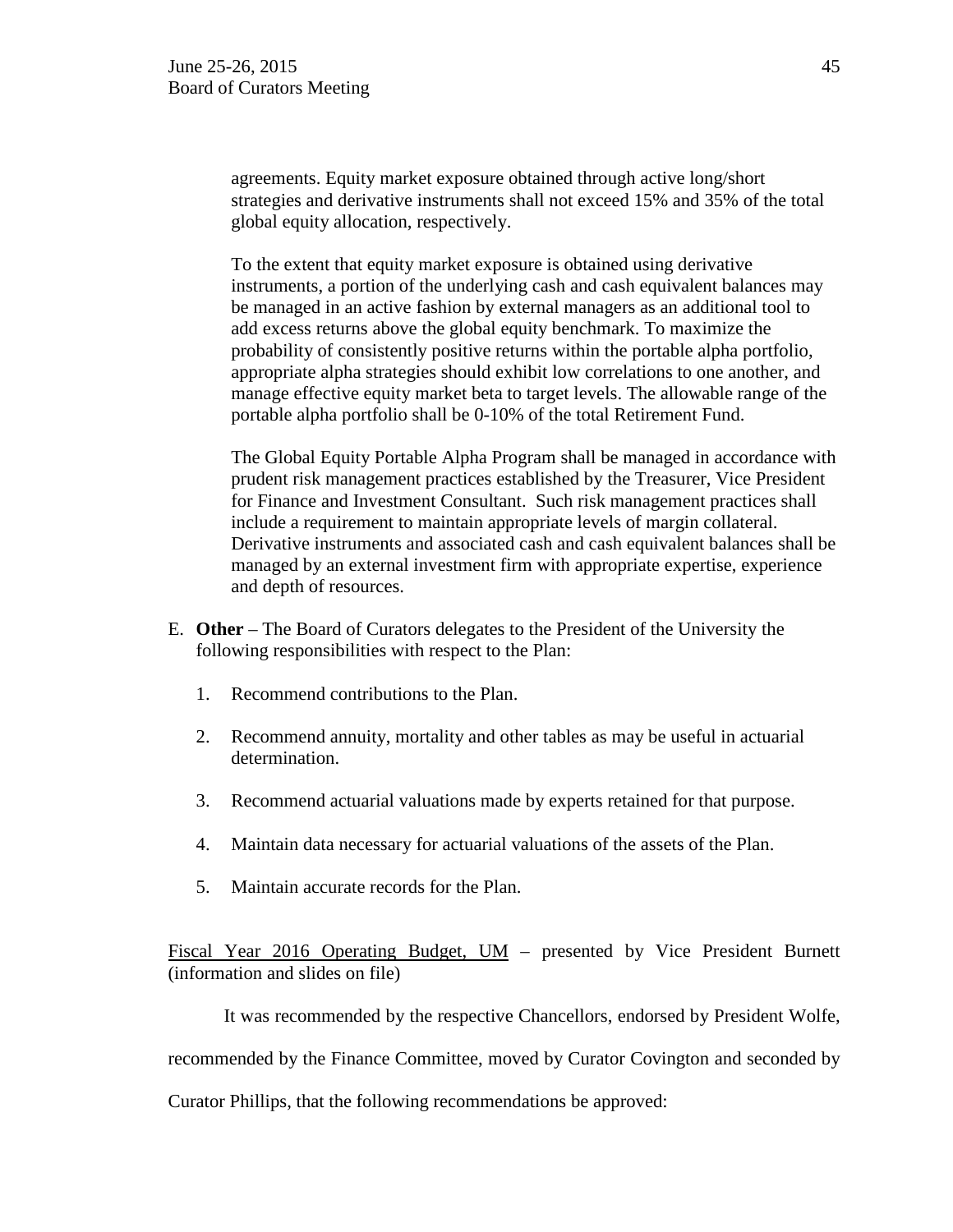• that the President of the University System be authorized to develop the FY2016 budgets in accordance with the attached planning assumptions and financial summaries which include the allocation of FY2016 recurring state appropriations less 3.0% statutory withholdings and spending restrictions imposed by the Governor as follows:

#### FY2016 Gross Appropriations

| <b>General Operations</b>                           | \$428,800,516 |
|-----------------------------------------------------|---------------|
| <b>UMKC MSU Pharmacy Doctorate Program</b>          | 2,000,000     |
| <b>MU Medical School Expansion</b>                  | 10,000,000    |
| Funding for Improved Outcomes – Performance Funding | 5,736,056     |
| <b>UMKC</b> Neighborhood Initiative Program         | 500,000       |
| <b>UMSL International Collaboration</b>             | 300,000       |
| Missouri Kidney Program                             | 1,750,000     |
| Missouri Telehealth Network                         | 1,937,640     |
| Spinal Cord Injury Research                         | 1,500,000     |
| <b>State Historical Society</b>                     | 2,210,855     |
| Seminary Fund (reinvestment and earnings)           | 3,275,000     |

- that the President of the University System be authorized to allocate one-time or recurring line-item state appropriations, net of anticipated withholdings;
- that the President of the University System be authorized to: (a) make required changes to working capital and reserve funds and (b) make supplemental allocations within the funds available to the several campuses and programs, such allocations to be made on the basis of priority and need. The President will report periodically to the Board of Curators any material changes in sources and uses of current funds;
- that the operating budget for FY2016 and allocation as stated herein can be modified as necessary by the President to bring the same into harmony with the state appropriations as finally approved by the governor and any withholdings in excess of those shown above.

Roll call vote full Board:

Curator Covington voted yes. Curator Cupps voted yes. Curator Graham voted yes. Curator Henrickson voted yes. Curator Phillips voted yes. Curator Snowden voted yes.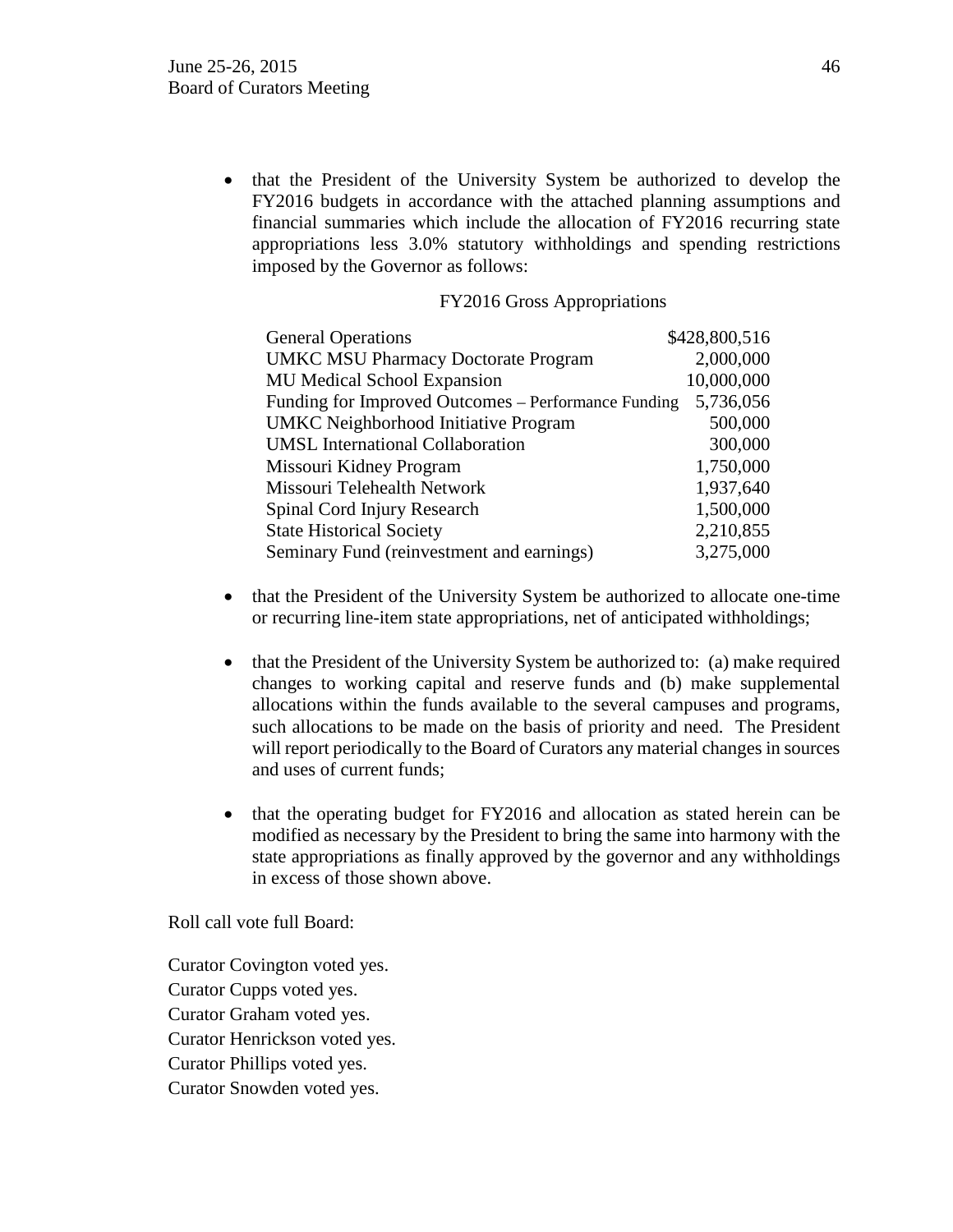Curator Steelman voted yes. Curator Steward voted yes.

The motion carried.

# Project Approval, Dobbs Group Replacement Project – Phase 2A, MU – presented by Vice President Burnett (information on file)

It was recommended by Chancellor Loftin, endorsed by President Wolfe, recommended by the Finance Committee, moved by Curator Covington and seconded by Curator Graham, that the following action be approved:

> the project approval for Dobbs Group Replacement Project – Phase 2A for the University of Missouri-Columbia.

| Funding of the project budget is from: |              |
|----------------------------------------|--------------|
| Revenue Bonds                          | \$42,850,000 |
| <b>Residential Life Reserves</b>       | 2,000,000    |
| Total Funding                          | \$44,850,000 |

Roll call vote Full Board:

Curator Covington voted yes. Curator Cupps voted yes. Curator Graham voted yes. Curator Henrickson voted yes. Curator Phillips voted yes. Curator Snowden voted yes. Curator Steelman voted yes. Curator Steward voted yes.

The motion carried.

Project Approval, Benton Hall Renovation, UMSL – presented by Vice President Burnett (information on file)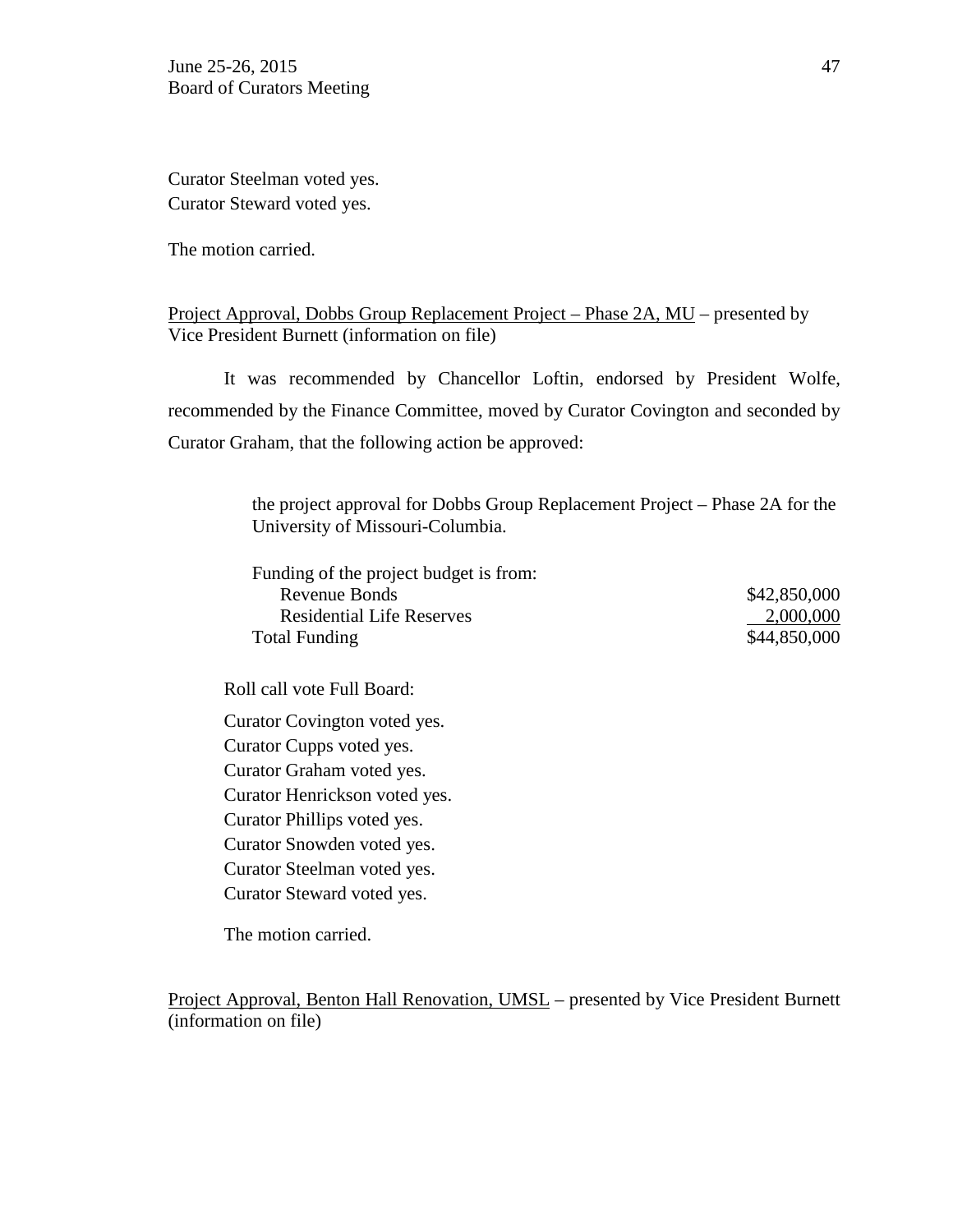It was recommended by Chancellor George, endorsed by President Wolfe, recommended by the Finance Committee, moved by Curator Covington and seconded by Curator Phillips, that the following action be approved:

> the project approval for Benton Hall Renovation project for the University of Missouri-St. Louis.

| Funding of the project budget is from: |              |
|----------------------------------------|--------------|
| <b>State Appropriation</b>             | \$13,625,415 |
| Campus M&R Funds                       | 3,686,585    |
| University of Missouri Central Bank    | 8,000,000    |
| <b>Total Funding</b>                   | \$25,312,000 |

Roll call vote Full Board:

Curator Covington voted yes.

Curator Cupps voted yes. Curator Graham voted yes. Curator Henrickson was absent for vote. Curator Phillips voted yes. Curator Snowden voted yes. Curator Steelman voted yes. Curator Steward voted yes.

The motion carried.

Project Approval, Spencer Chemistry/Biological Sciences Building Renovation, UMKC – presented by Vice President Burnett (information on file)

It was recommended by Chancellor Morton, endorsed by President Wolfe, recommended by the Finance Committee, moved by Curator Covington and seconded by Curator Phillips, that the following action be approved:

> the project approval for Spencer Chemistry – Biological Sciences Renovation project for the University of Missouri-Kansas City.

| Funding of the project budget is from: |  |
|----------------------------------------|--|
| <b>State Appropriation</b>             |  |
| <b>UM Bank</b>                         |  |

\$18,285,638 3,000,000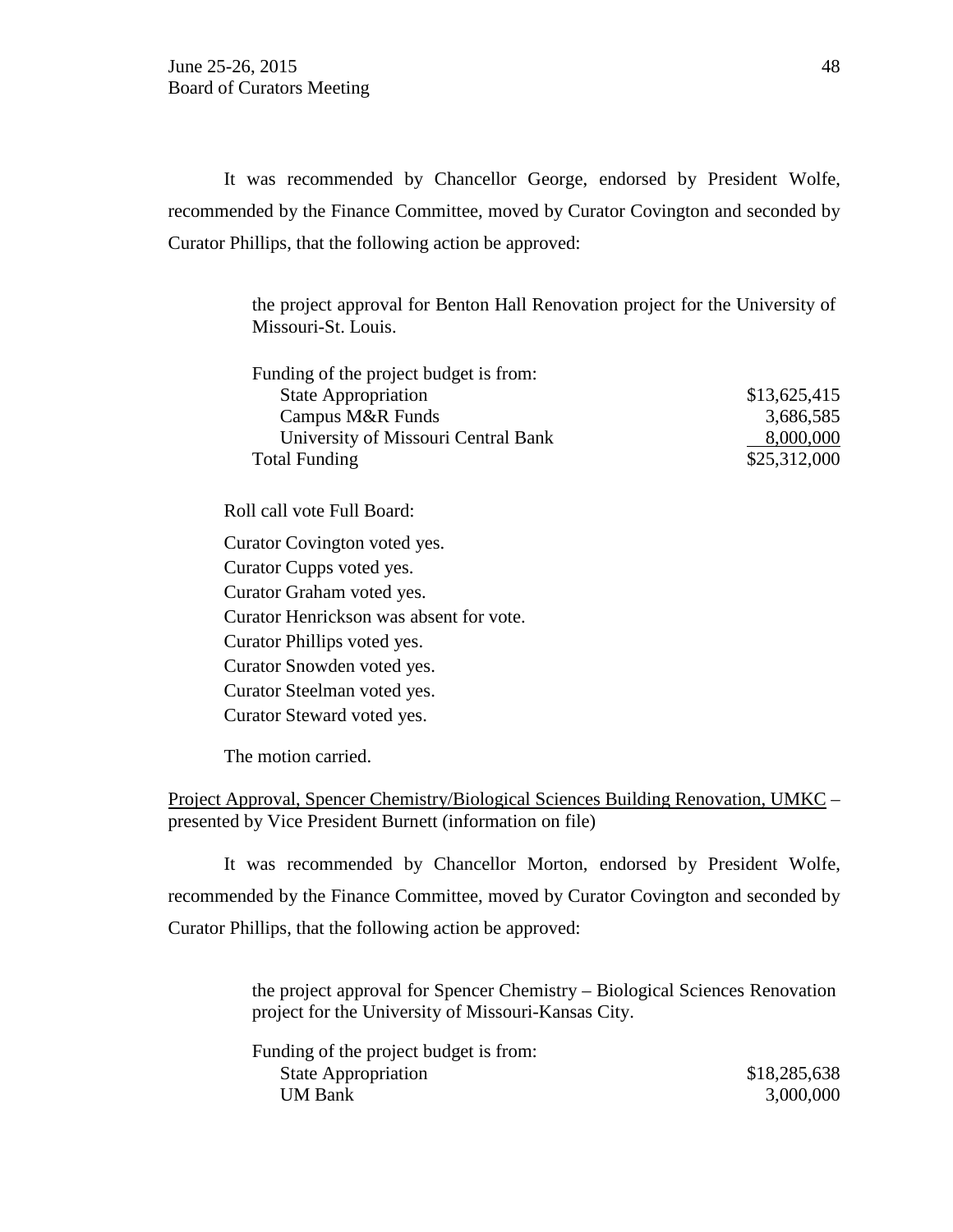Campus Funds 250,000 Total Funding \$21,535,638

Roll call vote Full Board: Curator Covington voted yes. Curator Cupps voted yes. Curator Graham voted yes. Curator Henrickson voted yes. Curator Phillips voted yes. Curator Snowden voted yes. Curator Steelman voted yes. Curator Steward voted yes.

The motion carried.

Project Approval, Robert W. Plaster Free Enterprise Center, UMKC – presented by Vice President Burnett (information on file)

It was recommended by Chancellor Morton, endorsed by President Wolfe, recommended by the Finance Committee, moved by Curator Covington and seconded by Curator Phillips, that the following action be approved:

> the project approval for Robert W. Plaster Free Enterprise Center for the University of Missouri-Kansas City.

> Funding of the project budget is from: State Appropriation  $$7,400,000$ Private Gifts 27,400,000 Total Funding \$14,800,000

Roll call vote Full Board:

Curator Covington voted yes. Curator Cupps voted yes. Curator Graham voted yes. Curator Henrickson voted yes. Curator Phillips voted yes. Curator Snowden voted yes. Curator Steelman voted yes.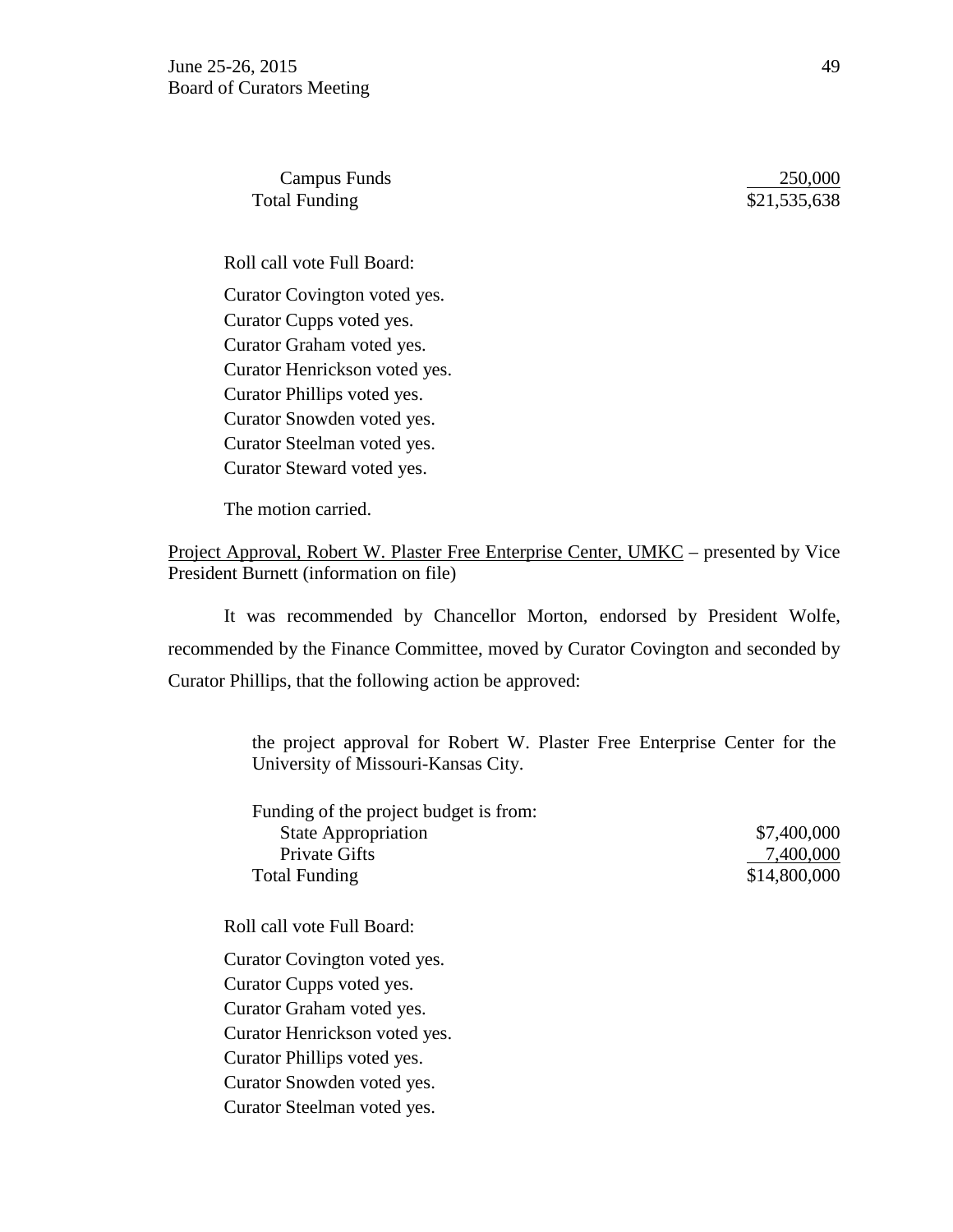Curator Steward voted yes.

The motion carried.

The Finance Committee recessed at 4:32 P.M. and will reconvene on Friday, June 26, 2015.

### **Audit Committee**

Chairwoman Henrickson provided time for discussion of committee business.

Information

1. Internal Audit Quarterly Report, UM (slides and information on file)

The public session of the Board of Curators meeting recessed at 4:45 P.M.

### **Board of Curators Meeting – Executive Session**

A meeting of the University of Missouri Board of Curators was reconvened in executive session at 4:50 P.M., on Thursday, June 25, 2015, in the Donrey Media Room 211 of the Reynolds Alumni Center on the University of Missouri campus, Columbia, Missouri, pursuant to public notice given of said meeting. Curator Donald L. Cupps, Chairman of the Board of Curators, presided over the meeting.

Present

The Honorable Ann K. Covington The Honorable Donald L. Cupps The Honorable Maurice B. Graham The Honorable Pamela Q. Henrickson The Honorable John R. Phillips The Honorable Phillip H. Snowden The Honorable David L. Steelman The Honorable David L. Steward

Also Present Mr. Timothy M. Wolfe, President Mr. Stephen J. Owens, General Counsel Ms. Cindy S. Harmon, Secretary of the Board of Curators Miss Tracy Mulderig, Student Representative to the Board of Curators

#### **General Business**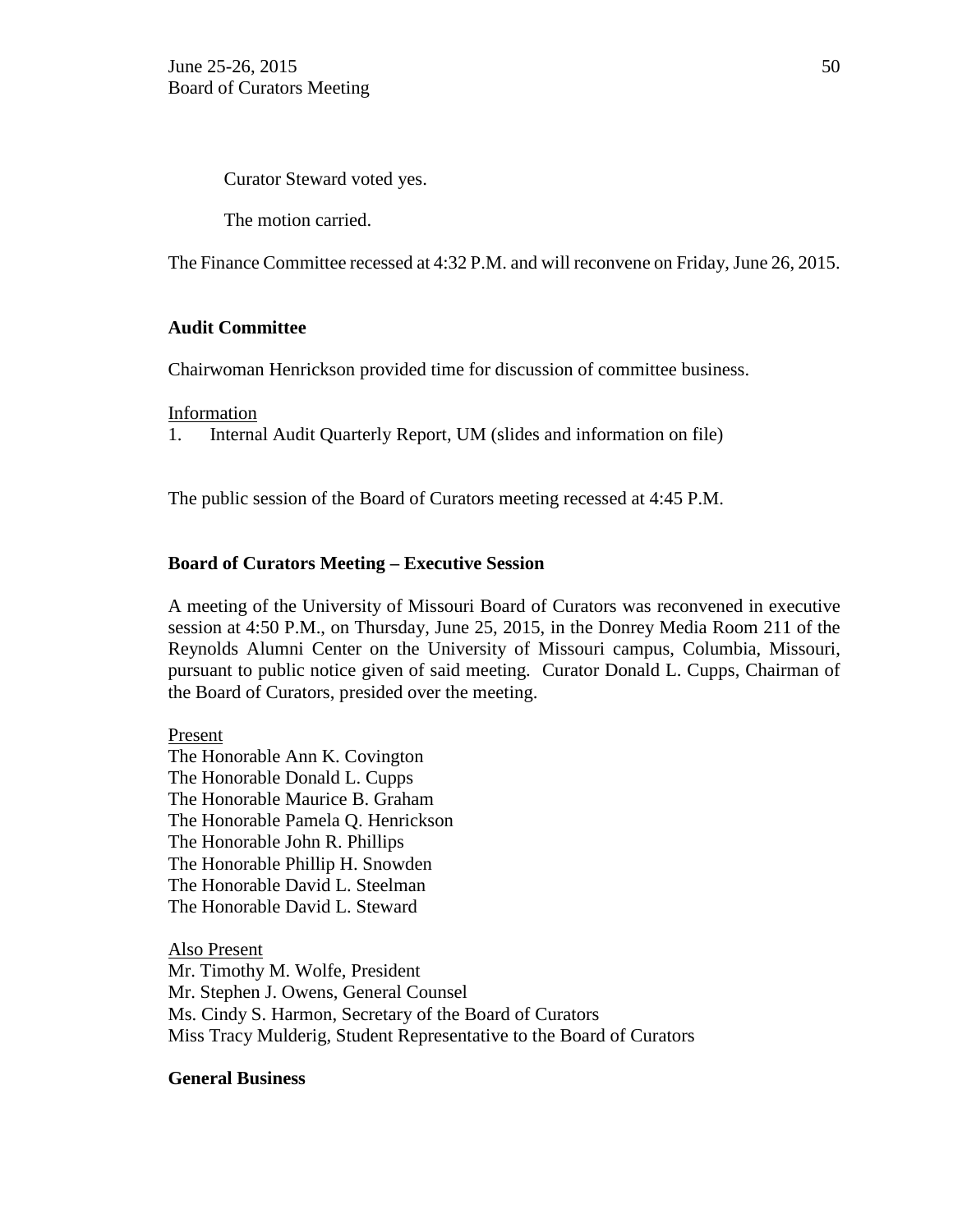Dr. Steve Graham joined the meeting.

#### Curators' Professor, Anil Kumar, UMKC – presented by Dr. Graham

It was recommended by Chancellor Leo E. Morton, endorsed by President Timothy

M. Wolfe, recommended by the Academic, Student and External Affairs Committee,

moved by Curator Henrickson, and seconded by Curator Steward, that the following

action be approved:

that upon the recommendation of Chancellor Morton, the Interim Provost, and the Executive Vice President for Academic Affairs, it is recommended that Professor Anil Kumar be named to the position University of Missouri Curators' Professor, effective September 1, 2015. Professor Kumar will receive a \$10,000 annual stipend as long as he holds this position. \$5,000 will go to increased compensation (salary and benefits less applicable taxes) with the remaining \$5,000 available for professional expenses associated with his teaching, research, or creative activities. In accordance with Collected Rules and Regulations, 320.070, this appointment is for a period of five years which may be renewed at the discretion of the Chancellor.

Roll call vote of Board:

Curator Covington voted yes. Curator Cupps voted yes. Curator Graham voted yes. Curator Henrickson voted yes. Curator Phillips voted yes. Curator Snowden voted yes. Curator Steelman voted yes. Curator Steward voted yes.

The motion carried.

Dr. Graham excused himself from the meeting.

#### **Audit Committee Executive Session**

Vice President Burnett and Chief Audit Executive Rapp joined the meeting.

Annual Performance Goals, Chief Audit Executive Ryan Rapp – presented by Curator Henrickson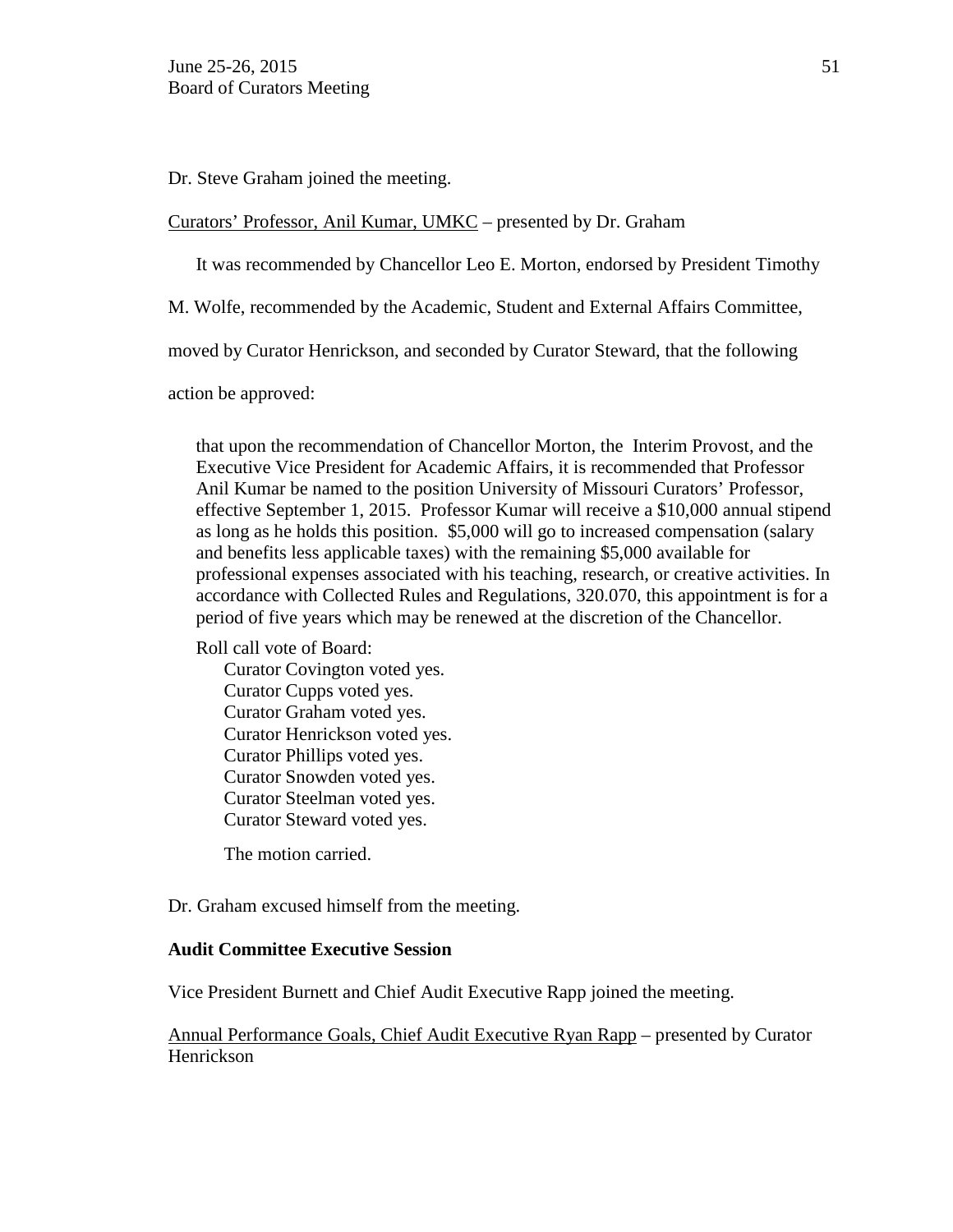It was recommended by the Audit Committee, moved by Curator Henrickson and seconded by Curator Steward, that the performance goals for Chief Audit Executive Ryan Rapp for the period July 1, 2015 through June 30, 2016 be approved as presented at the June 25-26, 2015 meeting.

Roll call vote of Board of Curators:

Curator Covington voted yes. Curator Cupps voted yes. Curator Graham voted yes. Curator Henrickson voted yes. Curator Phillips voted yes. Curator Snowden voted yes. Curator Steelman voted yes. Curator Steward voted yes.

The motion carried.

### **Fiscal Year 2016 Chief Audit Executive Goals & Objectives Internal Audit & Consulting Services UM**

#### Outline of Goals & Objectives

- 1. Establishing the Authority and Scope of Internal Audit
	- a) Review and revise the Audit Committee Charter July 2015
	- b) Establish an Internal Audit Department Charter September 2015
		- o Set the scope and responsibilities of the department
		- o Establish mission statement and strategic plan
		- o Ensure alignment with key stakeholder expectations and the University's Strategic plan
- 2. Getting the Department Operational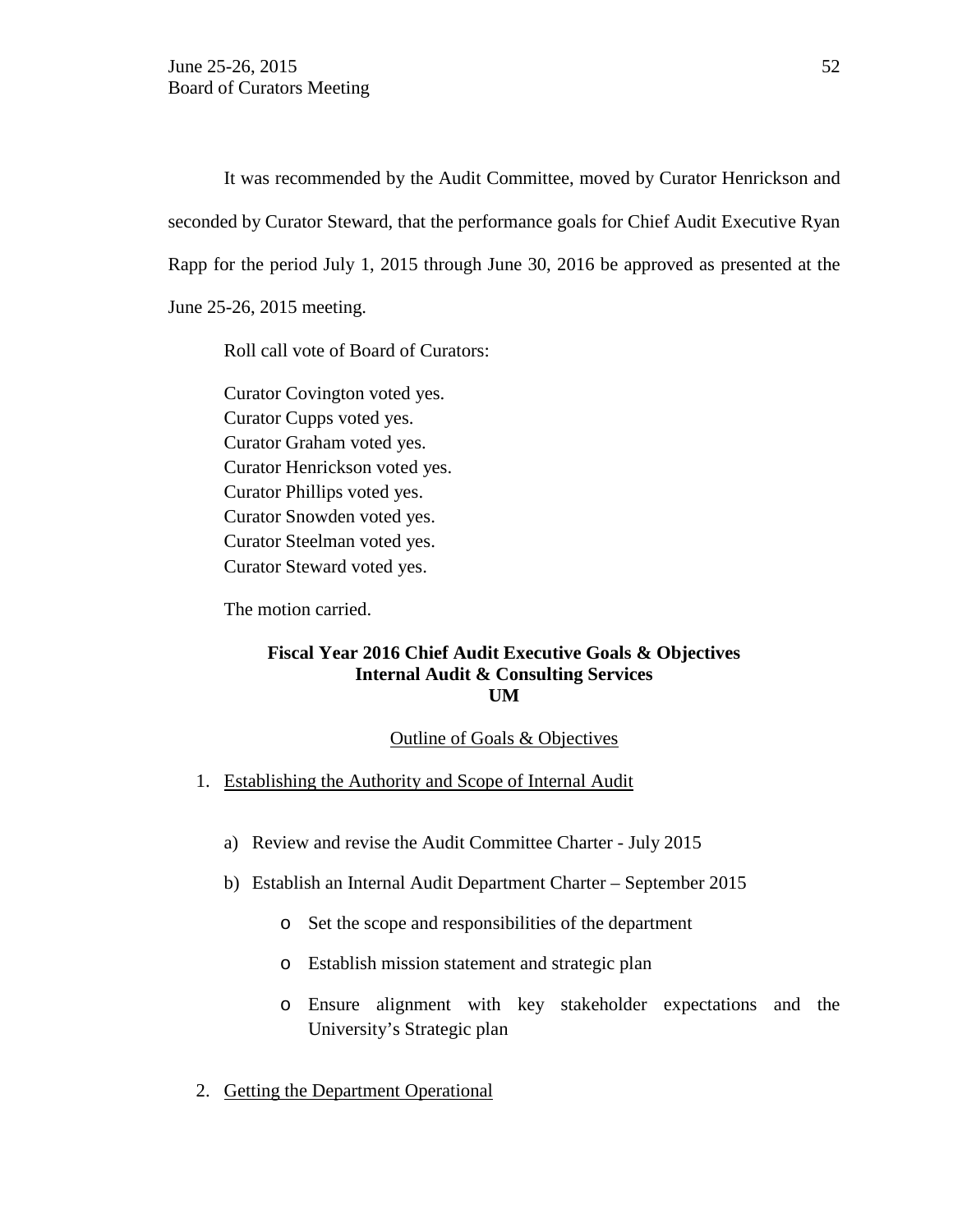- a) Conduct Enterprise-Wide Risk Assessment August 2015 April 2016
	- o Identify key risks and owners (Compliance, Financial, Operational, Strategic or Business)
	- o Develop key risk management plan (accept, mitigate, share, or eliminate)
- b) Define Audit Methodology & Acquire Tools **-** June September 2015
- c) Identify Interim Audits from Nov 2015 June 2016 August 2015
- d) Develop Annual Audit Plan for FY 2017 (Based on result of Risk Assessment) - February – April 2016
- e) Develop Organizational Structure and Team **-** May September 2015
	- o Hire managers/directors
	- o Hire staff (at least one present on each campus)
	- o Develop guest auditor and rotational auditor programs
	- o Implement internship program on each of the campuses
- f) Promoting the Department On-Going
	- o Website development
	- o Campus visits
	- o Establishing a physical presence on each campus
- 3. Reporting to the Audit Committee and Senior Management
	- a) Report Writing and Communication Protocol July 2015
	- b) Audit Committee Reporting Protocol **-** July 2015
	- c) Annual Report to Audit Committee June 2016
		- o Results of Prior Year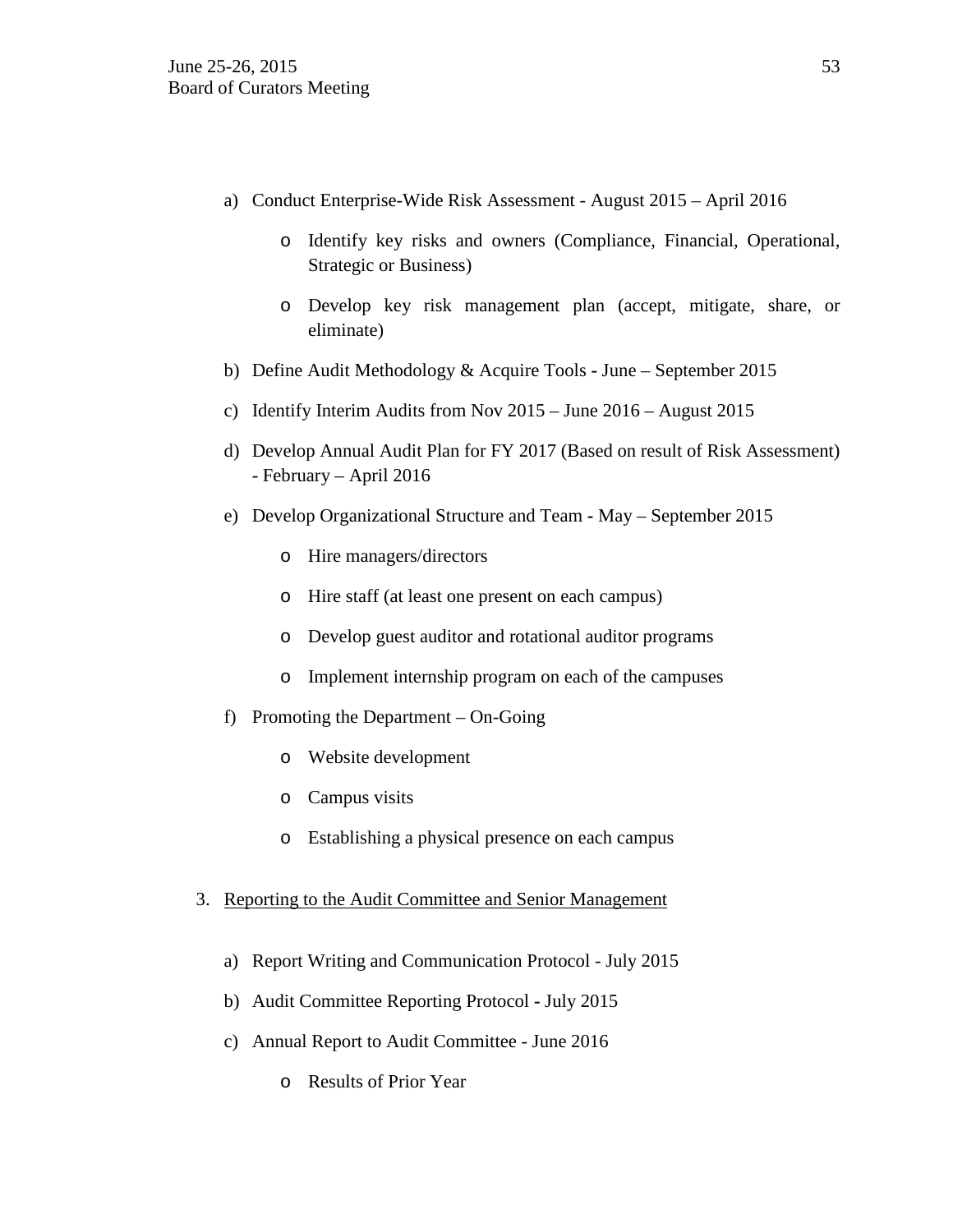### o Plan for Upcoming Year

Vice President Burnett and Mr. Rapp excused themselves from the meeting.

### **General Business**

Chancellor Loftin, Dr. Harold Williamson, Jr., Mr. Robert Hess and Mr. Blake Schofield joined the meeting.

Approval, Extension of Tiger Institute Contractual Relationship with Cerner Corporation through Execution of Amended and Restated Cerner Preferred Client Relationship Agreement and Related Agreements **–** presented by Dr. Williamson

It was recommended by Chancellor Loftin, endorsed by President Wolfe, moved by

Curator Steward and seconded by Curator Snowden, that the following action be approved:

that the President be authorized to execute the following contracts substantially in the form presented to the Board of Curators: Amended and Restated Cerner Preferred Client Relationship Agreement ("Master Agreement"), Research Initiative Agreement, Iconic Status Initiative Agreement, Population Health Initiative Agreement and Amended and Restated Living Lab Agreement and to negotiate and execute such additional amendments and agreements as may be appropriate in order to allow University of Missouri to update and extend its contractual collaboration with Cerner Corporation with respect to software, services and certain joint activities in accordance with the terms of the Master Agreement, subject to approval of the agreements as to legal form by the Office of the General Counsel. The foregoing authority may be delegated, in whole or in part, by the President to appropriate officers of the University pursuant to a written authorization to be filed with the offices of the President, Vice President for Finance and Administration, and Secretary of the Board of Curators.

Roll call vote Full Board:

Curator Covington voted yes.

Curator Cupps voted yes.

Curator Graham voted yes.

Curator Henrickson voted yes.

Curator Phillips voted yes.

Curator Snowden voted yes.

Curator Steelman voted yes.

Curator Steward voted yes.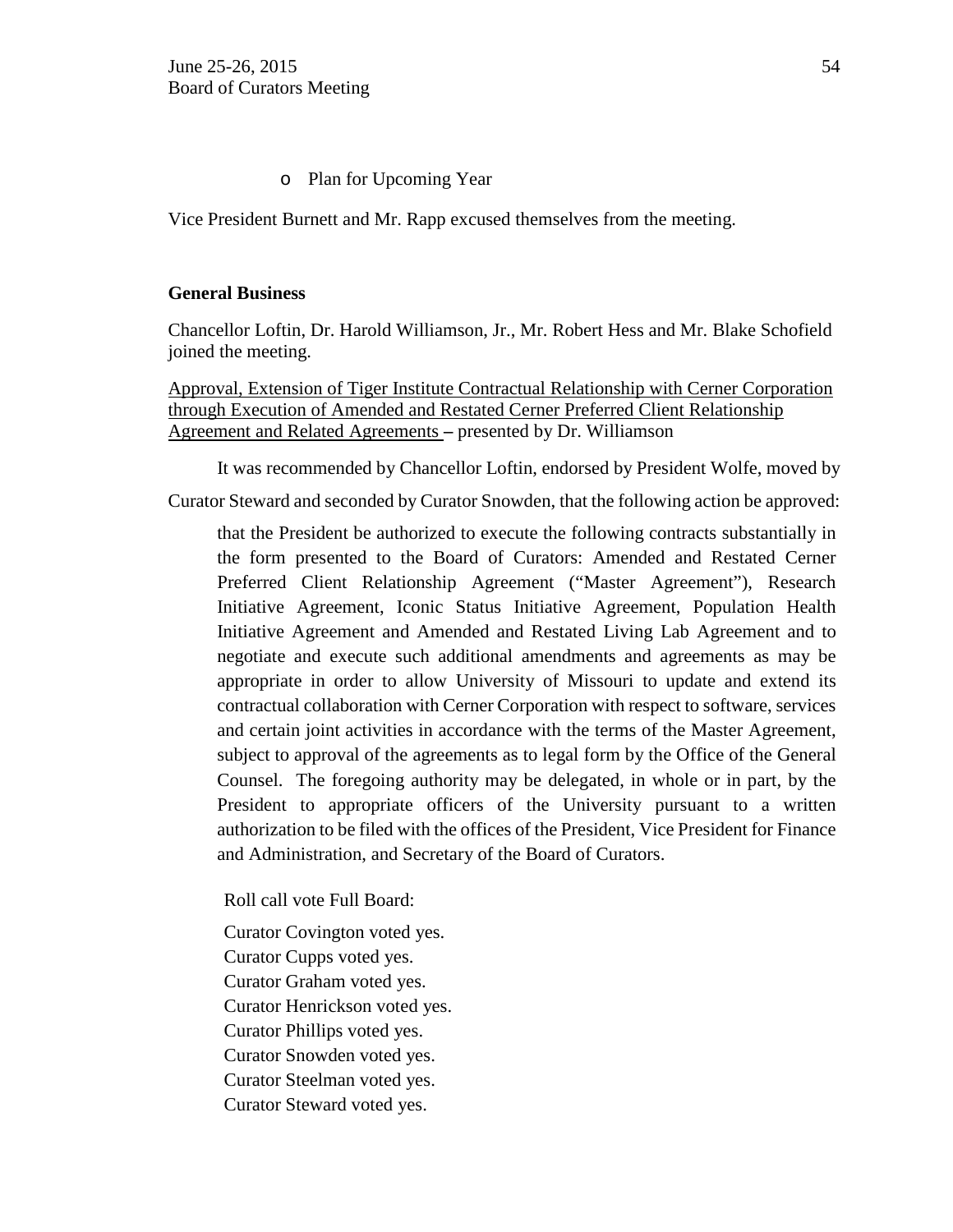The motion carried.

Dr. Loftin, Dr. Williamson, Mr. Hess and Mr. Schofield excused themselves from the meeting.

President's Report on Contract Issues – presented by President Wolfe.

The executive session of the Board of Curators meeting recessed at 5:50 PM on Thursday, June 25, 2015.

### **University of Missouri System Awards Reception, Dinner and Program**

 $6:00 - 8:30$  P.M. Thursday, June 25, 2015 Hosted by the University of Missouri System Board of Curators and President Timothy M. Wolfe Location: Stotler Lounge, Memorial Student Union, University of Missouri campus, Columbia, Missouri

System Honorees (program on file)

Thomas Jefferson Award – Henry R. Frankel, University of Missouri-Kansas City

Student Entrepreneur of the Year – Dustin Stanton, University of Missouri-Columbia

C. Brice Ratchford Memorial Fellowship Award – Fritz Cropp, University of Missouri – Columbia

President's Award for Community Engagement – S. David Mitchell, University of Missouri – Columbia

President's Award for Cross-Cultural Engagement – E. Wendy Saul, University of Missouri-St. Louis

President's Award for Leadership – Mary Troy, University of Missouri-St. Louis

President's Award for Service – Joel G. Burken, Missouri University of Science and Technology

President's Award for Early Career Excellence – Gavin McLean King, University of Missouri-Columbia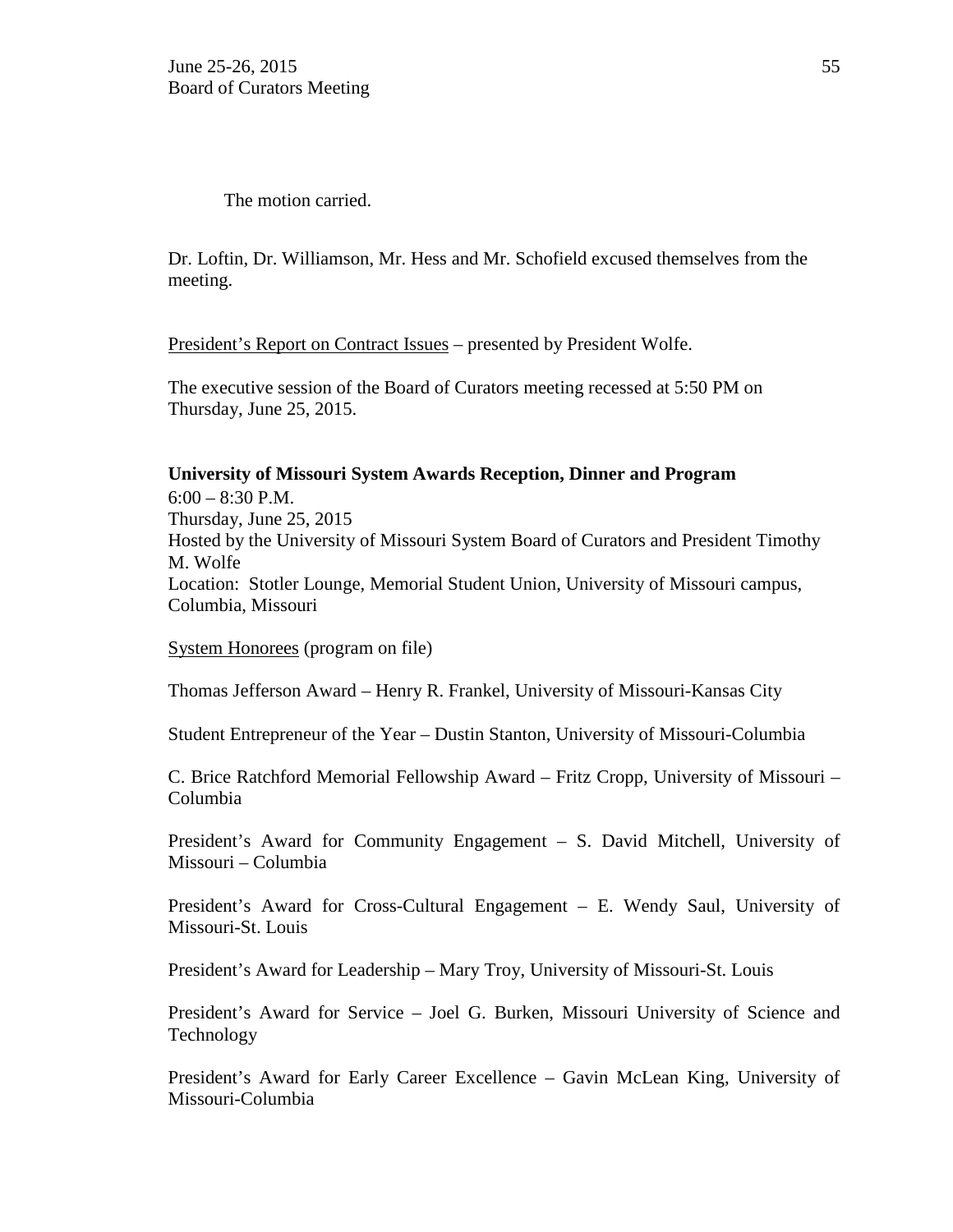President's Award for Sustained Career Excellence – James A. Birchler, University of Missouri – Columbia

President's Award for Innovative Teaching – Michael F. Smith, University of Missouri – Columbia

President's Award for Economic Development – David J. Patterson, University of Missouri – Columbia

President's Award for Intercampus Collaboration – David L. Albright (MU), Dale K. Fitch (MU), Sharon D. Johnson (UMSL), Lois H. Pierce (UMSL), Marjorie R. Sable (MU)

### **BOARD OF CURATORS MEETING**

**University of Missouri System Administration Breakfast with the Board of Curators** 8:00 – 8:45 A.M. Friday, June 26, 2015 Location: Columns Room A&B, Reynolds Alumni Center

Panel Discussion was held with Dr. Steve Graham, Ms. Kelley Stuck, Dr. Gary Allen and Dr. Brian Burnett, moderated by Chief of Staff Mulligan regarding System efficiencies.

#### **Public Session**

A meeting of the University of Missouri Board of Curators reconvened in public session at 9:00 A.M., on Friday, June 26, 2015, in Columns Ballroom C, D & E of the Reynolds Alumni Center on the University of Missouri campus, Columbia, Missouri, pursuant to public notice given of said meeting. Curator Donald L. Cupps, Chairman of the Board of Curators, presided over the meeting.

Present

The Honorable Ann K. Covington The Honorable Donald L. Cupps The Honorable Maurice B. Graham The Honorable Pamela Q. Henrickson The Honorable John R. Phillips The Honorable Phillip H. Snowden The Honorable David L. Steelman The Honorable David L. Steward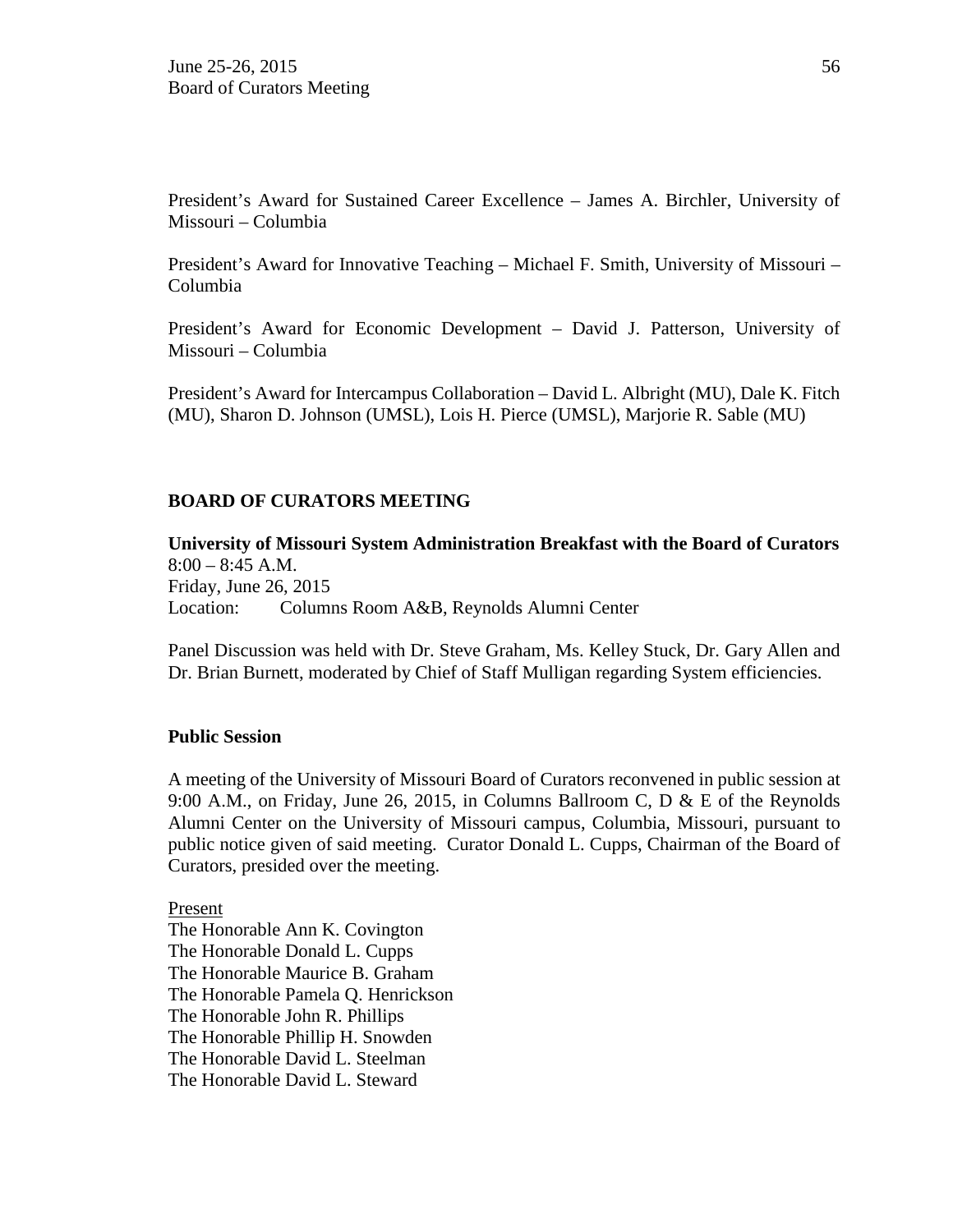June 25-26, 2015  $\frac{57}{2}$ Board of Curators Meeting

Also Present Mr. Timothy M. Wolfe, President Mr. Stephen J. Owens, General Counsel Ms. Cindy Harmon, Secretary of the Board of Curators Miss Tracy H. Mulderig, Student Representative to the Board of Curators Dr. Gary K. Allen, Vice President for Information Technology Dr. Brian D. Burnett, Vice President for Finance Dr. Henry "Hank" Foley, Executive Vice President of Academic Affairs Dr. Thomas F. George, Chancellor for University of Missouri-St. Louis Mr. Stephen C. Knorr, Vice President for University Relations Dr. R. Bowen Loftin, Chancellor for University of Missouri Mr. Leo E. Morton, Chancellor for University of Missouri-Kansas City Dr. Betsy Rodriguez, Vice President for Human Resources Dr. Cheryl B. Schrader, Chancellor for Missouri University of Science and Technology Ms. Zora Z. Mulligan, Chief of Staff, UM System Mr. John Fougere, Chief Communications Officer, UM System Media representatives

#### **Finance Committee**

Chairman Covington provided time for discussion of Committee business.

Fiscal Year 2017 State Appropriations Request for Operations, UM – presented by Vice President Burnett (information on file)

It was recommended by Vice President Burnett, endorsed by President Wolfe,

recommended by the Finance Committee, moved by Curator Covington and seconded by

Curator Graham, that the following recommendations be approved:

The President is authorized to file a request for state appropriations for operations as follows:

- (1) Funding for Core Operations of \$447.3 million;
- (2) New Requests of \$31.9 million;
- (3) Other Curator Programs Requests which includes core funding of \$5.9 million and new requests of \$1.8 million; and
- (4) Requests in Accordance with Legislative Requirements of \$10.4 million.

Roll call vote full Board:

Curator Covington voted yes. Curator Cupps voted yes.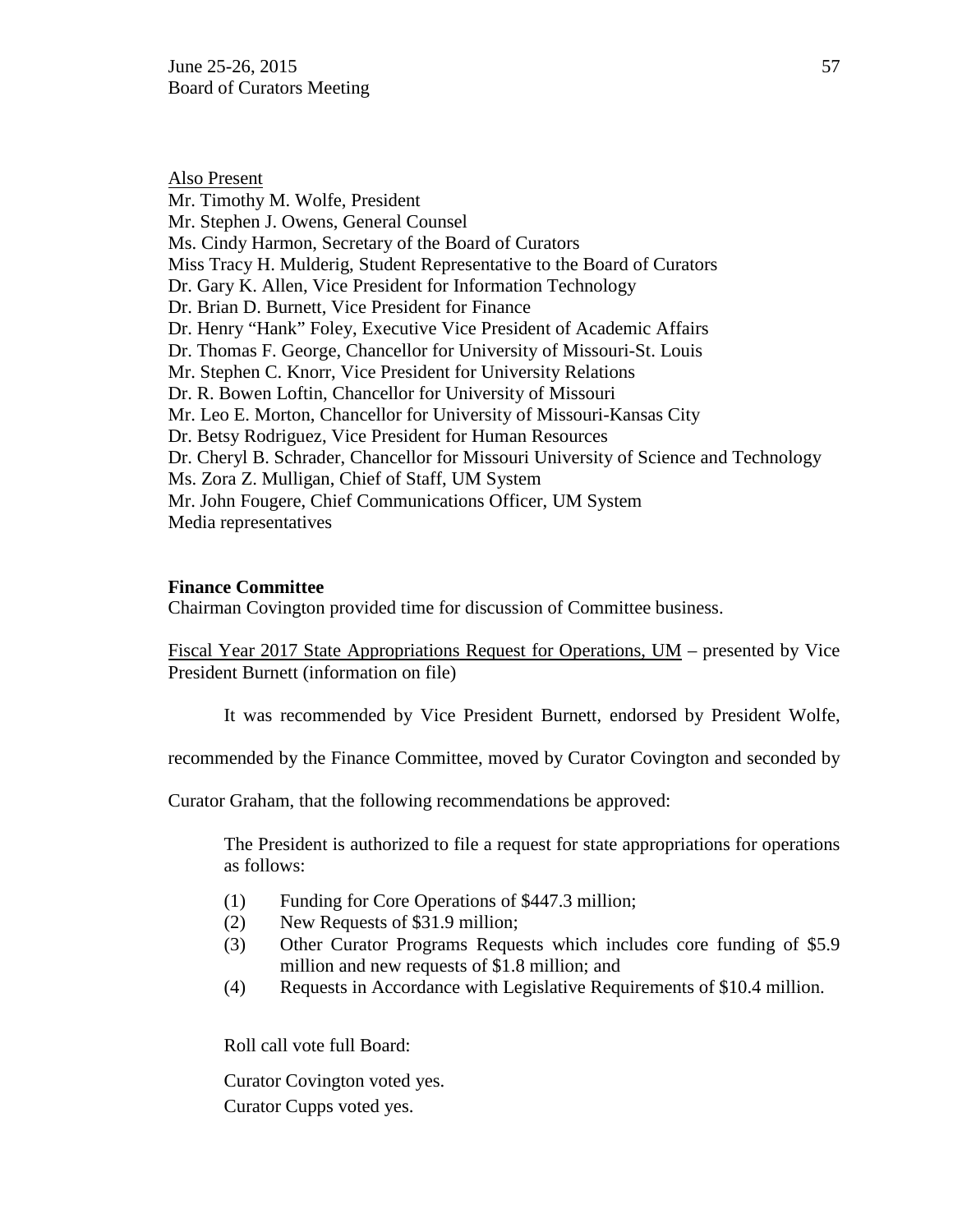Curator Graham voted yes. Curator Henrickson voted yes. Curator Phillips voted yes. Curator Snowden voted yes. Curator Steelman voted yes. Curator Steward voted yes.

The motion carried.

# Fiscal Year 2017 State Capital Appropriations Request for Capital Improvements (including HECF projects), UM – presented by Vice President Burnett (information on file)

It was recommended by Chancellor Loftin, Chancellor Morton, Chancellor Schrader and Chancellor George, endorsed by President Wolfe, recommended by the Finance Committee, moved by Curator Covington and seconded by Curator Phillips, that the following action be approved:

> That the President be authorized to submit to the appropriate state offices the University's Fiscal Year 2017 State Capital Appropriations Request and the Higher Education Capital Fund Projects, as shown on the schedule presented to the Board of Curators as information on June 25, 2015.

Roll call vote Full Board:

Curator Covington voted yes. Curator Cupps voted yes. Curator Graham voted yes. Curator Henrickson voted yes. Curator Phillips voted yes. Curator Snowden voted yes. Curator Steelman voted yes. Curator Steward voted yes.

The motion carried.

The Finance Committee of the Board of Curators adjourned at 9:05 AM on Friday, June 26, 2015.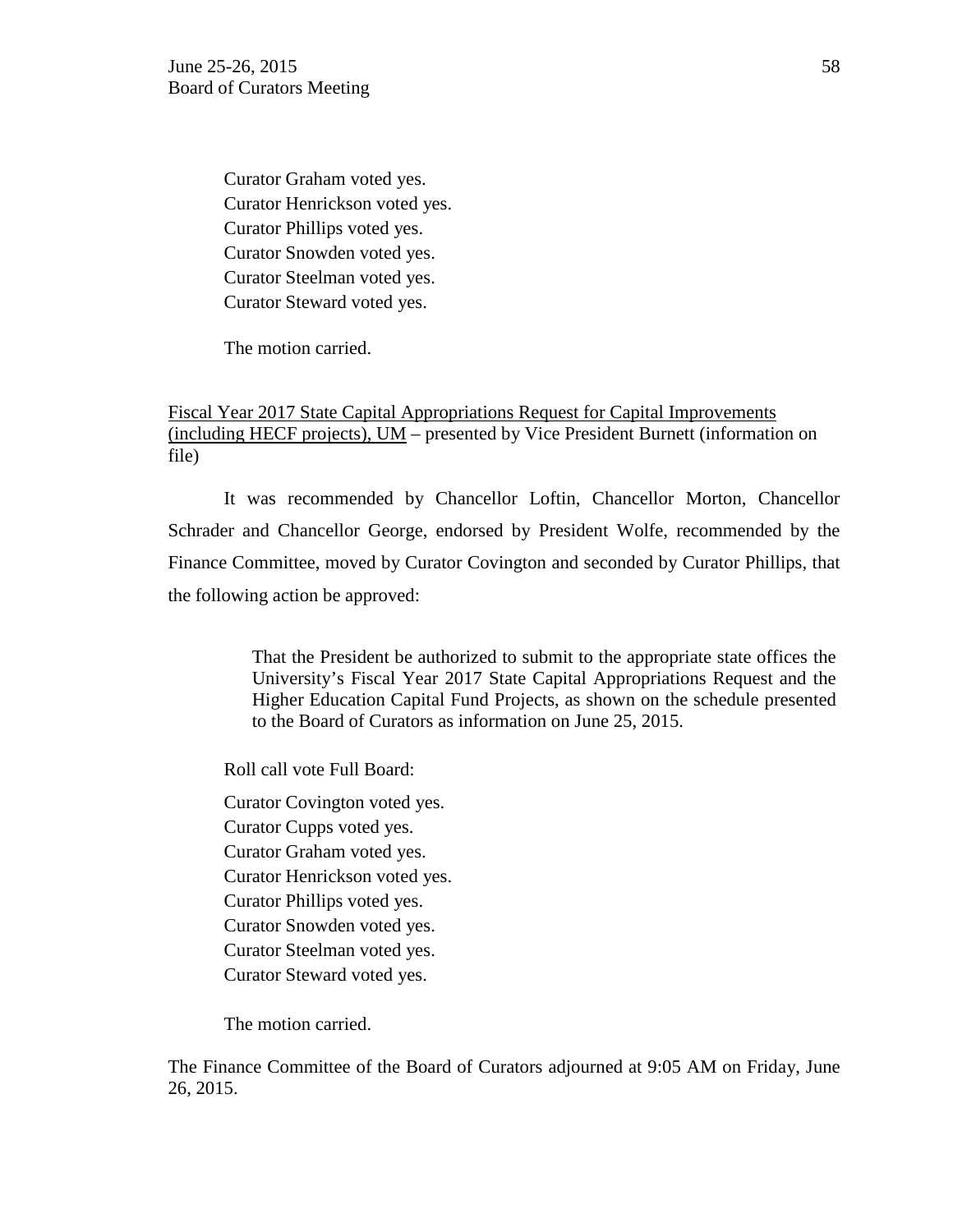### **General Business**

Board Chairman's Report – Anticipating and Attacking Bottlenecks to Graduation (presented by campus representatives - slides on file)

University of Missouri Strategic Plan Highlights – presented by Chancellor Loftin (slides on file)

### **Consent Agenda**

It was endorsed by President Wolfe, moved by Curator Henrickson and seconded

by Curator Covington, that the following items be approved by consent agenda:

# **CONSENT AGENDA**

- 1. Minutes, April 9-10, 2015 Board of Curators Meeting
- 2. Minutes, April 9-10, 2015 Board of Curators Committee Meetings
- 3. Degrees, Summer Semester 2015 for all campuses
- 4. Approval of Spinal Cord Injuries and Congenital or Acquired Disease Processes Research Program Proposals
- 5. Amendment Collected Rules and Regulations 300.040, Faculty Bylaws of the University of Missouri – St. Louis
- 6. Amendment Collected Rules and Regulations 460.020, University of Missouri-Kansas City Faculty Dental Practice Plan
- 1. Minutes, April 9-10, 2015 Board of Curators Meeting as provided to the curators for review and approval.
- 2. Minutes, April 9-10, 2015 Board of Curators Committee Meetings as provided to the curators for review and approval.
- 3. Degrees, Summer Semester 2015 for all campuses –

That the action of the President of the University of Missouri System in awarding degrees and certificates to candidates recommended by the various faculties and committees of the four University of Missouri System campuses who fulfill the requirements for such degrees and certificates at the end of the Summer Semester 2015, shall be approved, and that the lists of said students who have been awarded degrees and certificates be included in the records of the meeting.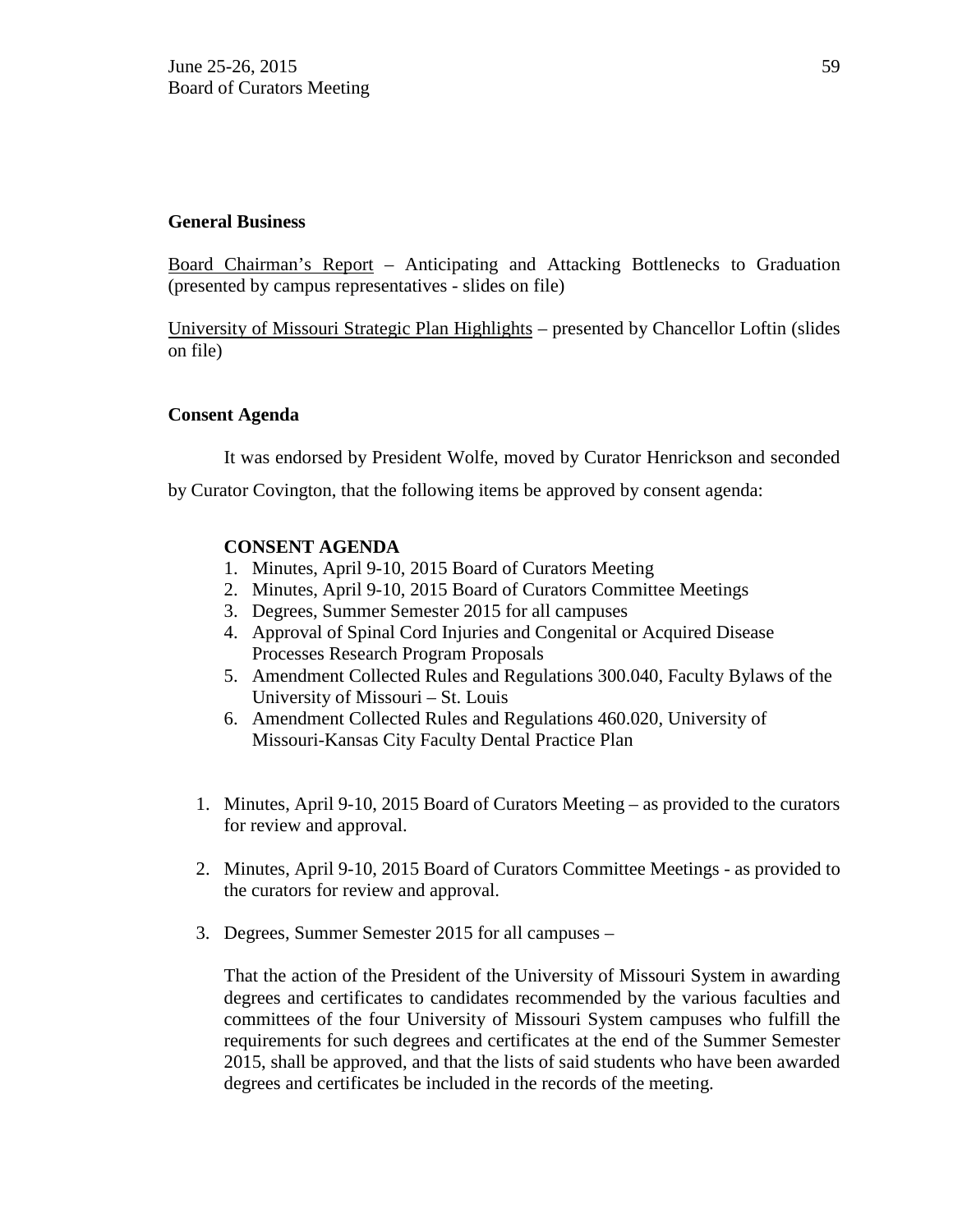4. Approval of Spinal Cord Injuries and Congenital or Acquired Disease Processes Research Program Proposals –

# Proposal Recommended For Funding 2015

I. Unveiling therapeutic mechanism(s) of H. Procumbens (Devil's Claw) for chronic pain associated with spinal cord injury

> Zezong Gu Assistant Professor University of Missouri-Columbia

> > Total funding recommended \$250,000

II. Thereapeutic Delivery of E1-ASO into large animal model of Spinal Muscular Atrophy

> Monique A. Lorson Associate Research Professor University of Missouri-Columbia

> > Total funding recommended \$245,948

III. Resorting Motor Activation Following Spinal Cord Injury Utilizing Regenerative Sieve Electrodes

> Matthew MacEwan Assistant Professor Washington University

> > Total funding recommended \$250,000

5. Amendment, Collected Rules and Regulations 300.040, Faculty Bylaws of the University of Missouri-St. Louis

# **Collected Rules and Regulations Faculty Bylaws and Tenure Regulations Chapter 300: Faculty Bylaws**

300.040 Faculty Bylaws of the University of Missouri-St. Louis

Bd. Min 3-19-71; Amended 10-12-73, 2-18-77, 12-15-78, 6-18-82, 2-11-83, 6-24- 83, 5-4-84, 5-3-85, 7-29-88, 3-10-89, 6-22-90; 5-3-91; Revised 1-29-92; 5-8-92,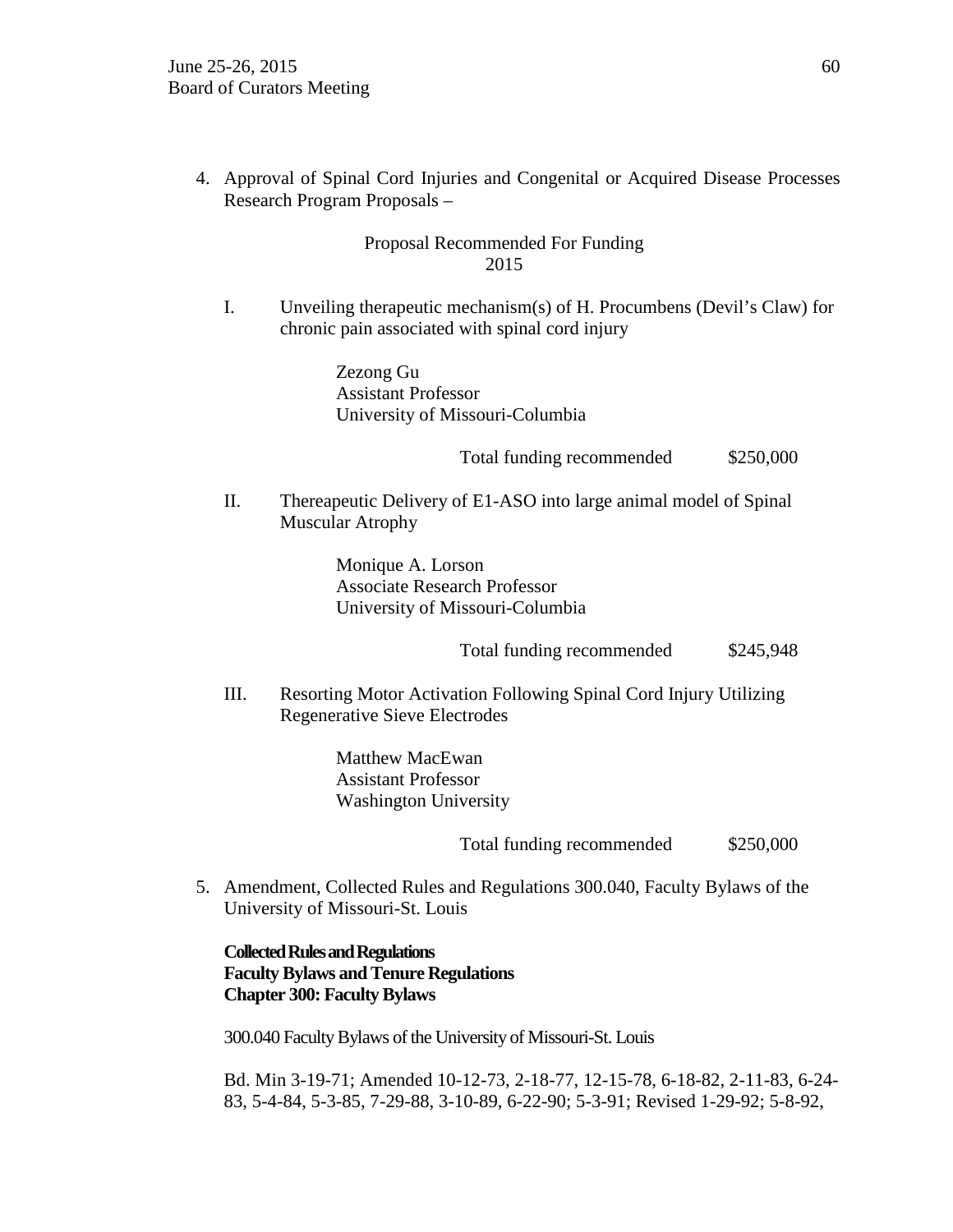5-6-93; 3-29-94; 3-24-95; 4-25-96; 5-29-97; 10-16-98; Amended 5-27-99; Bd. Min 3-23-00; Revised 9-28-01, 12-01-05. Amended Bd. Min. 12-15-06; 06-06-08, 12-10-10; 11-21-13; 4-10-15; 6-26-15.

### A. **FACULTY**

- 1. **Membership** The Faculty of the University of Missouri-St. Louis shall consist of the President, the Chancellor, all persons with regular full-time academic appointments, and others elected by the Faculty. Elected members so designated by the Faculty shall be non-voting members of the Faculty.
- 2. **Functions** The Faculty of the University of Missouri-St. Louis, together with appropriate administrative officers, shall bear responsibility for recommending and implementing educational policy, particularly in areas of curriculum, degree requirements, methods of instruction, research, requirements for admission, student affairs, and faculty status. The Faculty may make recommendations to the Chancellor concerning general policy matters affecting the University. Where appropriate, the Faculty may delegate its responsibility to separate schools, colleges, or such other parallel units as may be created from time to time, to the Faculty Senate, and the University Assembly within the University of Missouri-St. Louis.
- 3. **Meetings** The Faculty of the University of Missouri-St. Louis shall meet at least twice each year and at such additional times as the President, Chancellor, or the Faculty itself may determine. Upon written request of twenty-five members of the Faculty, the Chancellor shall call a meeting within two weeks.
	- a. The President, or in the President's absence, the Chancellor, or in the Chancellor's absence, a member of the Faculty designated by the Chancellor shall preside at each faculty meeting.
	- b. A quorum shall consist of ten percent of the voting members of the Faculty.
	- c. Proceedings in Faculty meetings shall be in accordance with the rules set forth in the most recent edition of Robert's Rules of Order except where otherwise provided for in these Bylaws or the regulations of the University of Missouri-St. Louis.
	- d. The Chancellor shall appoint each year a Secretary of the Faculty who shall keep an official record of the proceedings of each meeting and shall transmit copies of the minutes to each member of the Faculty. A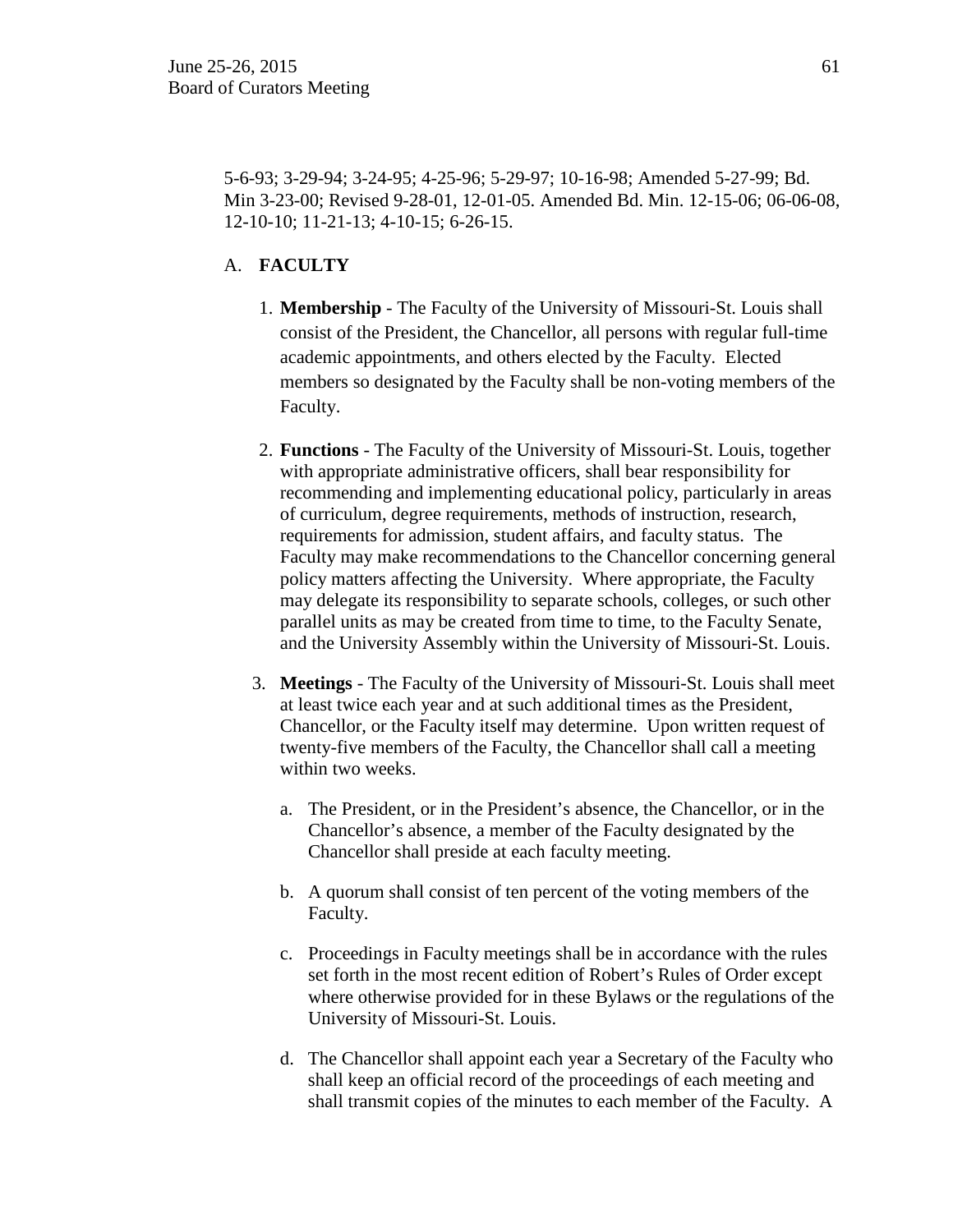copy of the official minutes shall be kept on file in the offices of the Registrar and the Vice Chancellor for Academic Affairs and shall be available to each member of the Faculty.

4. **The Intercampus Faculty Council** - Three campus representatives will serve on the Intercampus Faculty Council. Two of the three shall be elected by the University of Missouri-St. Louis Faculty to serve three-year staggered terms so that no more than one of the two elected members will be replaced or reelected in any year. The Senate Chairperson shall serve as the third member of the Intercampus Faculty Council.

### 5. **Campus Standing Committees** -

- a. **Grievance Resolution Panel (GRP)** The Panel shall perform the responsibilities prescribed by the Collected Rules and Regulations of the University of Missouri (370.010.C.1), "Academic Grievance Procedure." The role of the GRP is to address grievances brought by faculty members. The panel should consist of a senior administrator appointed by the Chancellor and two tenured faculty members, and two alternate faculty members. The faculty members will be chosen by the Faculty Senate after consultation with the Chancellor or the Chancellor's designee. Members shall serve two-year staggered renewable terms.
- b. **Degree Revocation Committee** In accordance with 220.025, this committee shall have jurisdiction to consider any case in which revocation of a degree, diploma and/or certificate is proposed. The Committee shall be called the Campus Degree Revocation Committee. Four (4) members of the Campus Degree Revocation Committee and an alternate to serve in the event one of the four (4) members cannot serve, shall be appointed annually by the Chancellor after consultation with the Faculty Council or Faculty Senate. Each of the members of the Committee and the alternate shall be a faculty member on continuous appointment at the rank of Professor or Associate Professor. In the event that the Chancellor approves the initiation of the procedures for revocation of a degree, diploma and/or certificate, the Chancellor shall appoint a fifth member of the Campus Degree Revocation Committee, who shall also be a faculty member at one of the campuses of the University of Missouri System on continuous appointment at the rank of Associate Professor or Professor and who shall be from the same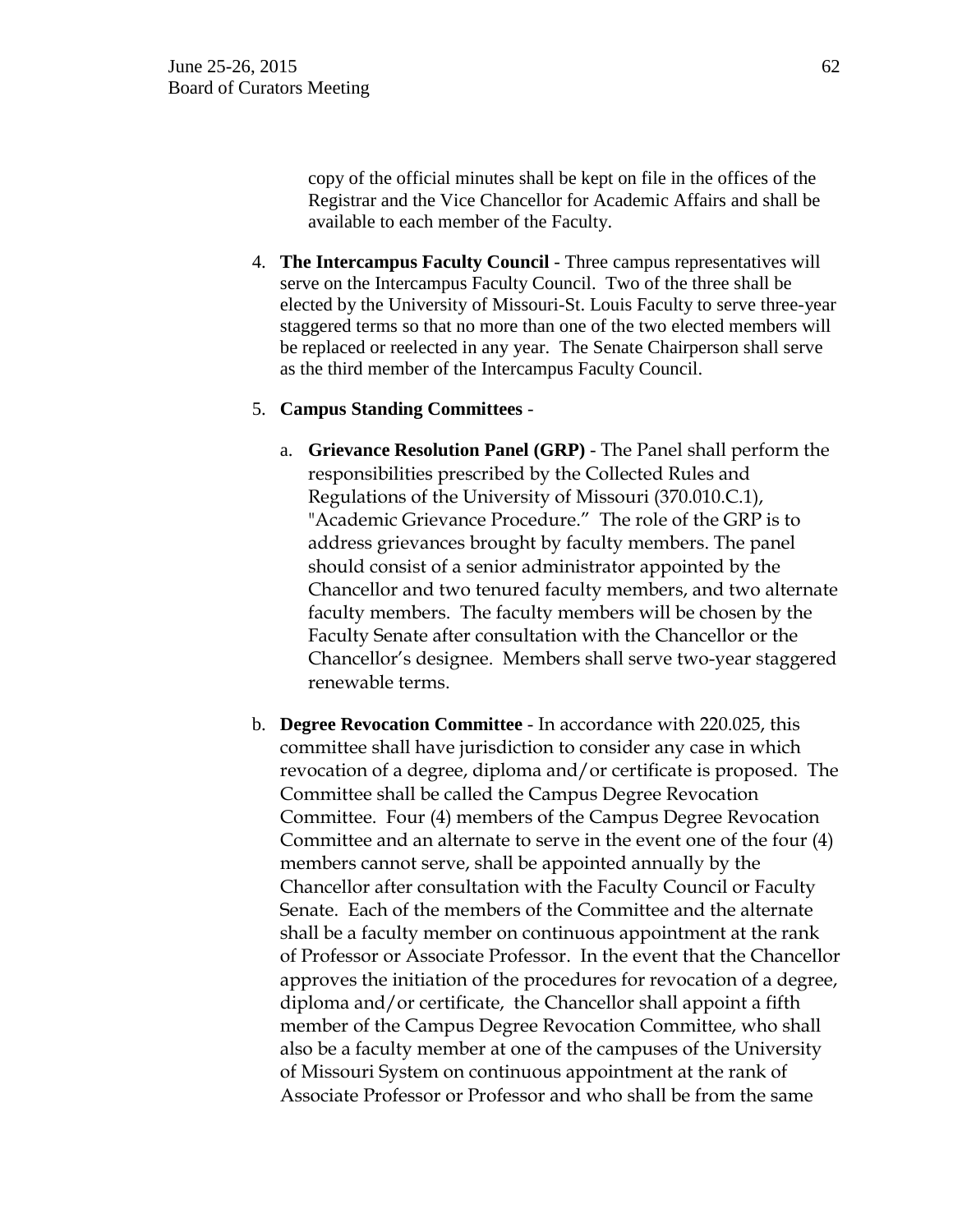discipline or a related discipline as the department faculty who recommended the award of the degree, diploma and/or certificate, but who shall not be a faculty member in such department. The Campus Degree Revocation Committee shall elect a Chair from among its five (5) members.

### B. **STUDENT BODY**

- 1. **Membership** The student body of the University of Missouri-St. Louis shall consist of all persons who are officially enrolled as regular full-time or part-time students in the University of Missouri-St. Louis.
- 2. **Functions** The student body shall have the responsibility to participate in the recommending and implementing of educational policy, particularly in the areas of academic and student affairs. The student body may, through its official representatives, make recommendation to the Vice Provost for Student Affairs or the Chancellor concerning general policy matters affecting the University of Missouri-St. Louis.

# C. **FACULTY SENATE OF THE UNIVERSITY OF MISSOURI-ST. LOUIS**

(Hereinafter referred to as Senate)

- 1. **Functions** It shall be the responsibility of the Senate to exercise those functions of the Faculty (see Section 300.040 A.2) not reserved by the Faculty as a body or specifically delegated to the University Assembly (Section 300.040 D).
- 2. **Committees of the Senate** In their deliberations the committees shall, when appropriate, consult with the Chancellor or other administrative officers; with representatives of the separate schools, colleges, and other parallel units which may be created from time to time; with departments and concerned faculty; and with students and student organizations. Committee recommendations shall be made to the Senate or to the appropriate administrative officer.

The Senate shall establish the following standing committees:

a. **Committee on Committees** - The Committee on Committees shall be responsible for nominating for election all faculty members of the committees of the Senate and the University Assembly. The chair of the Committee shall be a faculty Senator.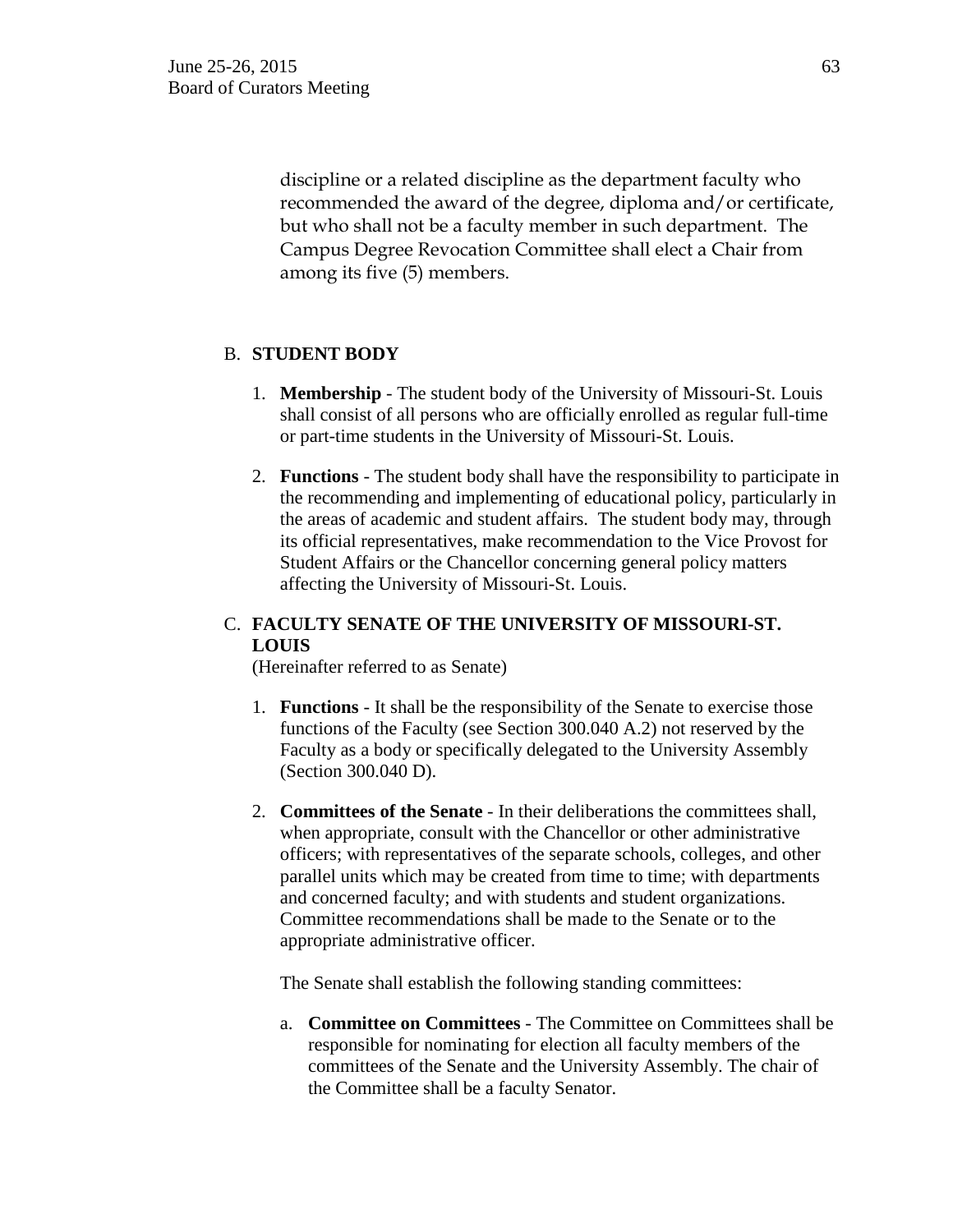- b. **Steering Committee of the Faculty Senate and University Assembly** (hereinafter referred to as the Steering Committee) - The Steering Committee shall consist of the Senate Chairperson, who shall serve as Chairperson of the Steering Committee, the Chancellor, the Secretary of the Senate, and three elected Senators. Chairs of Senate and Assembly Committees will be asked to attend Steering Committee meetings when their committees have items for the agenda of the next Senate or Assembly meeting. It shall be the responsibility of the Steering Committee:
	- (1) To call regular and special meetings of the Senate and Assembly and to prepare the agenda prior to each meeting.
	- (2) To coordinate the work and activities of the Senate and Assembly and of Senate and Assembly committees.
	- (3) To meet regularly and frequently with the Chancellor to discuss matters of policy concerning the University of Missouri-St. Louis.
	- (4) As an agency of the Senate and Assembly, to maintain avenues of communication with the Faculty and student body of the University of Missouri-St. Louis, with campus administrative officers and the governing board of the University.
	- (5) To establish all guidelines for elections for membership in the Senate and Assembly and to supervise said elections.
- c. **Committee on Curriculum and Instruction** The Committee shall have general responsibility for recommending to the Senate policies and procedures in the area of curriculum and instruction. It shall also recommend policies regarding graduation requirements, special honors programs, and academic publications such as catalogs and schedules of courses.
	- (1) The Committee also shall regularly recommend to the Senate the calendar of the University. It shall recommend policies relating to schedules of classes and final examination schedules. Departures from calendars and examination schedules will be recommended by this Committee.
	- (2) New degrees and degree programs proposed by the separate schools, colleges, and such other parallel units as may be created from time to time, shall be submitted by the appropriate dean or equivalent to the Committee for recommendation to the Senate.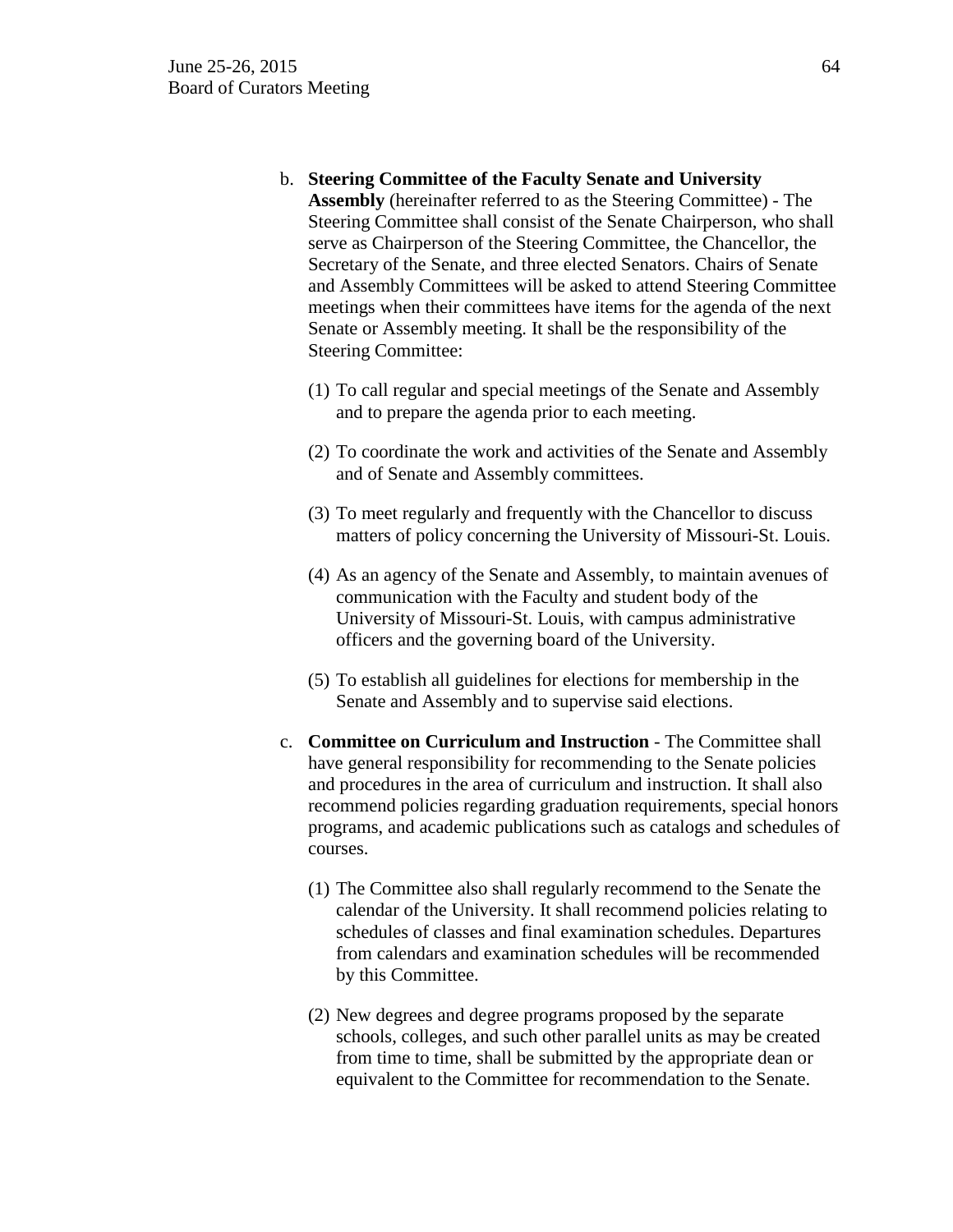- (3) Curricular additions and changes will be sent by the appropriate dean or equivalent to the Committee to be examined for overlap and duplication. In the absence of overlap and/or duplication, such proposals will be reported to the Senate.
- d. **Committee on Appointments, Tenure, and Promotion** The Committee shall consist of full professors holding a tenure appointment. There shall be one member on the Committee elected from each of the following units: Humanities, Natural Sciences/Mathematics, Social Sciences, Fine Arts & Communication, Business Administration, Education, Nursing, Optometry, and such parallel units as may be created from time to time. There shall also be two members elected at large from the campus. The Committee shall elect a chairperson from among its members.
	- (1) Initial academic appointments to the University of Missouri-St. Louis recommended as tenure appointments shall be submitted by the Department or Division concerned through the Dean or equivalent of the appropriate school, college, or other parallel unit. The Dean or equivalent shall forward the Department's or Division's recommendations with the Dean's or equivalent's own recommendations for approval or disapproval. After consideration, the Committee on Appointments, Tenure, and Promotion shall submit its recommendations to the Chancellor.
	- (2) Tenure recommendations for Faculty holding term appointments, and recommendations for promotion above the rank of assistant professor, shall be made in accordance with the procedure outlined above.
	- (3) It shall be the responsibility of this Committee together with the appropriate administrative officers, to establish, develop, and maintain in all areas of the University the highest standards of faculty quality.
- e. **Committee on Promotion of Non-Tenure Track Faculty – The Committee shall consist of eligible faculty holding the rank of Teaching Professor, Clinical Professor, Extension Professor, or Research Professor and at least one full professor. There shall be one member on the Committee elected from each of the following units: Humanities, Natural Sciences/Mathematics, Social Sciences, Fine Arts & Communication, Business Administration, Education, Nursing, Optometry, and such parallel units as may be created from time to time. There shall also be two faculty members elected**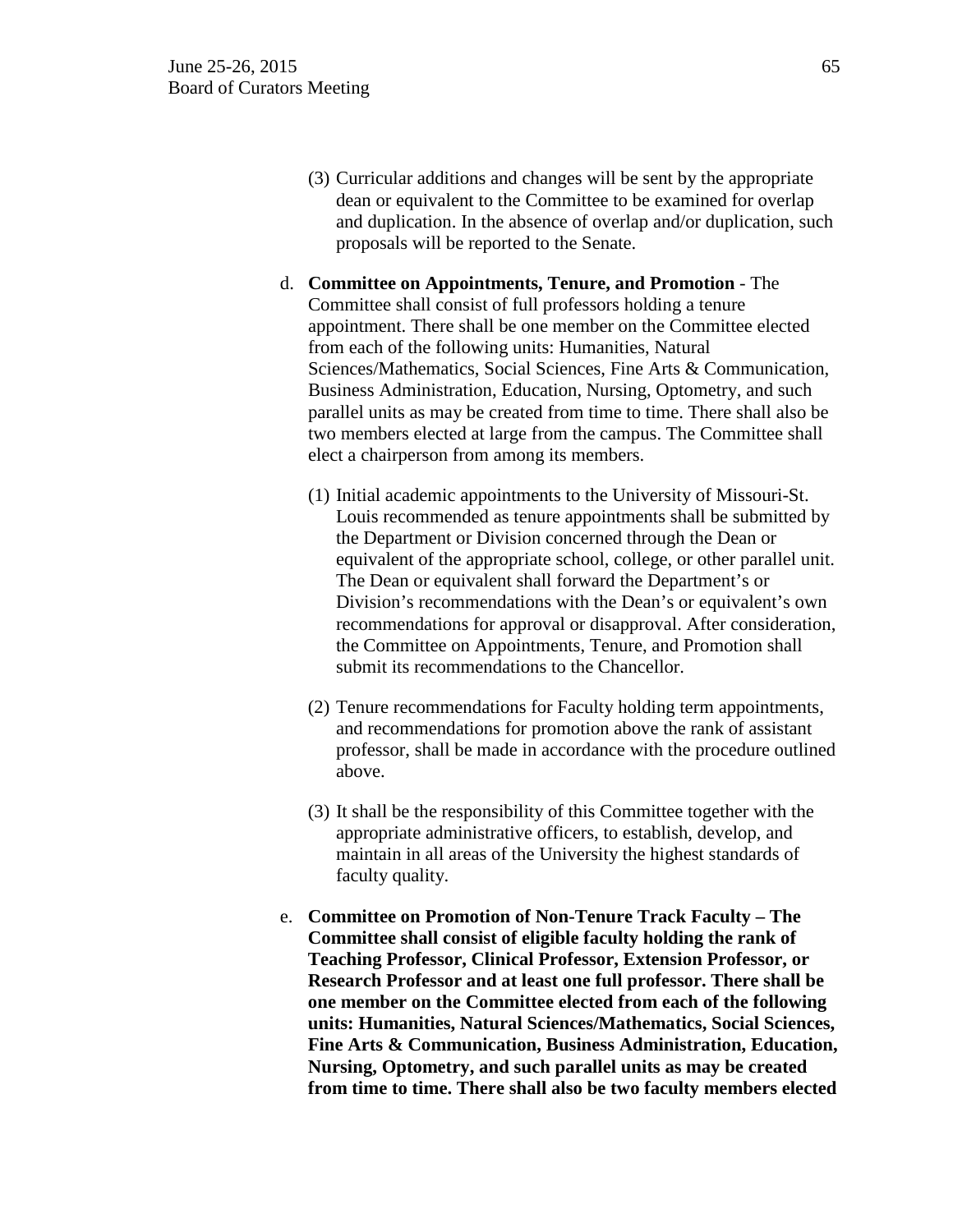**at large from the campus. The Committee shall elect a chairperson from among its members.**

- (1) **The Dean or equivalent shall forward the Department's or Division's recommendations with the Dean's (or equivalent) own recommendation for approval or disapproval of promotion to the Committee. After consideration, the Committee shall submit its recommendation to the Chancellor.**
- (2) **Promotion recommendations will be made in accordance with procedures determined by the Committee, consistent with the**  *Collected Rules and Regulations of the University of Missouri***.**
- (3) **The committee shall use standards created by the academic units and shall not create additional campus-wide standards.**
- (4) **It shall be the responsibility of this Committee, together with the appropriate administrative officers, to establish, develop, and maintain in all areas of the University the highest standards of faculty quality.**
- f. **Committee on Research** The Committee shall consist of two panels, one meeting in the fall semester and the other meeting in the spring semester.
	- (1) The Fall and Spring panels shall meet jointly in the fall to elect a committee chairperson, to clarify program objectives, to coordinate deadlines, to set guidelines for research proposals and awards, and to recommend policy to the senior campus research administrator. The panels shall meet separately to elect their respective panel leaders in the fall. Thereafter, the panels shall meet during their semester of service to advise and make recommendations on:
	- (a) Competitions for internal grant funds, including financial support during the summer and during research leaves, support for research assistants, grants for equipment and supplies, and funds for travel to research locations, and
	- (b) Nominations for campus, University, and external research awards that are available campus-wide.
- (2) The panels shall also meet jointly after the Spring Panel has completed its work in order to review procedures and develop recommendations for the following year's committee to consider.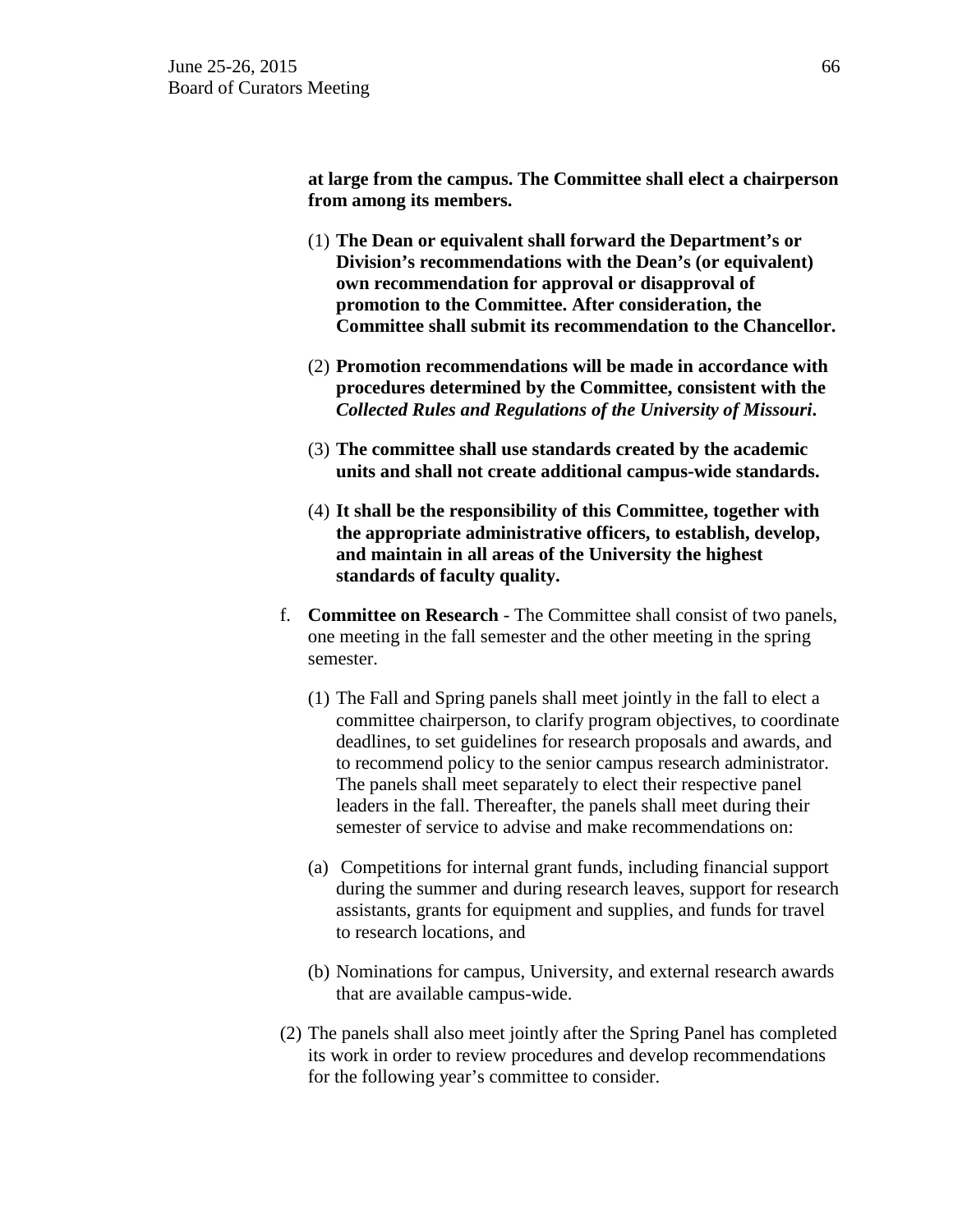- (3) The committee chairperson shall vote only as a member of the panel to which he/she has been elected.
- (4) Panel members are ineligible to receive funding and awards under the jurisdiction of the panel on which they serve during the period of their service on the panel. The committee chairperson is ineligible to receive funding and awards under the Committee's jurisdiction during the entire year of his/her service as chairperson.
- g. **Committee on University Libraries**  The Committee shall advise the Dean of Libraries on policy issues, including budgetary issues; serve as liaison between the libraries and the University community via the Senate; advise the University administration about policies and recommendations adopted by the Senate or the Committee; and consider any matter referred by the Senate, the Dean of Libraries, or any member of the campus community.
- h. **Committee on Faculty Teaching and Service Awards** The Committee shall formulate and publish guidelines for campus-wide teaching and service awards; solicit nominations for these awards as well as University and external teaching and service awards; and recommend candidates to the Chancellor.

Members of the Committee are ineligible to receive awards under the Committee's jurisdiction during the entire period of their service on the Committee.

- i. **Committee on the Assessment of Educational Outcomes** The Committee shall have the general responsibility of making recommendations concerning policies in the area of assessment of educational outcomes and related matters. The Committee shall also regularly review and advise on policies and procedures in this area and recommend changes when appropriate.
- j. **Committee on Research Policy - The Committee on Research Policy shall be responsible for recommending and reviewing policy in the areas of research and research administration and for advising the Vice Provost for Research.**
- k. **Academic Advisory Committee** The Committee shall have the general responsibility of making recommendations to the Vice Chancellor for Academic Affairs on academic issues affecting the University, including recommending general policies and procedures governing the evaluation of academic instruction and advisement.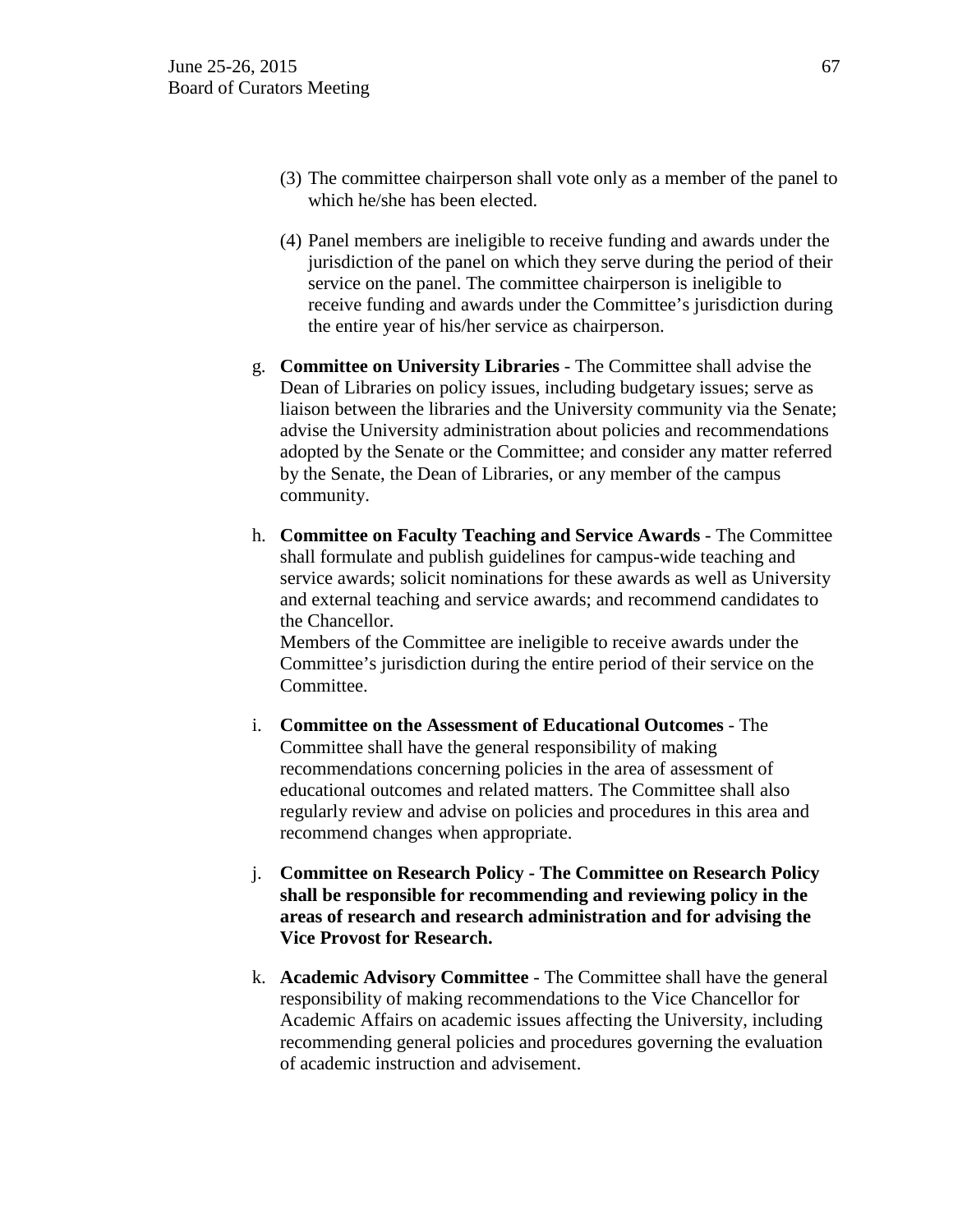- l. **Committee on Bylaws and Rules for the Faculty Senate and University Assembly** - The Committee shall:
	- (1) Receive all proposals for Bylaws changes, review proposed Bylaws changes, and initiate the process of Bylaws changes as smoothly and infrequently as possible.
	- (2) Recommend interpretation of the Bylaws upon the written request of the Senate Chairperson, and report its conclusions to the Senate.
	- (3) Compile and maintain a current set of Senate and Assembly Operating Rules, consider changes in Operating Rules, and report recommendations regarding Operating Rules to the Senate.
- m. **Committee on Research Misconduct** The Committee shall perform the responsibilities prescribed by the Collected Rules and Regulations of the University of Missouri (420.020), "Procedures Governing the Disposition of Charges of Research Dishonesty by Academic Faculty and Staff."
- n. **Committee on Issues of Tenure Removal** The Committee shall conduct hearings in removal cases or in disputed cases involving tenure rights and status as provided for in the Academic Tenure Regulations of the University of Missouri. This committee is that referred to as the Campus Faculty Committee on Tenure in the Academic Tenure Regulations. Grievances by faculty members shall be handled through the Academic Grievances Procedure.
- o. **Oversight Committee** The Committee shall perform the responsibilities prescribed by the Collected Rules and Regulations of the University of Missouri (370.010.C.11), "Academic Grievance Procedure." The role of the Oversight Committee is to monitor the grievance process as neutral observers and provide feedback on the process to the Faculty Senate, the faculty, and the Provost's and Chancellor's offices.
- p. **Ad hoc Committees** As the need arises, the Senate shall establish or recommend to the Chancellor establishment of ad hoc committees. Ad hoc Senate Committees shall be established through Senate approval of nominees selected by the Senate Committee on Committees or by nomination from the floor of the Senate. The faculty composition for each ad hoc committee shall be determined by the Senate.
- q. **University-Wide and Statewide Committees** Reports from Universitywide and statewide committees may be presented to the Senate. Whenever possible, representatives of the University of Missouri-St. Louis serving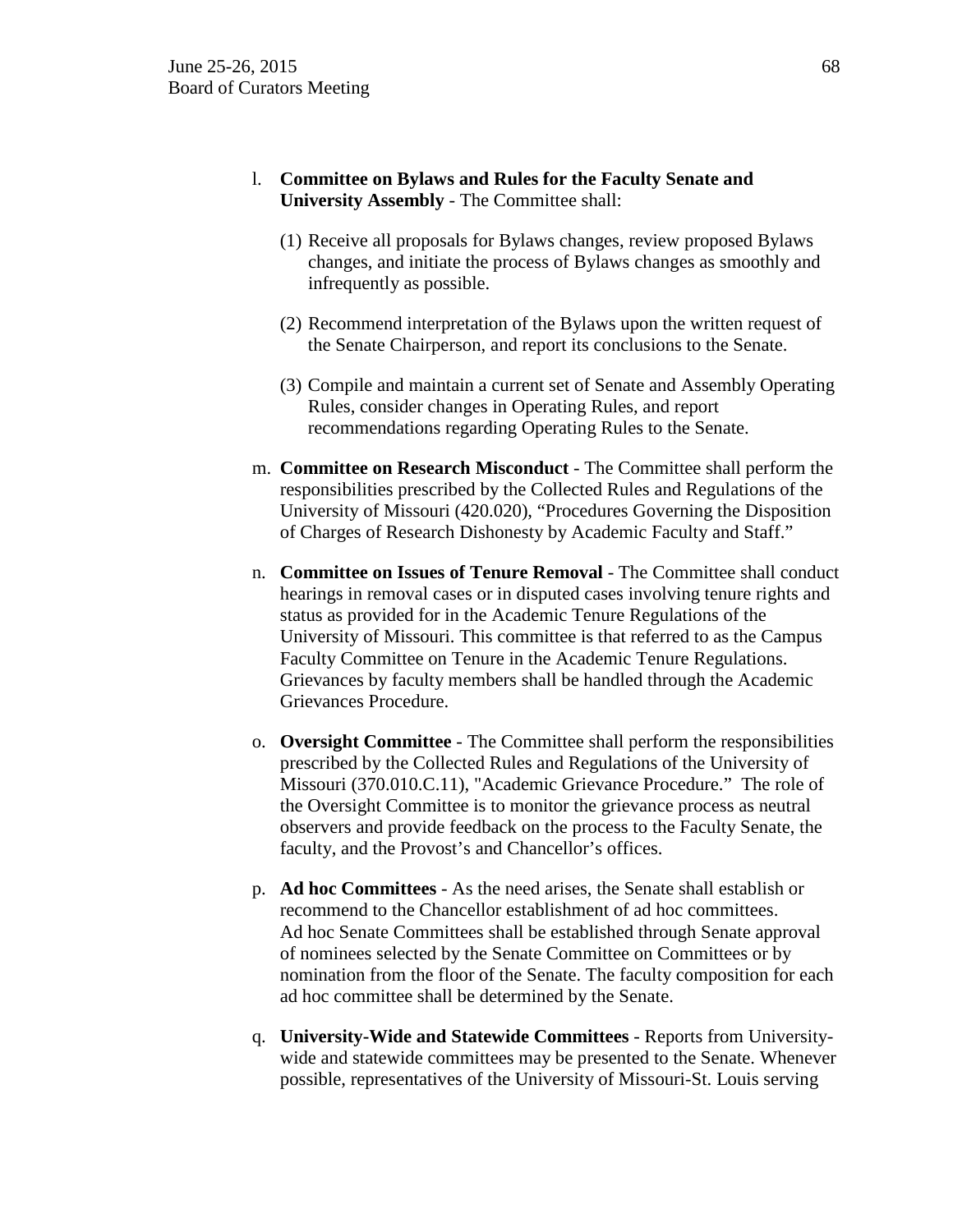on University-wide and/or statewide committees should advise the Senate Steering Committee if a report to the Senate is necessary.

- D. **UNIVERSITY ASSEMBLY OF THE UNIVERSITY OF MISSOURI-ST. LOUIS** (Hereinafter referred to as Assembly)
	- 1. **Membership** The voting members of the Assembly shall consist of the elected members of the Senate; the President; the Chancellor; the Vice Chancellor for Academic Affairs; the Dean of the Graduate School; the Vice Provost for Student Affairs; the Dean of Continuing Education; student representatives equal in number to one-third of the faculty members of the Assembly; and three staff members, including the President of the Staff Association. Non-voting members shall consist of vice chancellors and vice provosts not already included, deans of all colleges and schools (whether or not their faculties are represented), the Dean of Libraries, and the President of the Student Government Association.
	- 2. **Functions** It shall be the responsibility of the Assembly to exercise those functions of the Faculty (see Section 300.040 A.2) delegated by the Faculty as a body.
	- 3. **Meetings and Officers** The Assembly shall meet regularly every other month during the academic year or in special meetings as called by the Steering Committee of the Senate and the Assembly (hereinafter referred to as the Steering Committee). The Steering Committee shall call a special meeting of the Assembly on request of the Chancellor or of any five members of the Assembly. Proceedings in Assembly meetings shall be in accordance with the rules set forth in the most recent edition of Robert's Rules of Order. A quorum shall consist of a majority of elected representatives.
		- a. The elected officers of the Assembly shall be the same as those for the Senate.
			- b. The Chairperson, or in the Chairperson's absence a voting member of the Assembly designated by the Chairperson, shall be the presiding officer at each meeting of the Assembly.
		- 4. **Committees of the Assembly** All members of the eligible faculty, Administration, and Staff shall be eligible to serve on Assembly committees. Students who satisfy the eligibility requirements for service on the Assembly shall also be eligible to serve on Assembly committees. The standing committees of the Assembly shall be elected each year at the first organizational meeting of the Assembly.

The Assembly shall establish the following standing committees: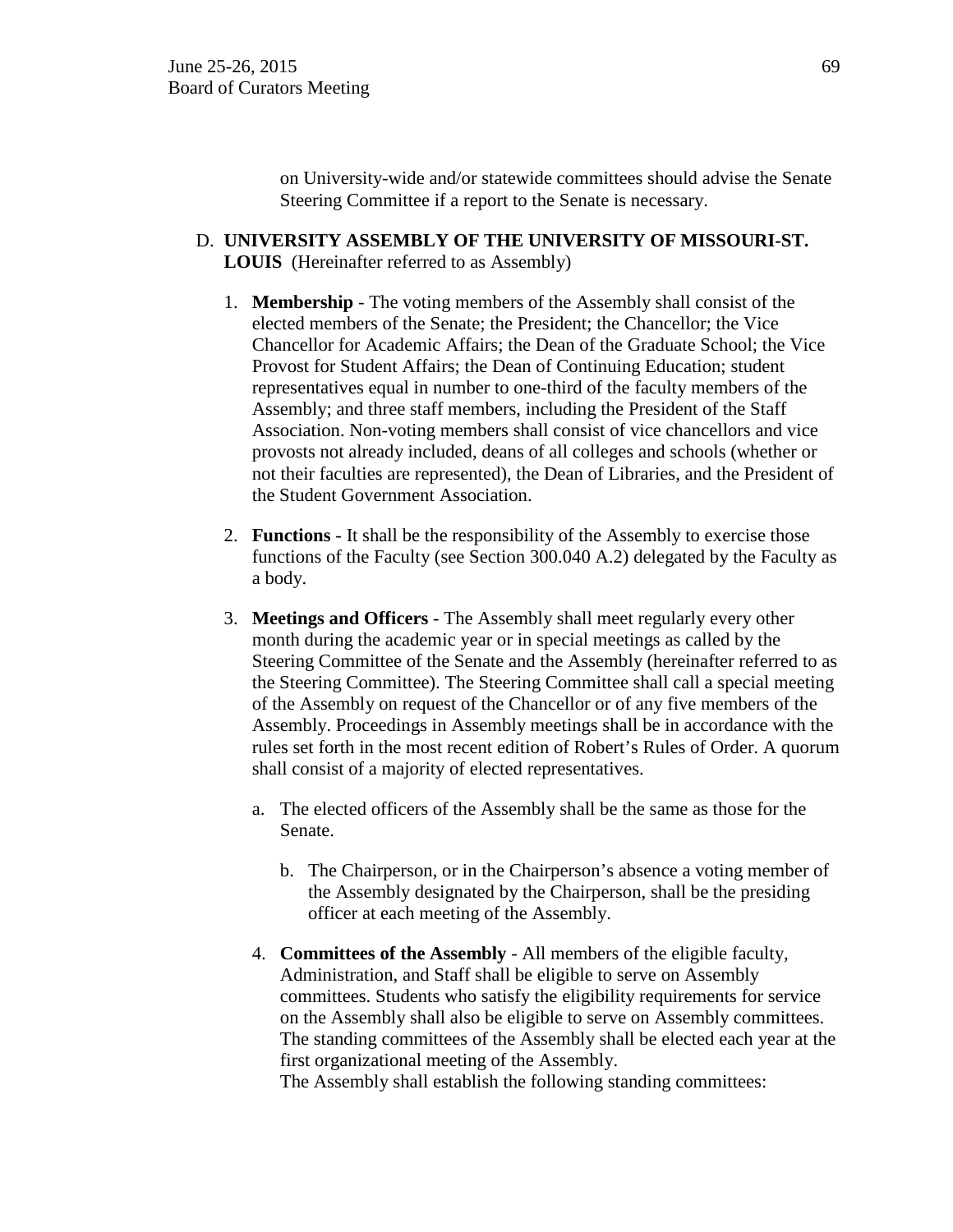- a. **Administrator Evaluation** The Committee shall annually conduct an evaluation of administrators on the UM-St. Louis campus.
- b. **Budget and Planning Committee** The Committee shall examine general budgetary allocations and priorities, shall consider questions relating to the development of the University of Missouri-St. Louis and to the University of Missouri as a whole, and shall make recommendations on development and fiscal matters to the Chancellor. The Committee shall report on its work at each Assembly and each Senate meeting.
- c. **Committee on Recruitment, Admissions, Retention, and Student Financial Aid** - The Committee shall:
	- (1) Monitor processes associated with recruitment, admissions, retention, and student financial aid and facilitate reporting to the Assembly.
	- (2) Recommend policies and procedures to the Assembly, the Dean of Enrollment, the Director of Student Retention Services, and the Director of Student Financial Aid regarding recruitment, admissions, retention, and student financial aid.
	- (3) Facilitate discussion with administrators and students on policies and procedures regarding scholarships, advisement and appeals.
- d. **Committee on Student Affairs** The Committee on Student Affairs shall be responsible for recommending and reviewing policy in the areas of non-academic regulations and student services, and for advising the Vice Provost for Student Affairs. The responsibilities of the Committee may be exercised by subcommittees established in any of the above areas. Faculty and staff members with administrative responsibilities in these areas shall be members of the subcommittees dealing in those areas. This charge does not contradict nor supersede the explicit charge of any of the other standing committees of the Assembly.
- e. **Committee on Student Publications** The Committee on Student Publications shall be responsible for recommending and reviewing policy concerning student publications which are directly funded by the University. This charge does not contradict nor supersede the explicit charge of any of the other standing committees of the Assembly.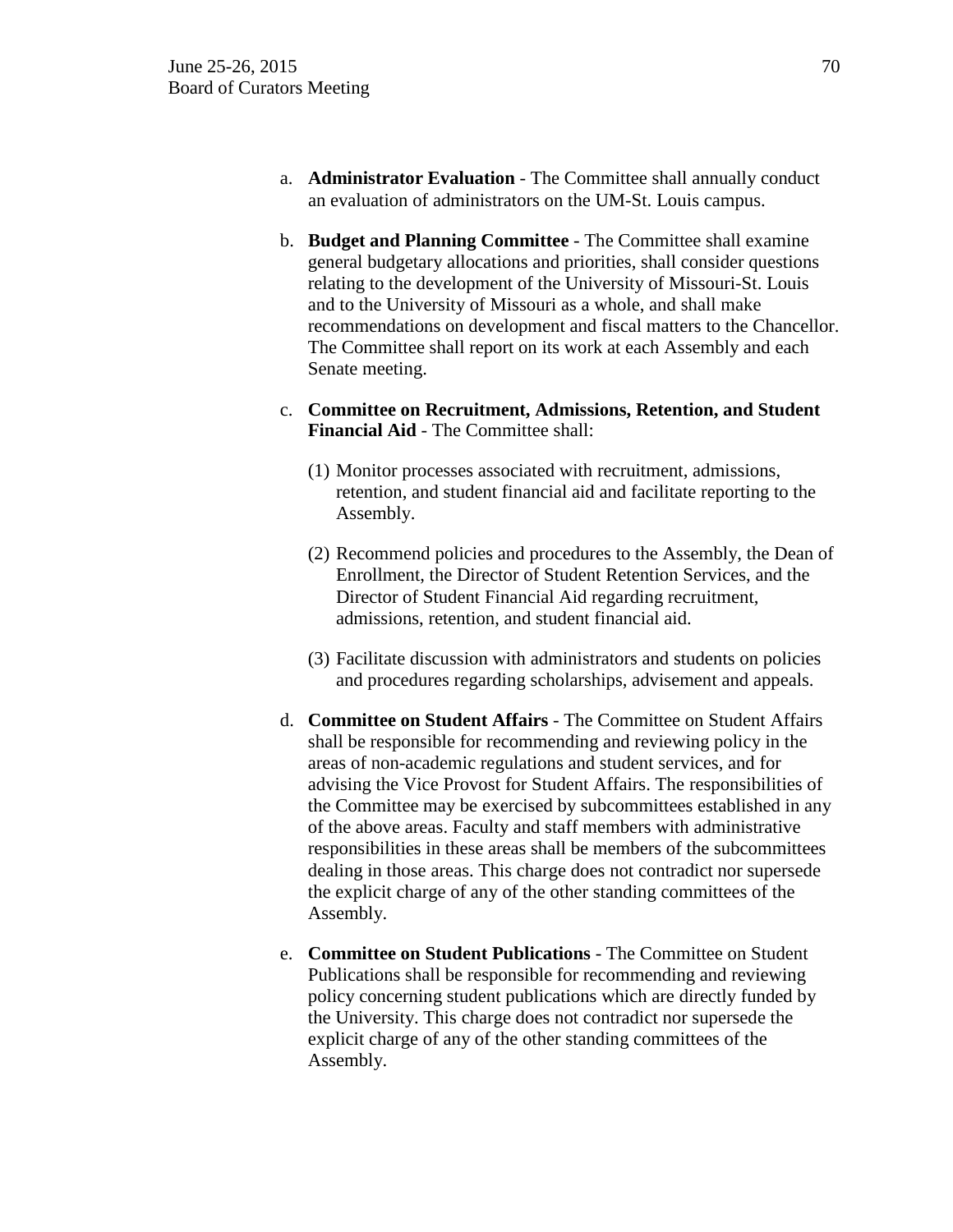f. **Committee on Physical Facilities, Space, and General Services** -

The Committee shall have the general responsibility for recommending to the Assembly policies and procedures in the areas of campus facilities and general services. It shall act in an advisory and fact-finding capacity for the planning of physical facilities, review and report priority matters relating to maintenance, construction, and support services to the Assembly, and review and process complaints and suggestions regarding physical facilities and services. The Committee shall be responsible for formulating long-range space recommendations including the type and amount of space needed, and priorities. Proposals for a long-term or campus-wide nature will be brought to the Assembly for discussion, debate, and ultimate recommendation to the Chancellor.

Allocation of existing unused space will be recommended to the Chancellor by the Committee and reported to the Assembly.

- g. **Committee on Information Technology** The Committee shall be responsible for general policy issues regarding campus information technology.
- h. **Ad hoc Committees** As the need arises, the Assembly shall establish or recommend to the Chancellor establishment of ad hoc committees. Ad hoc Assembly committees shall be established through Assembly approval of nominees selected by the Senate/Assembly Committee on Committees or by nomination from the floor of the Assembly. The composition for each ad hoc committee shall be determined by the University Assembly.

# E. **AMENDMENTS**

- 1. Proposed changes to these Bylaws shall be submitted to, or initiated by, the Bylaws and Rules Committee, which will follow the relevant procedures outlined above (C.4.j) and then provide them in written form to the Senate or Assembly as appropriate. The appropriate body shall then recommend passage or rejection of the proposed amendment(s) by majority vote. Upon passage of an amendment by the Senate or Assembly, the Chancellor shall submit the proposed change in writing to the Faculty of the University of Missouri-St. Louis. Ballots shall be mailed individually to all persons eligible to vote. Bylaw changes recommended by the Senate or Assembly shall be adopted by a majority of votes cast by the Faculty. Any amendments or modifications shall be presented by the Chancellor through the President to the Board for its approval before becoming effective.
	- 2. Senate Operating Rules may be amended by majority vote of the Senate.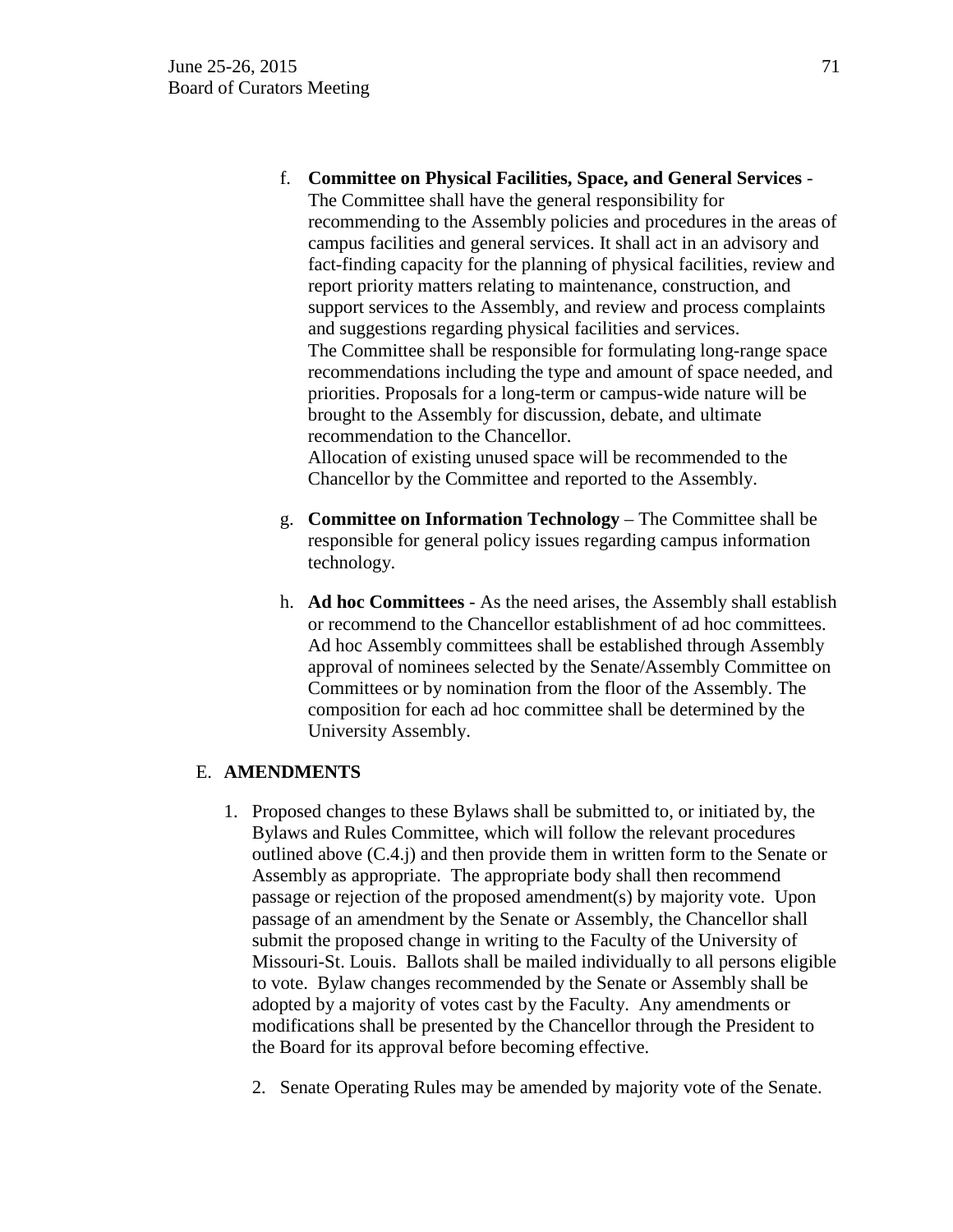- 3. Assembly Operating Rules may be amended by majority vote of the Assembly.
- 6. Amendment Collected Rules and Regulations 460.020, University of Missouri-Kansas City Faculty Dental Practice Plan

# **Chapter 460: UMKC Dental Faculty Practice Plan (the "Plan") 460.020 Purposes of the Plan**

### **Bd. Min. 2-11-83; Revised Bd. Min 4-9-15; Revised Bd. Min. 6-26-15.**

Faculty members of the UMKC School of Dentistry may be engaged in one or more of the following employment duties: teaching, research and patient care. Patient care is an integral part of the educational mission of the school for it provides to the instructor and the dental student the clinical laboratory experience essential to dental education.

This plan has been created to provide a means for additional compensation beyond their base salary. All payments to plan participants made pursuant to the provisions of this plan constitute supplemental compensation paid by the employer to the plan participants and is subject to all rules and regulations of the University of Missouri. This supplemental compensation shall not to be used to calculate University retirement benefits or any other University benefit.

All plan income referred to in this section shall be irrevocably assigned to the University by the plan participants. No plan participants shall have any right, title or interest in any such plan income; and the University shall have the unrestricted right to such income and complete control over its disposition. Provisions in this plan for accounting for plan income and expenses and for recommendations from plan participants are not intended to and shall not be construed to confer on plan participants any right, title or interest in plan income, any right to control the disposition of plan income and expenses, or any right to determine salaries.

In addition to a Participation Agreement, each participant will sign a Non-Solicitation Agreement as a requirement of their participation in the Plan. These documents are a part of the Operations & Procedures Manual.

The Plan is created to achieve the following purposes:

- A. To provide a system by which eligible faculty are provided an opportunity to achieve fulfillment of their commitment to high quality patient care;
- B. To recognize that high quality patient care is not only related to faculty participation in teaching and research, but also that high quality clinical teaching is dependent upon the faculty being engaged in active dental practice, as well;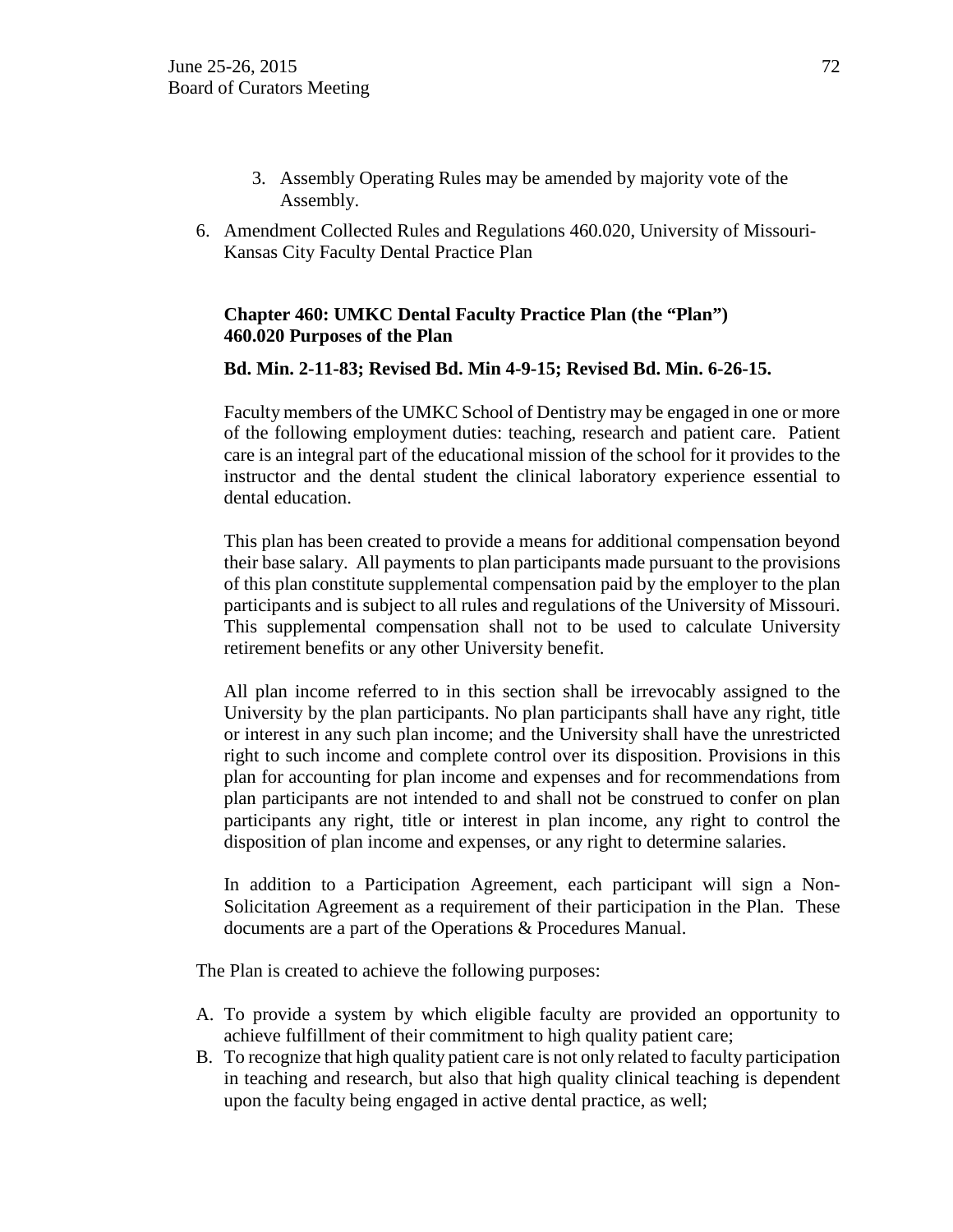- C. To establish a financial incentive mechanism for faculty compensation which enhances the attainment of the School of Dentistry goals of patient care, teaching and research;
- D. To inhibit the loss of highly qualified faculty to other academic health institutions and private practice because of differences in compensation and to attract qualified faculty for the same reason;
- E. To establish a venue for professional fee generation, compensation, and utilization to accomplish the above purposes.

## **General Business**

President's State of the University Address – presented by President Wolfe (slides on file)

The President reported on the successes and challenges during the past year and that the University should stay true to its' mission and focused.

### Good and Welfare

Draft July 24, 2015 Board of Curators meeting agenda – no discussion (on file)

### Resolution, Phillip J. Hoskins, Deputy General Counsel

It was endorsed by President Wolfe, recommended by Chairman Cupps, moved by Curator Steward and seconded by Curator Covington, that the following resolution recognizing the dedicated service of Phillip J. Hoskins to the University of Missouri System be approved:

### RESOLUTION

**WHEREAS,** Phillip J. Hoskins served with distinction in the Office of the General Counsel for the University of Missouri System from March 5, 1984 to August 31, 2015; and

**WHEREAS,** Phil served twice as Acting General Counsel, first from January 7, 2011 to February 14, 2012, and again from November 15, 2013 to January 31, 2014; and, to date, he is the only person to hold the position of Deputy General Counsel in the history of the university; and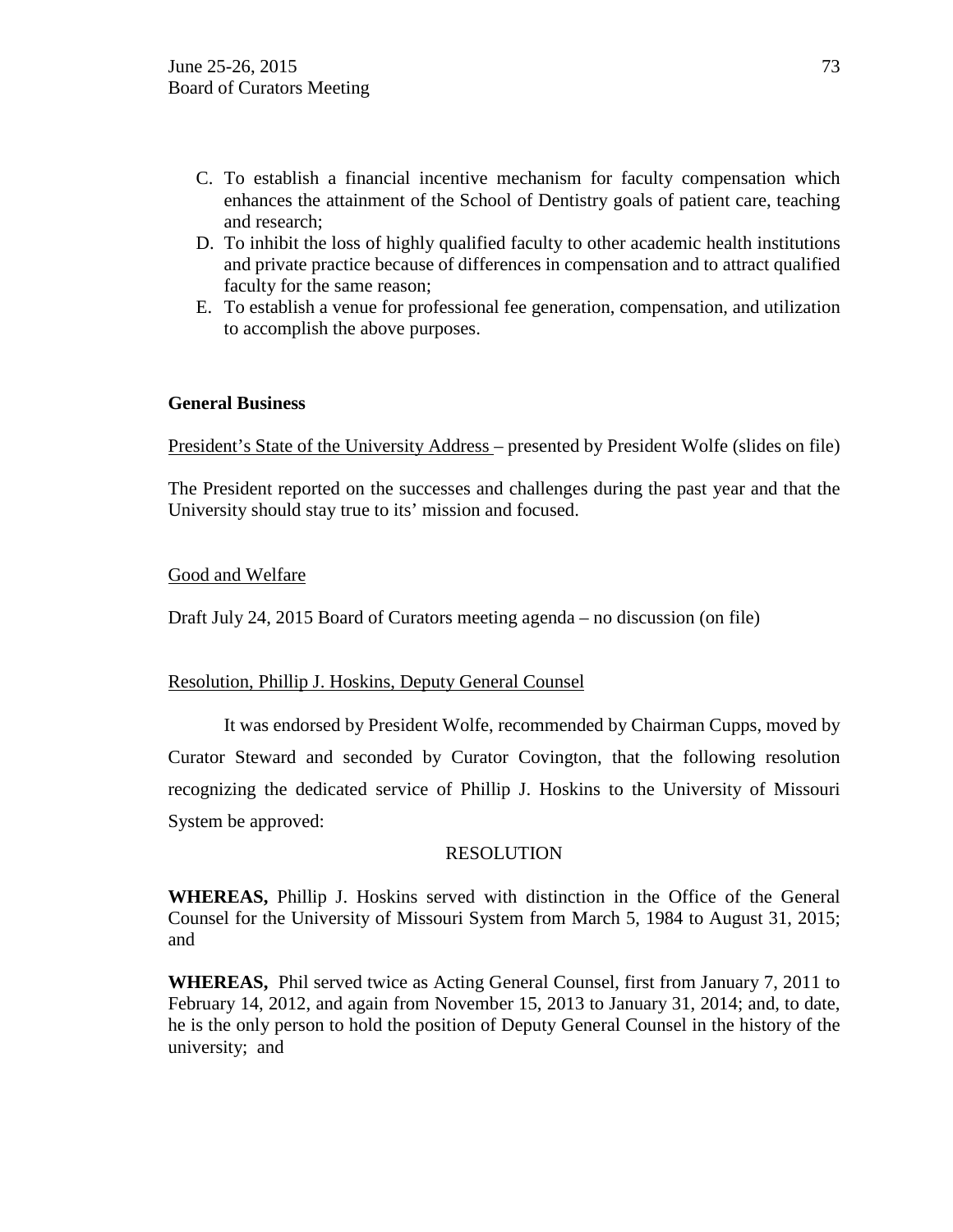**WHEREAS,** as the eldest of 13 children, he developed early skills in being a compassionate and understanding mentor for others to learn from and look up to, skills he continued to put into practice at the university; and

**WHEREAS**, as an outstanding athlete in Linneus, Missouri, Phil was given the nickname "My Fault" by his coaches for his willingness to take responsibility for the shortcomings of the team and others; and

**WHEREAS,** Phil was an outstanding student at Northeast Missouri State University (now Truman State University) and the University of Missouri-Columbia School of Law; and is a veteran of the United States Army, serving his country during the Vietnam War era; and

**WHEREAS,** during his 31-year tenure at the university, he saw remarkable growth and change, including an increase in students from 53,000 to 77,000, an increase in the university budget from \$497 million to \$3 billion, and the appointments of eleven university Presidents, 33 campus Chancellors and three General Counsels; and

**WHEREAS,** also during his tenure with the university, his beloved St. Louis Cardinals appeared in six World Series (which does not have anything to do with his service to the university, but we know Phil would want us to mention it); and

**WHEREAS,** soon after joining the Office of the General Counsel, Phil established himself as "the go-to person" in the office – a lawyer's lawyer. His ability to handle the most complex issues and provide thoughtful legal advice resulted in a common phrase among fellow attorneys and administrators: "We should ask Phil."; and

**WHEREAS,** the period covering his first term as Acting General Counsel is recognized as one of the busiest years in university history, and included MU Athletics' move from the Big XII to the SEC; reforming the university's 50-year old retirement program, carefully balancing the need to modernize it with the need to honor commitments to current and retired employees; and the multi-million dollar transfer of a university research enterprise for monetary and organizational enhancement; all while continuing the rigorous duties of Acting General Counsel; and

**WHEREAS,** while serving as Acting General Counsel, Phil provided legal counsel for the Board of Curators and participated in the search for the 23rd President of the University of Missouri System; and

**WHEREAS**, Phil has a true love of his job, manifested by the quality of his work, the unselfish way he conducts himself, the long hours he works, and never saying no to a request for help; and

**WHEREAS,** Phil is recognized as the penultimate gentleman, able to remain calm and reasonable, and make everything appear under control at all times; and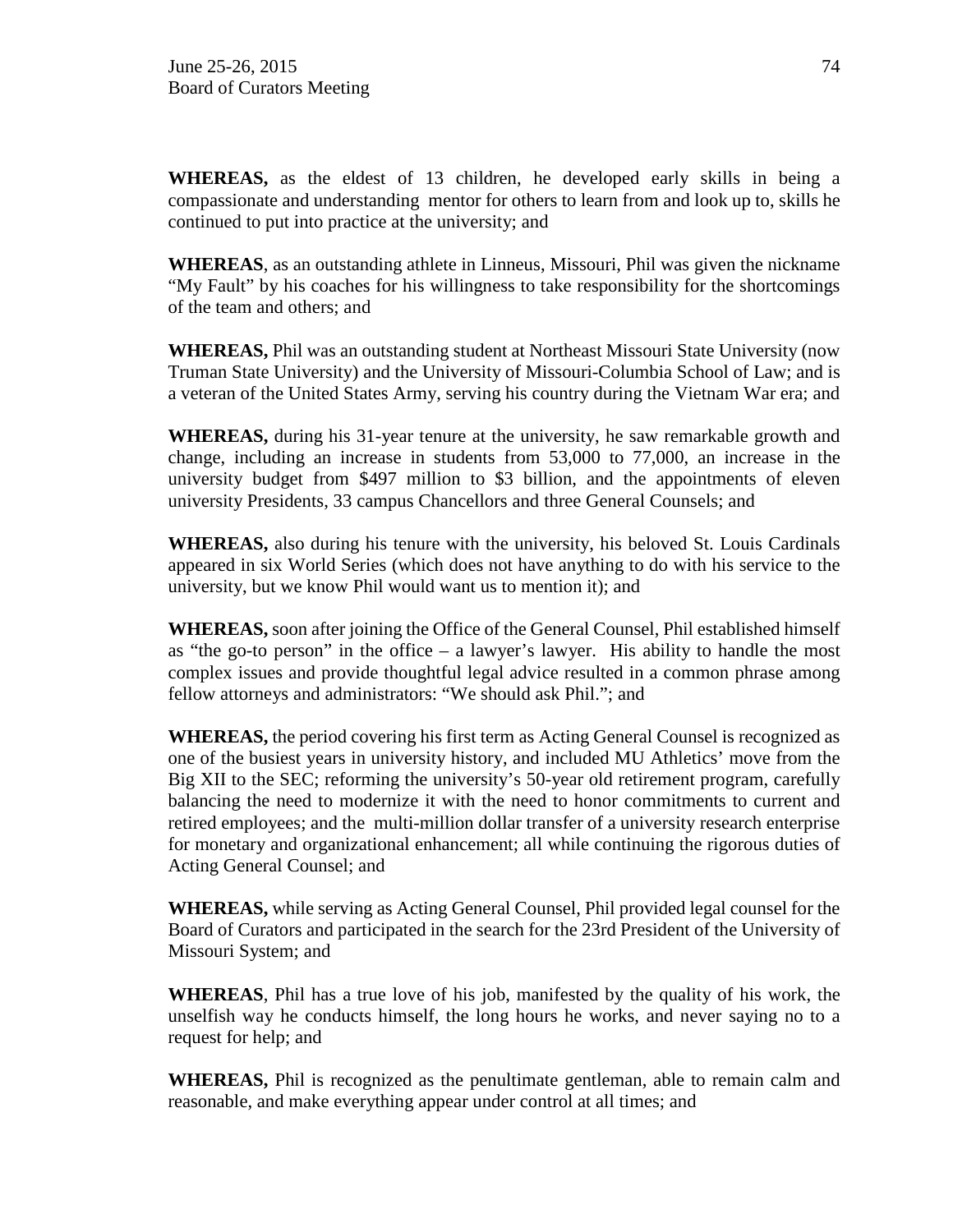**WHEREAS**, in appreciation and recognition of Phil's service, General Counsel Steve Owens said, "Few, if any, have contributed more to the welfare of the university or served as a better role model for commitment and service than Phil."; and

**WHEREAS,** in recognition of his contributions to the UM System, Phil was awarded the 2015 University of Missouri President's Award for Outstanding Service; and

**WHEREAS,** in everything he has done, Phil tirelessly worked in the best interests of the university. He is a true and ethical professional in all aspects; and

**WHEREAS,** Phil's wife Terri and children sacrificed time with him as he attended to the business of the University:

**NOW, THEREFORE, BE IT RESOLVED,** that the Board of Curators, on behalf of the students, faculty, staff and alumni of the University of Missouri, and on behalf of the citizens of the State of Missouri, does hereby adopt this resolution in appreciation of the dedicated and devoted service of Phillip J. Hoskins; and

**BE IT FURTHER RESOLVED,** that the Secretary of the Board of Curators cause this resolution to be spread upon the minutes of this meeting and a duly inscribed copy thereof be furnished to Phillip J. Hoskins.

Roll call vote:

Curator Covington voted yes. Curator Cupps voted yes. Curator Graham voted yes. Curator Henrickson voted yes. Curator Phillips voted yes. Curator Snowden voted yes. Curator Steelman voted yes. Curator Steward voted yes.

The motion carried.

It was moved by Curator Graham and seconded by Curator Henrickson, that the

public session of the Board of Curators meeting, June 25-26, 2015, be adjourned.

Roll call vote:

Curator Covington voted yes.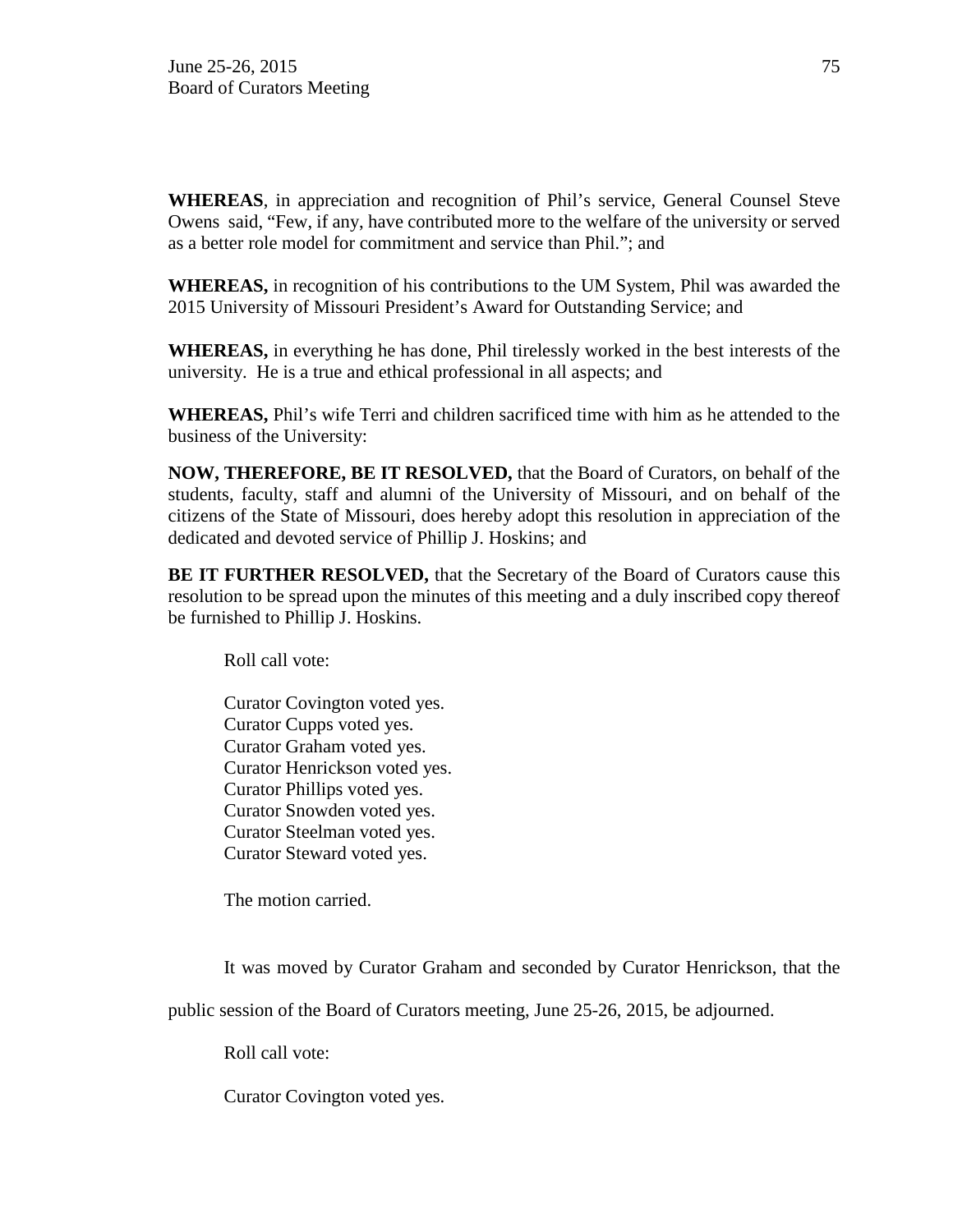Curator Cupps voted yes. Curator Graham voted yes. Curator Henrickson voted yes. Curator Phillips voted yes. Curator Snowden voted yes. Curator Steelman voted yes. Curator Steward voted yes.

The motion carried.

The public session of the Board meeting recessed at 11:20 A.M. on Friday, June 26, 2015.

### **Executive Session**

A meeting of the University of Missouri Board of Curators was reconvened in executive session at 11:42 A.M., on Friday, June 26, 2015, in the Donrey Media Room 211 of the Reynolds Alumni Center on the University of Missouri campus, Columbia, Missouri, pursuant to public notice given of said meeting. Curator Donald L. Cupps, Chairman of the Board of Curators, presided over the meeting.

Present

The Honorable Ann K. Covington The Honorable Donald L. Cupps The Honorable Maurice B. Graham The Honorable Pamela Q. Henrickson The Honorable John R. Phillips The Honorable Phillip H. Snowden The Honorable David L. Steelman The Honorable David L. Steward

Also Present Mr. Timothy M. Wolfe, President Mr. Stephen J. Owens, General Counsel Ms. Cindy S. Harmon, Secretary of the Board of Curators Miss Tracy Mulderig, Student Representative to the Board of Curators

#### **Compensation and Human Resources – Executive Session**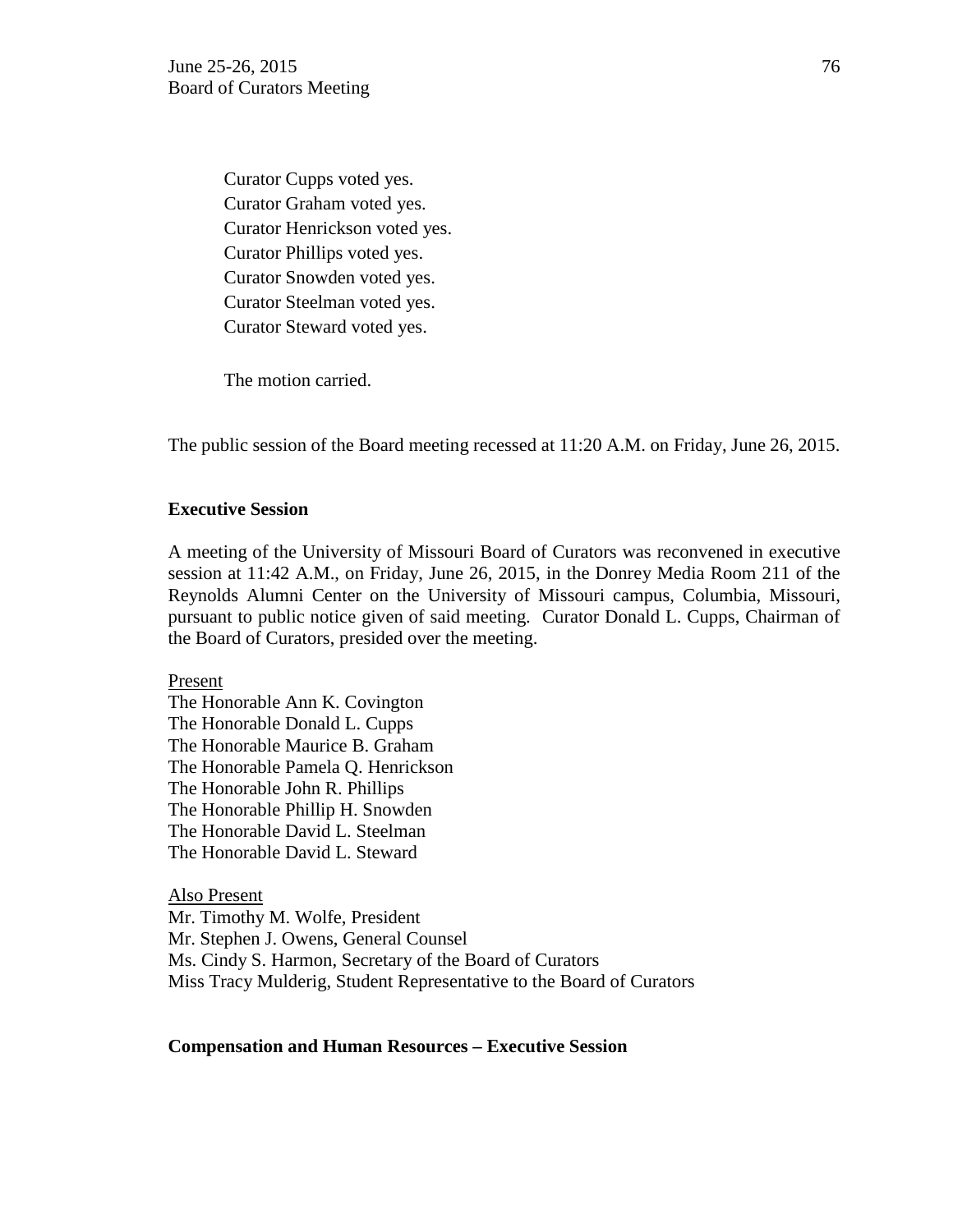# Annual Performance Review, Board Secretary Cindy Harmon – presented by Curator Phillips

It was recommended by the Compensation and Human Resources Committee, moved by Curator Graham and seconded by Curator Henrickson, that based on the review of the performance of Secretary of the Board of Curators, Cindy S. Harmon for the period July 1, 2014 through June 30, 2015, the Board of Curators approves that the base salary of Cindy S. Harmon be increased by 4%, effective September 1, 2015.

Roll call vote of Board of Curators:

Curator Covington voted yes. Curator Cupps voted yes. Curator Graham voted yes. Curator Henrickson voted yes. Curator Phillips voted yes. Curator Snowden voted yes. Curator Steelman voted yes. Curator Steward voted yes.

The motion carried.

# Performance Goals for Fiscal Year 2016, Board Secretary Cindy Harmon – presented by Curator Phillips

It was recommended by the Compensation and Human Resources Committee, moved by Curator Henrickson and seconded by Curator Graham, that the performance goals for Secretary Harmon for the period July 1, 2015 – June 30, 2016 be approved as below.

- 1. Finalize a Records Management and Retention Policy for the Office of the Board of Curators by June 1, 2016.
- 2. Finalize a scope and plan for the archiving/digitizing of Board of Curators permanent records by May 1, 2016.
- 3. Manage the Board of Curators meetings in an efficient and professional manner and research the idea of a Board assessment.